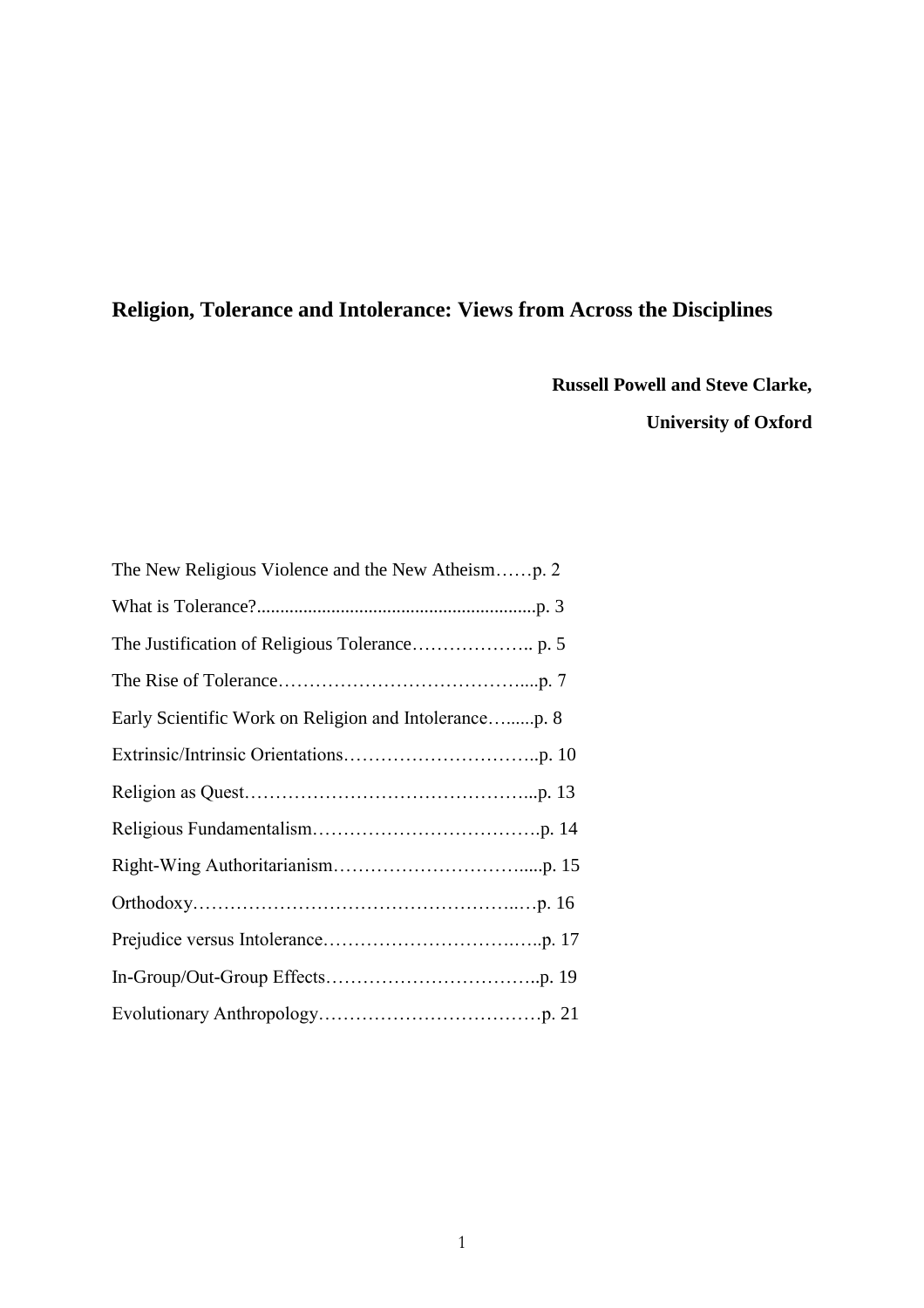#### **The New Religious Violence and the New Atheism**

The events of September 11<sup>th</sup> 2001 have set off two academic debates. One is a debate about the causes of those events and the other is a more general debate about the influence of religion in society. While a few authors have wanted to stress the unprecedented nature of the attacks on the World Trade Center and the Pentagon on September  $11<sup>th</sup> 2001$  (e.g. Barber 2003), most have looked for precedents and tried to explain these events by relating them to earlier events. However, scholars been have divided on the right approach to adopt. On one side are those scholars, such as Goodin (2006) and Pape (2005) who, perhaps motivated *inter alia* by the relative lack of terrorist activity inspired by religious causes in the Twentieth Century, have wanted to stress the importance of the political dimensions of Al Qaeda's conflict with the United States and its allies, and the relative unimportance of the religious aspects of that conflict.<sup>1</sup> According to Pape, apparently religiously inspired Islamic suicide bombing is best explained in purely political terms. It has '...a simple strategic goal: to compel the United States and its allies to withdraw from the Arabian Peninsula and other Muslim countries' (2005, p. vi). On this view religion is incidental to the activities of religious terrorists. However, other scholars have wanted to stress the role of religion – particularly salvific religion – in transforming actions that would otherwise be straightforwardly political and means-end rational into ones that are not intelligible without recourse to the perspective of particular religions. According to Michael Ignatieff, for religiously motivated terrorists:

What matters most is securing entry into Paradise. Here, political violence becomes subservient not to a political end but to a personal one. Once violent means cease to serve determinate political ends, they take on a life of their own. When personal immortality becomes the goal, the terrorists cease to think like political actors, susceptible to rational calculation of effect, and begin to act like fanatics (Ignatieff  $2004$ , p. 124).<sup>2</sup>

While political theorists and political philosophers dispute the role of religion in causing terrorism, a broad-based intellectual movement, which has come to be known as the New Atheism (Stenger 2009), takes it for granted that religion is a key cause of terrorism and seeks to re-open old debates about the influence of religion on society. New atheists, including Dawkins (2006), Dennett (2006), Harris (2004) and Hitchens (2007) have advanced a highly polemical attack on religion.<sup>3</sup> Whereas old atheists such as Russell (1967) were mostly content to make the case for accepting atheism, and generally adopted an attitude of respect for and tolerance of religious belief, new atheists often urge us not to respect religion and to try to mitigate its influence. According to self declared new atheist Victor Stenger:

Perhaps the most unique position of New Atheism is that faith, which is belief without supportive evidence, should not be given the respect, even deference, it obtains in modern society. Faith is always foolish and leads to many of the evils of society (Stenger, 2009, p. 15). <sup>4</sup>

In the strident words of the Christian opponent of new atheism, Dinesh D'Souza, new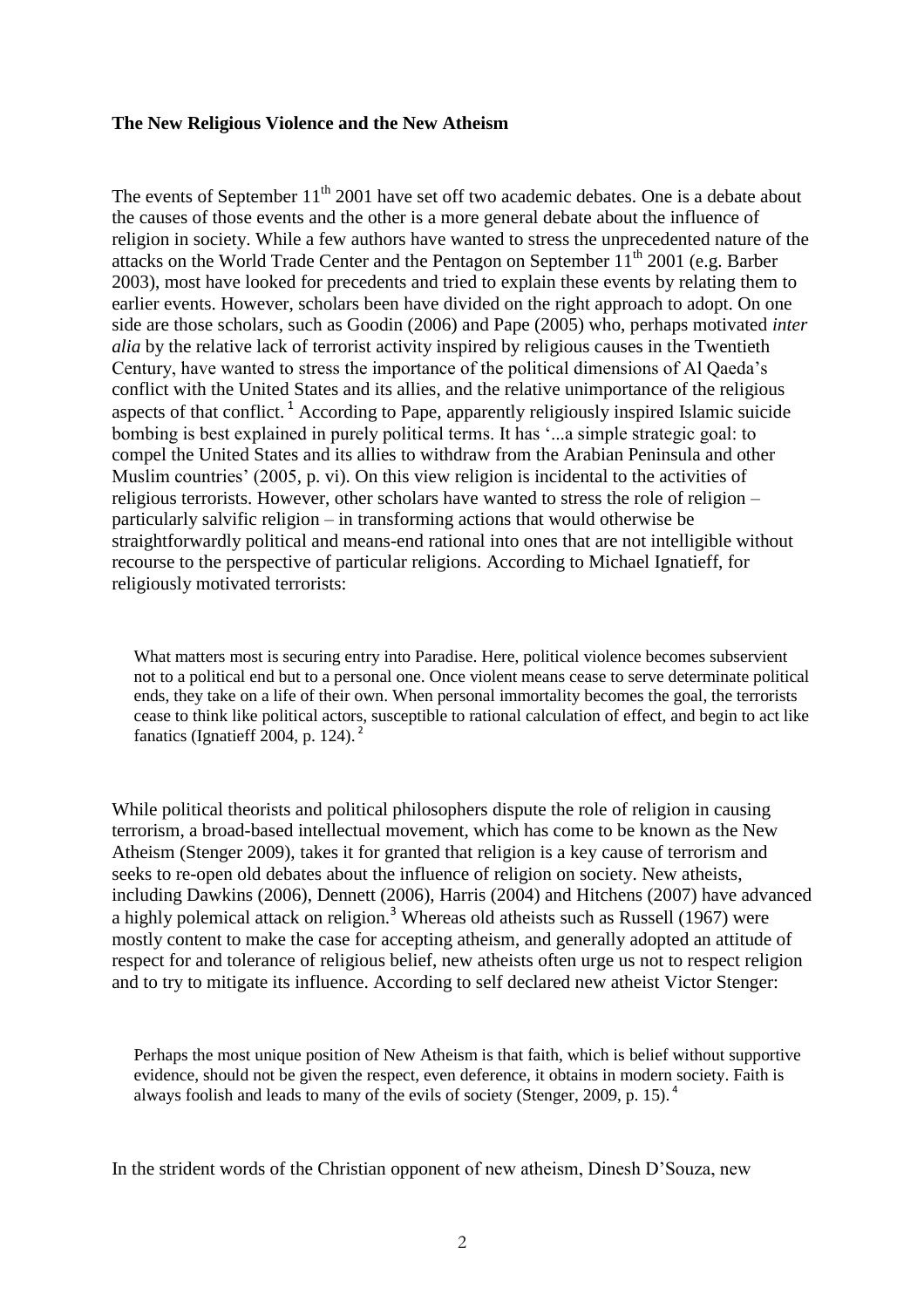atheists, ‗blame religion for the crimes of history and for the ongoing conflicts in the world today ... they want to make religion – and especially the Christian religion – disappear from the face of the earth' (D'Souza 2007, p. xv.). If D'Souza is right, or even partly right, then the new atheist suspicion of the consequences of religion, and their concomitant rejection of respect for religion, are causes of new atheist intolerance towards religion. It seems plausible to think that many of the new atheists have joined some Christian opponents of Islam, and some Muslim opponents of 'the west', in challenging the widespread liberal assumption that religious tolerance is generally justified. Such new atheists do this in a more thoroughgoing way than intolerant religious believers, however, arguing that we should be less tolerant than we currently are of *all* religions.

According to Susan Mendus: "... for much of the 20<sup>th</sup> Century, political philosophers, too, believed that religious toleration was a 'done deal', a completed chapter in the history of western liberal democracies" (2007, Lecture Two). She cites leading political philosophers Rawls (1993) and Walzer (1997) as holding this view. But it now seems implausible to think of religious toleration as a ‗done deal'. The religious violence and religious intolerance that ravaged Europe in the Seventeenth Century may have been brought under control for a significant period of time, but the thought that this state of affairs would inevitably become a permanent one now seems very presumptuous. What is particularly striking is how little it has taken for the recent liberal consensus about the virtues of religious tolerance to be brought into question. The terrorist attacks of the first decade of the Twenty-First century are important events, but they do not approach the significance of the religious wars of the Seventeenth Century, either in terms of damage done or in terms of their political impact. And yet we are faced with a chorus of voices urging Christians not to tolerate Islam, Muslims not to tolerate 'the west', and atheists not to tolerate religion.

Here we seek to contribute to the newly emerging (old) debates about religion and tolerance by focusing on the causal relationship between religion and tolerance. Is religion a cause of tolerance, is it a cause of intolerance, or do some aspects of religion cause tolerance while others cause intolerance? We begin by looking briefly at the concept of tolerance, and at the historical emergence of the political ideal of religious tolerance. We then examine, in somewhat more detail, work in psychology where the causal relationship between religion and tolerance has long been a focal point of research efforts. We conclude by briefly discussing emerging work in the anthropology of religion that is relevant to the issue of religious tolerance..

#### **What is Tolerance?**

When we decide to tolerate an action or a practice, we decide to forego an opportunity to interfere in some instance of that activity or practice. Many of the fellows and students at Christ Church college, Oxford, do not like the steady stream of tourists looking though their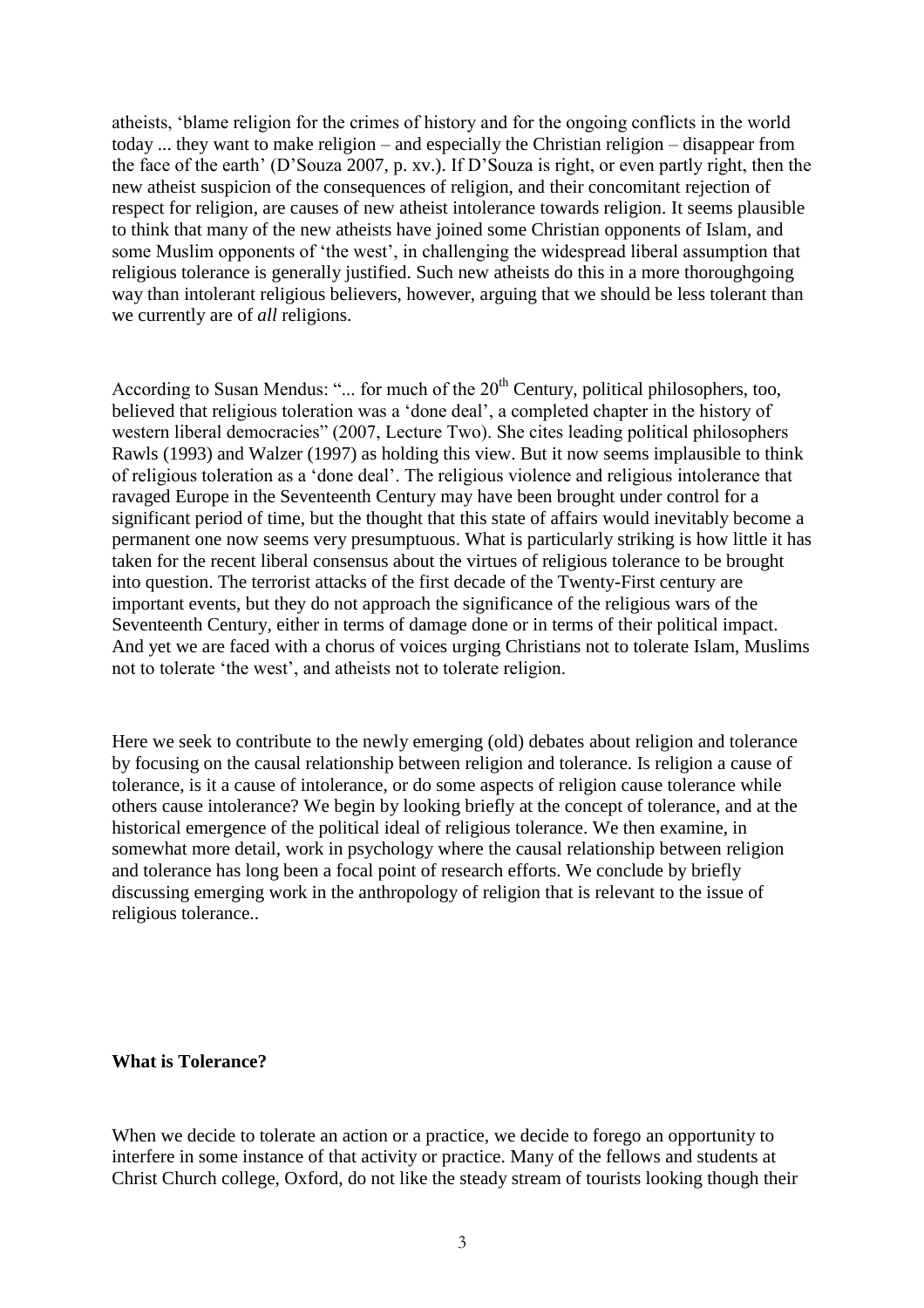college grounds—and collectively, at least, they are in a position to stop it. However, they decide not to exercise this power. They decide to put up with or tolerate tourism. In order for their inaction to count as a genuine instance of toleration, however, they must find tourism in the college grounds objectionable. If they did not find it objectionable then their attitude would be one of indifference or approval, and we do not use the terms 'toleration' and 'tolerance'<sup>5</sup> to describe cases where inaction is the result of indifference or approval (Williams 1996, p. 20). An attitude of tolerance is only possible when some action or practice is objectionable to us, but we have overriding reasons to allow that action or practice to take place. An exception to this generalisation concerns a secondary sense of the term 'tolerance'. We are said to develop a tolerance of aspirin or caffeine when, typically through heavy use, we become less affected by aspirin or caffeine. In this usage 'tolerance' is synonymous with ‗insensitivity' and no negative judgment concerning the use of caffeine or aspirin need be implied. In a third sense, 'tolerance' refers to a character trait or virtue that an agent may have or may strive to acquire. Possession of the virtue of tolerance makes one more disposed to perform acts of toleration (in the primary sense) than one would be otherwise.

Unsurprisingly, those who are the beneficiaries of the tolerant (in the primary sense of the term) attitude of others do not always appreciate the implicit disapproval that is implied by the fact that they (or their behaviour) are tolerated by others.<sup>6</sup> For example, homosexual activist groups have sometimes objected to the implied disapproval delivered by the various churches that claim to 'tolerate' homosexuality. They argue that homosexuals are deserving of a greater degree of respect than toleration implies (Jakobsen and Pellegrini 2003).

Perhaps the most sophisticated of the various attempts to define toleration is due to Andrew Cohen. According to him:

An act of toleration is an agent's intentional and principled refraining from interfering with an opposed other (or their behaviour, etc.) in situations of diversity, where the agent believes she has the power to interfere. (Cohen 2004, p. 69).<sup>7</sup>

If the agent has not considered refraining from interference, or has considered it and does not intend to refrain from interference, then that agent's action cannot be described as tolerant. Only inaction that is *intended* can count as toleration. The stipulation that a lack of interference must also be principled is included to rule out unprincipled non-interference, or interference that is explained by some motive that one did not endorse as a value. I might disapprove of an action and believe that it ought not to take place, but if I fail to act to try to stop it because I am merely lazy then we would not describe my attitude as one of toleration (unless, perhaps, I endorse laziness as a value). My non-interference must be grounded on some sort of principle, although not necessarily a moral one, to count as tolerance.<sup>8</sup>

Non-interference is central to tolerance, but this should not be understood too broadly. The non-interference involved in toleration is *direct* non-interference in acts and practices. It need not imply indirect non-interference in acts and practices. A devout Catholic may decide to tolerate Protestant religious practices in her community and to not interfere in the conduct of Protestant religious services, despite her disapproval of these. However, she may feel that the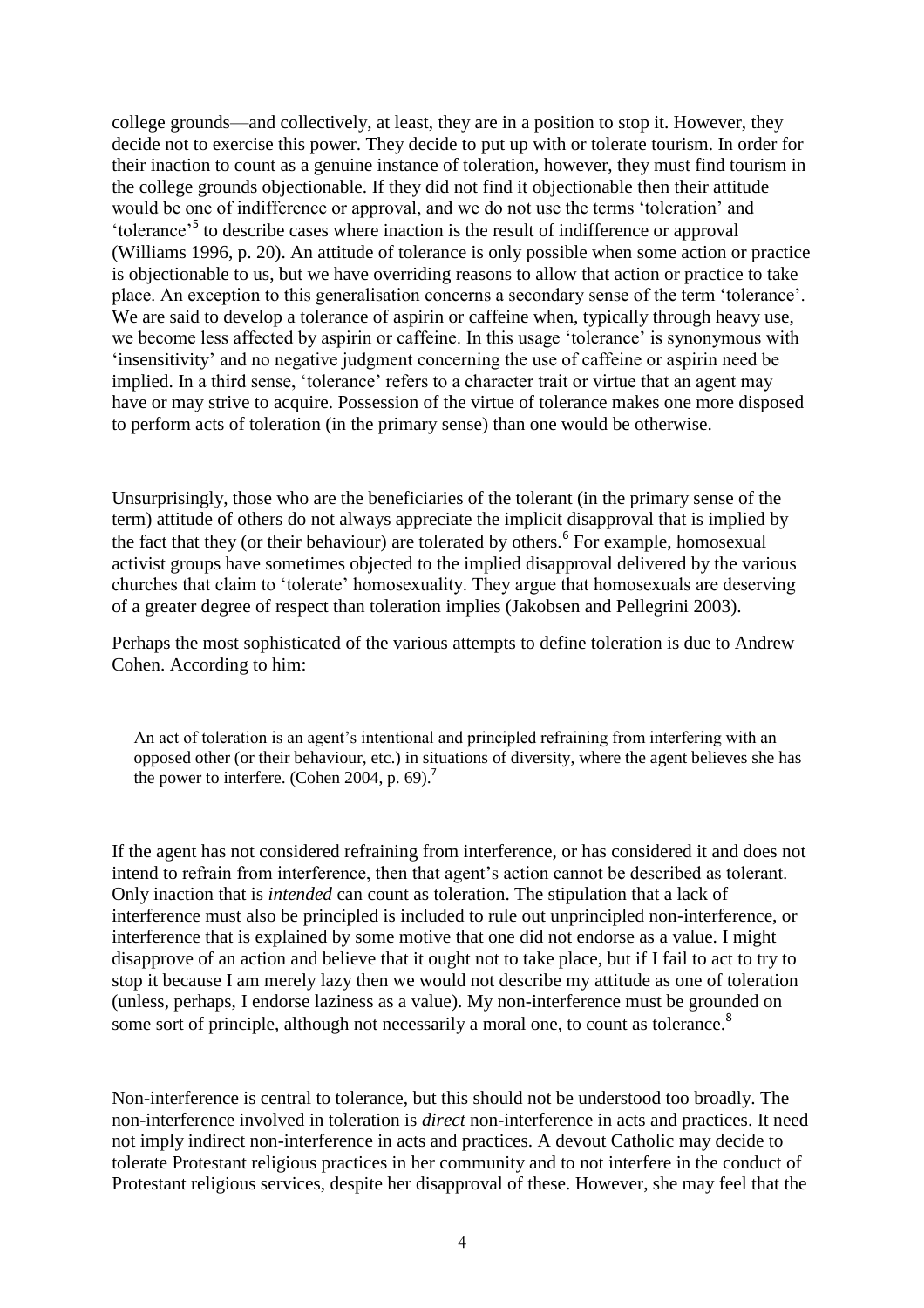attitude of tolerance that she displays does not extend to refraining from proselytizing on behalf of the Catholic Church to Protestants. She hopes to achieve the end of converting Protestants to Catholicism, causing *inter alia*, the cessation of Protestant religious practices, but takes the view that it would be wrong to do so by means other than by rational persuasion.

The clause 'situations of diversity' is included in the above definition of tolerance on the grounds that if there were no diversity between peoples, then there would be no differences between them to object to.<sup>9</sup> Cohen includes the final clause 'where the agent believes she has the power to interfere' to distinguish toleration from resignation.<sup>10</sup> If we believe that we have no power to stop the objectionable practice or activity, then our attitude toward that activity is not one of tolerance but of resignation.

## **The Justification of Religious Tolerance**

The most straightforward way of justifying toleration is pragmatic, and those who endorse a pragmatic justification of tolerance are in the good philosophical company of David Hume (1778). Our community may not approve of the practices of some or other religion and, collectively, we may be able to prevent these from taking place. However, if we act to suppress such practices, then we may provoke civil unrest and this may lead to violent confrontation or perhaps even war between rival religious groups. Recognizing this danger, we may decide that it is, all things considered, in our interest to tolerate the religious practices of our rival group, even though we continue to disapprove of these. Many defenders of religious tolerance have found pragmatic justifications to be too weak for their liking because it is contingent on circumstances that can change. If the only basis for tolerating the practices of a religious minority is that we calculate that the costs of suppressing the minority group do not outweigh the benefits, then it seems that we will be warranted in being intolerant towards them when circumstances change and we find that they are more easily suppressed.<sup>11</sup>

Non-pragmatic defences of religious tolerance are associated with the liberal tradition. Liberal toleration is distinctive because it involves a clear separation of the state from religious organisations, one that mirrors the liberal distinction between a public sphere and a private sphere. On classical liberal views, the state has jurisdiction over the public sphere and no entitlement to interfere in the private sphere. Religious practice is generally understood as falling within the private sphere and is thus not subject to state interference (De Roover and Balagangadhara 2008). Not only must the state refrain from interfering in religious practice, on most contemporary interpretations of liberalism the state is understood as having a responsibility to act as a neutral arbiter between competing groups (including religious groups) within society, and to prevent attempts by any of these to interfere with the practices of others (Spector 2008).<sup>12</sup> To this extent, religious tolerance is institutionalised in the modern liberal state.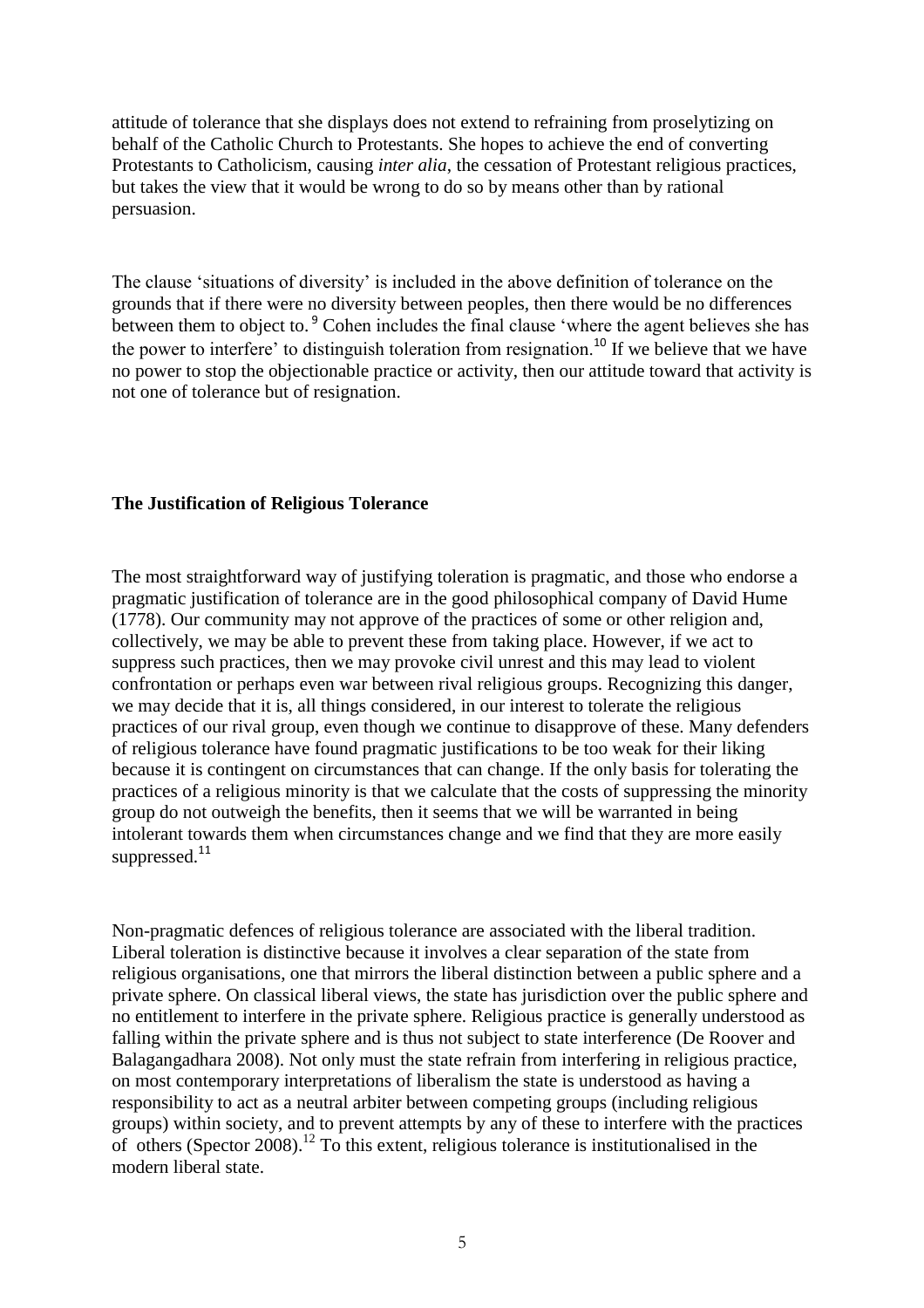Attempts to justify the association of the value of religious tolerance with liberalism draw on three main sources: An appeal to the value of autonomy associated with John Stuart Mill (1859), an appeal to epistemic uncertainty in the religious sphere associated with Pierre Bayle (1685), and an appeal to the unfeasibility of religious coercion associated with John Locke (1689). The Millian argument is the most familiar to contemporary liberals and is most closely associated with the widespread view amongst liberals that there is a right to religious freedom. This right is grounded in an appeal to the value of individual autonomy, and on the liberal view religious expression is often regarded as a key area in which individuals can express their individual autonomy.

Bayle's appeal to epistemic uncertainty is less discussed by modern liberals than Locke and Mill's respective attempts to justify tolerance, but it continues to be discussed (e.g. Quinn 2001, pp. 65-72; Margalit 1996). According to Bayle (1685) religious believers should allow for the possibility that their own religious beliefs are false and that those of their various rivals are true. Since they ought to be interested in discovering and respecting religious truth, they ought to tolerate other religious beliefs, which may possibly be true.<sup>13</sup>

Locke (1689) is conventionally interpreted as arguing for religious toleration on the grounds that religious persecution is ineffective and is therefore irrational. In arguing this way, Locke assumes that the main point of religious persecution is to instil particular beliefs in people rather than to change their practices, since the latter can surely can be achieved via persecution. However, his claim that coercion cannot be effective in changing religious beliefs is simply an assertion that is not explicitly based on relevant psychological evidence, and has been strongly challenged by Waldron (1991). But even if Waldron is wrong, and one cannot coerce a devout believer to change her religious beliefs, one can surely use effective coercion to prevent her from proselytizing on behalf of her religion and from effectively transmitting religious practices to future generations; and this may be enough of a victory for the opponent of religious toleration. However, Locke (1689) is sometimes interpreted as making a different point. On Stanton's (2006) reading of Locke, coercion is ineffective not because it cannot change belief, but because God will not welcome coerced belief. This is of course a theological assumption, and those who do not share it will not be moved by Stanton's interpretation of Locke.<sup>14</sup> So the price of accepting this, perhaps more plausible reading of Locke, is that Locke's argument will be able to influence fewer people.

Those who argue for tolerance of particular acts and practices will not usually want to argue for tolerance of all practices in the same domain of activity (Raphael, 1988; Scanlon 2003). For example, those who argue for tolerance of sexual diversity typically do not want to extend tolerance to paedophilia. Likewise, those who argue for the tolerance of other religions often draw the line at 'sects' which seek to retain members by utilising ‗brainwashing' techniques. These individuals are even more unlikely to tolerate religious activities that involve, for example, animal (and perhaps even human) sacrifice. So defenders of particular instances of religious tolerance face a two-fold problem. They need to explain why some religious acts and practices of which they disapprove should be tolerated, while other religious acts and practices, which they also disapprove of, should not be tolerated. Mill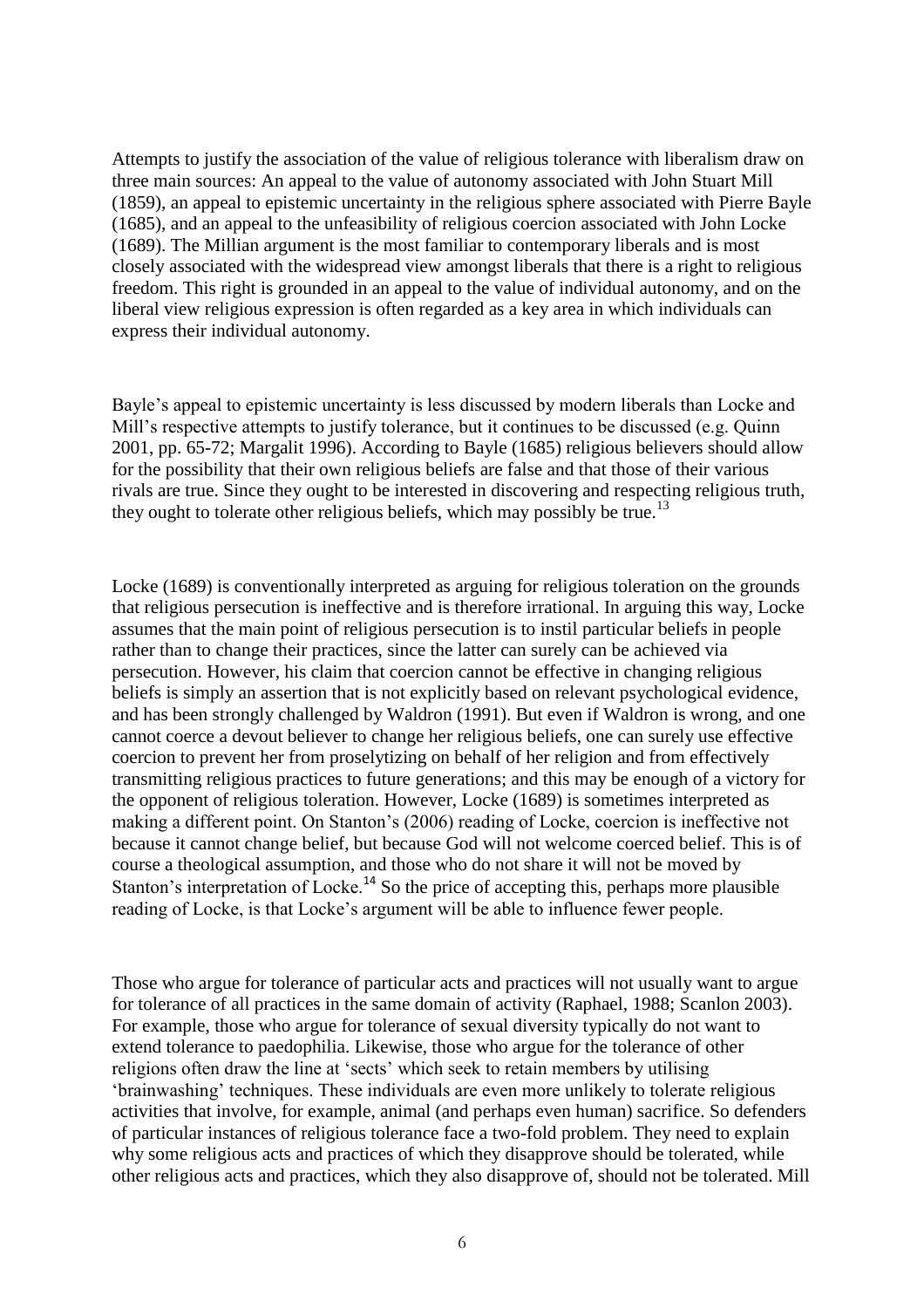(1859) suggested the ‗harm principle' as a guide to the appropriate limits of tolerance (Raz 1988). Practices that involve unjustified harm to others should not be tolerated. Of course, exactly what constitutes 'harm' and what counts as 'unjustified' is a matter of dispute. However the harm principle is a plausible starting point for the delineation of the limits of tolerance for liberals.

## **The Rise of Tolerance**

The rise of religious tolerance in Europe is typically associated with the Enlightenment. Medieval and early modern Europeans were typically not tolerant of deviant religious practices. In fact, Christianity is sometimes seen as the least tolerant of all religions (Zagoria 2003). This tendency towards intolerance may be explained by the salvationist character of much Christian thought, particularly Protestant thought (Mendus 2007, Lecture One). It is hard to justify tolerance of other religions if one sincerely believes that faith in such religions will lead to the denial of salvation and perhaps to eternal damnation. However the connection between salvation-driven arguments for religious intolerance and Protestantism should not be overstated. Mainstream Catholic thought had it that heresy should not be tolerated because of the threat that it poses to salvation. According to Aquinas:

With regard to heretics ... there is the sin, whereby they deserve not only to be separated from the Church by excommunication, but also to be severed from the world by death. For it is a much graver matter to corrupt the faith which quickens the soul, than to forge money, which supports temporal life. Wherefore if forgers of money and other evil-doers are forthwith condemned to death by the secular authority, much more reason is there for heretics, as soon as they are convicted of heresy, to be not only excommunicated but even put to death. (*Summa Theologiae*, 2nd part of the 2nd part, question 11, article 3)

Salvationist arguments for religious intolerance were usually only applied to heretical Christians by mainstream Catholic theologians, who tended to tolerate non-Christian religious practices, within limits (Kaplan 2007, pp. 294-330). However a minority of theologians argued for the forcible conversion of non-Christians. Notoriously Duns Scotus argued for the forced conversion of Jews (Turner 2006). His core arguments do not appeal to any particular features of Judaism and so they would seem to apply to all forms of religion other than Christianity (Clarke, forthcoming).

Perhaps a mainstream view in history is that Europe was in the grip of theocratic intolerant oppression until the Age of Enlightenment in the late Seventeenth and early Eighteenth century, when church and state were separated and principled arguments for tolerance were developed (e.g. Zagorin 2003, Grayling 2007). The motivations for the shift to a culture of tolerance are, on such views, a combination of the rise of urban commerce and a reaction to the bitter religious wars of the sixteenth and early seventeenth century in Europe, which manifestly failed to produce a lasting settlement to differences between Catholicism and the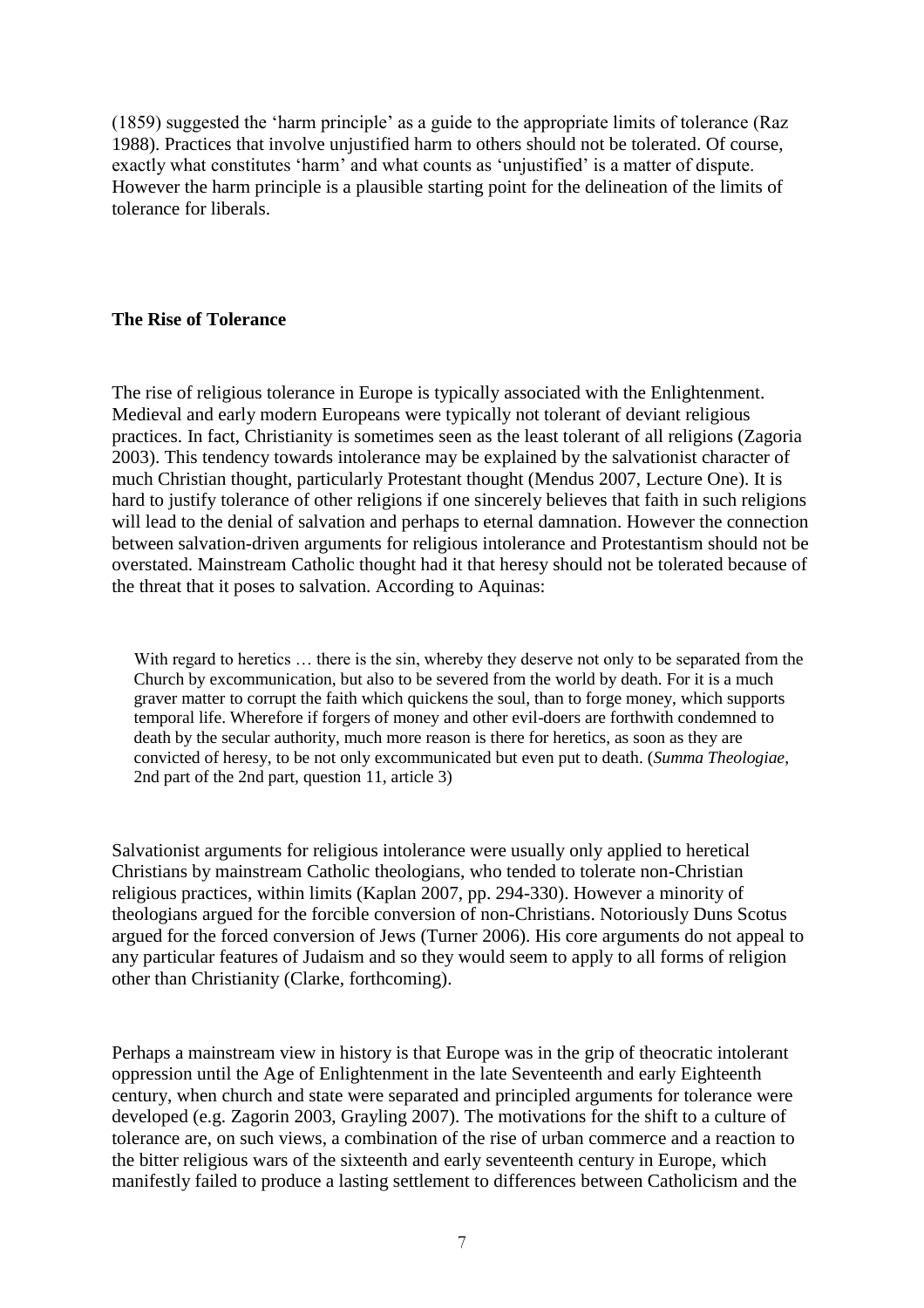various Protestant religions. It is easy to move from this view to the claim that much of the rest of the world is still in the grip of theocratic intolerance and needs to catch up.

However, some historians, including Kaplan (2007) and Walsham (2006), want to resist the above ‗Whiggish' view of progress in the Western treatment of religion. They tend to emphasise the various ways in which pragmatically grounded local instantiations of religious tolerance were developed across Europe in advance of the Enlightenment, and the extent to which religious conflicts continued to occur in Europe during the Enlightenment. On this latter view, Western ideas of religious tolerance may not be part of a triumphal movement that is destined to dominate the globe. They might instead be part of a relatively ephemeral intellectual movement that will fail to take root, or persist, without the succour of Western liberal culture. A virtue of this latter view is that its advocates are able to contemplate the possibility of non-Western forms of religious tolerance that are not grounded in the individualist values of the liberal tradition.

One such possible alternative is the 'millet system 'which flourished in the Ottoman Empire (Kaplan 2007, 240-245). Under this system, Islam was the official religion, although Jewish and Christian religious communities were officially recognised and allowed to organise separately. Kymlicka describes the millet system as a '... federation of theocracies' (1996, p. 82). In a liberal society it is relatively easy for individuals to shift religious allegiances, and it is generally presumed that individuals have a right to do so. Under the millet system, however, it was very hard for individuals to shift religious allegiances, or to have religious allegiances to religious groups that were not recognised by the state. The millet system was designed to uphold established community values and not individual values.<sup>15</sup> Without endorsing the millet system, both Kymlicka (1996) and Kaplan (2007) recognize that it was successful in producing strong, cohesive religious minority communities, and relative harmony between these.<sup>16</sup>

#### **Early Scientific Work on Religion and Intolerance**

Both the New Atheists and their opponents tend to focus on particular examples of religion causing tolerance or intolerance, rather than engaging in a more systematic analysis of the relevant empirical research. Here we take a close look at the relevant research. Of course, a tendency to produce tolerance or intolerance is not the only aspect of religion that one might focus on. Even if it is shown that religion is a net cause of intolerance, it might be argued that this is outweighed by the potential benefits that religion can generate, with respect mental health, criminal behaviour, altruism, and so forth (for reviews of the numerous papers examining these effects, see Moreira-Almeida, Neto, and Koenig 2006; Koenig, McCullough and Larson 2001; Gartner 1996; Aukst-Margeti and Margeti 2005). Prominent New Atheists, like Richard Dawkins, do not even consider the potential costs associated with the eradication of religious institutions. They simply claim that religion has served as an agent of intolerance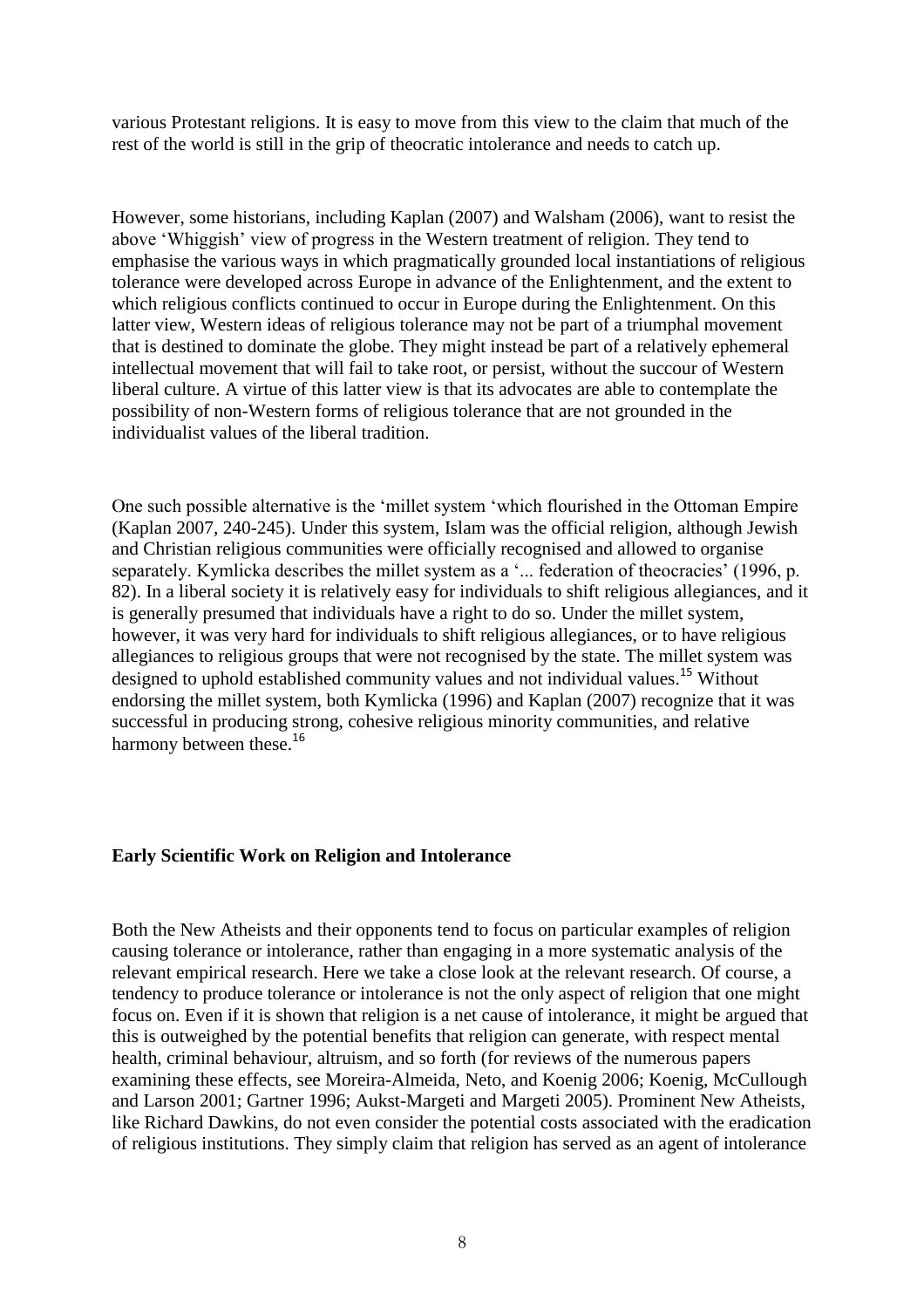and an effective 'weapon' for provoking intergroup conflict, (e.g. Dawkins 2001),  $17$  and conclude on that basis that it should be minimized or eliminated.

Our ability to distinguish causes from mere correlations in the social sciences is limited, in part because a detailed mapping of the causal structure of the human social psychological world would require carrying out controlled manipulations of variables that are neither practically feasible nor ethically permissible. As a result, most of the work in the social sciences linking religion in its various manifestations, to intolerance in its equally varied cognitive and behavioural dimensions, is far from definitive. Such work has been geared toward identifying psychometrical constructs that explain and predict substantial elements of observed data. As a result, virtually all research on the link between psycho-religious variables and intolerant attitudes and behaviours has been correlational, and the evidentiary case that has been built around it is circumstantial. Still, work in the psychology and sociology of religion is painting an increasingly detailed picture of the connections between religion and intolerance. New Atheists often portrays themselves as courageously coming to the defence of empiricism, naturalism, and reason in their battle against an intellectually indefensible and morally divisive religious worldview (Dennett 2003); their critics, meanwhile, charge them with ignorance of theological and sociological complexities, as well as a tendency to attribute negative social outcomes to religion when these can more readily be explained by recourse to secular (e.g. political) factors (Cavanaugh 2007). We shall now see how these respective views fare in light of the evidence uncovered.

The scientific study of religion during the early part of the  $20<sup>th</sup>$  century began to sketch a portrait of religion as a prosocial cultural force. Towering figures in the emerging human sciences saw religion as engendering dispositions and behaviours that benefit communities (James 1902), mitigate aggressive and destructive impulses (Freud 1927), and provide specific reinforcements for adherence to moral norms (Skinner 1969; for a discussion, see Saroglou 2005). By mid-century, however, evidence of the connection between religiosity and intolerance had begun to mount (Allport and Kramer 1946; Rosenblith 1949; Adorno et al. 1950; Stouffer 1955; Rokeach 1960; Fislinger 1976). Religiosity, as measured (for example) by church attendance and frequency of prayer, was consistently shown to covary positively with attitudes, values, dispositions, and behaviours that are conducive to ethnic, racial, and religious intolerance, even controlling for socio-economic factors such as education, age, geographic region, and so on. For example, in a seminal study on the link between religion and intolerance, Stouffer (1955), a prominent sociologist and pioneer of survey research, examined the willingness of Americans to extend civil liberties to communists, socialists, and atheists. Stouffer found a significant *inverse* correlation between religious commitment (in terms of participation measures) and tolerance (p. 144). In addition, he discovered that different levels of intolerance were associated with different religious denominations in America, including (in descending order of manifest intolerance) Southern Protestants, Catholics, Northern Protestants, and Jews. Work in sociology and political science over the next five decades largely confirmed these findings (see e.g. Reimer and Park 2001; Beatty and Walter 1984; McClosky and Brill 1983; Smidt and Penning 1982; Sullivan et al. 1982; Nunn, Crocket and Williams 1978), including a number of cross-cultural replications (Ponton and Gorsuch 1988; Eisinga, Felling and Peters 1990).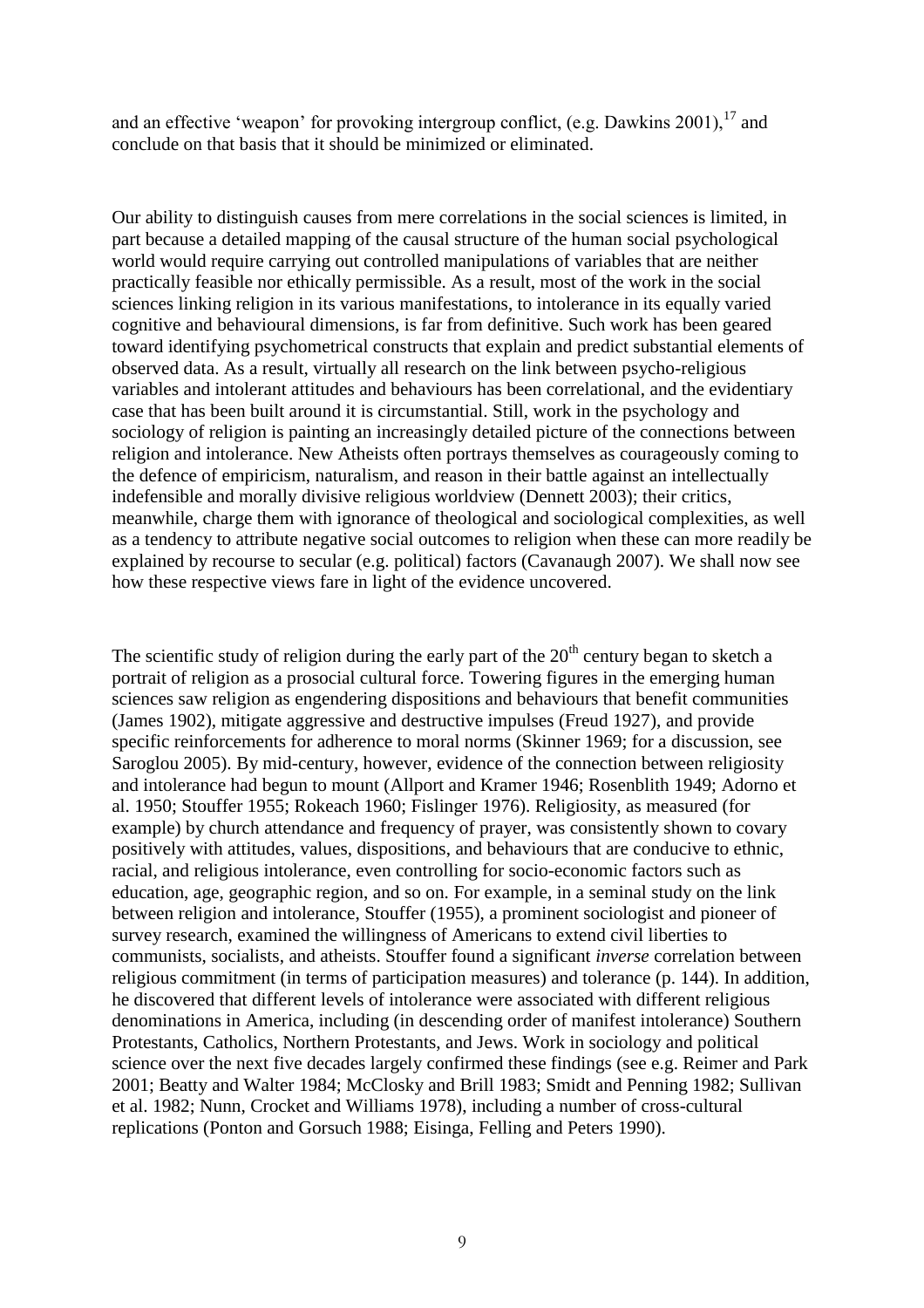Religiosity is gauged by a variety of measurements, including denominational affiliation, church attendance, and orthodoxy, constituting the so-called ‗three B's': *belonging*, *behaviour* and *belief*. The causal relationships between these dimensions of religiosity have been hard to disentangle (Kellstedt and Smidt 1993). Some studies have found that church and synagogue attendance (but not the frequency of personal prayer) are correlated with the support of suicide bombing and combative martyrdom (e.g. Ginges et al. 2007). Others have identified strong connections between denomination and intolerance (Beatty and Walter 1984; Burdette, et al. 2005; Reimer and Park 2001), while still others found belief to be the most important dimension and claim to have shown that a commitment to biblical literalism (Tunitiya 2005), or adherence to doctrinal orthodoxy more broadly (Wilcox and Jelen 1990), best explains observed variations in tolerance (see also Burdette, et al. 2005; but see Eisenstein 2006). Since biblical literalism is a central component of the evangelical tradition (Stackhouse 2000), this latter finding would explain the high positive correlation between evangelicalism and intolerance (Kellstedt, et al. 1996; Layman and Green 1998).<sup>18</sup> Precisely which dimensions of religiosity are the most important determinants of intolerance remains unclear.

The social scientific literature has demonstrated a consistent, substantial and generally negative association between the various components of religiosity and levels of political tolerance. At the same time, an equally sizable and wide-ranging body of evidence began to take shape purporting to link religiosity with prejudice (see Batson, Schoenrade and Ventis 1993 for a review).<sup>19</sup> We will discuss the conceptual and empirical link between prejudice and intolerance in more detail later. For now, it is sufficient to note that there is essentially no evidence that religious people are any less prejudiced than *non-religious* individuals, and there is quite a bit of evidence to suggest that they are generally *more* prejudiced, depending on the category of prejudice under study (Altemeyer and Hunsberger 1992).

### **Extrinsic/Intrinsic Orientations**

Despite the early findings, it seemed to many researchers that religion has two faces when it comes to social behaviour: one that produces a sense of compassion, brotherhood and concern for others, and another darker face that leads to intolerance, bigotry and violence. Perhaps, then, there were competing inclinations associated with different dimensions of religiosity (or ways of being religious) that were not adequately captured by social scientific instruments.

The influential psychologist Gordon Allport described the quintessential paradox of religion when it comes to intolerance. Allport argued that religion is responsible for both making and unmaking prejudice: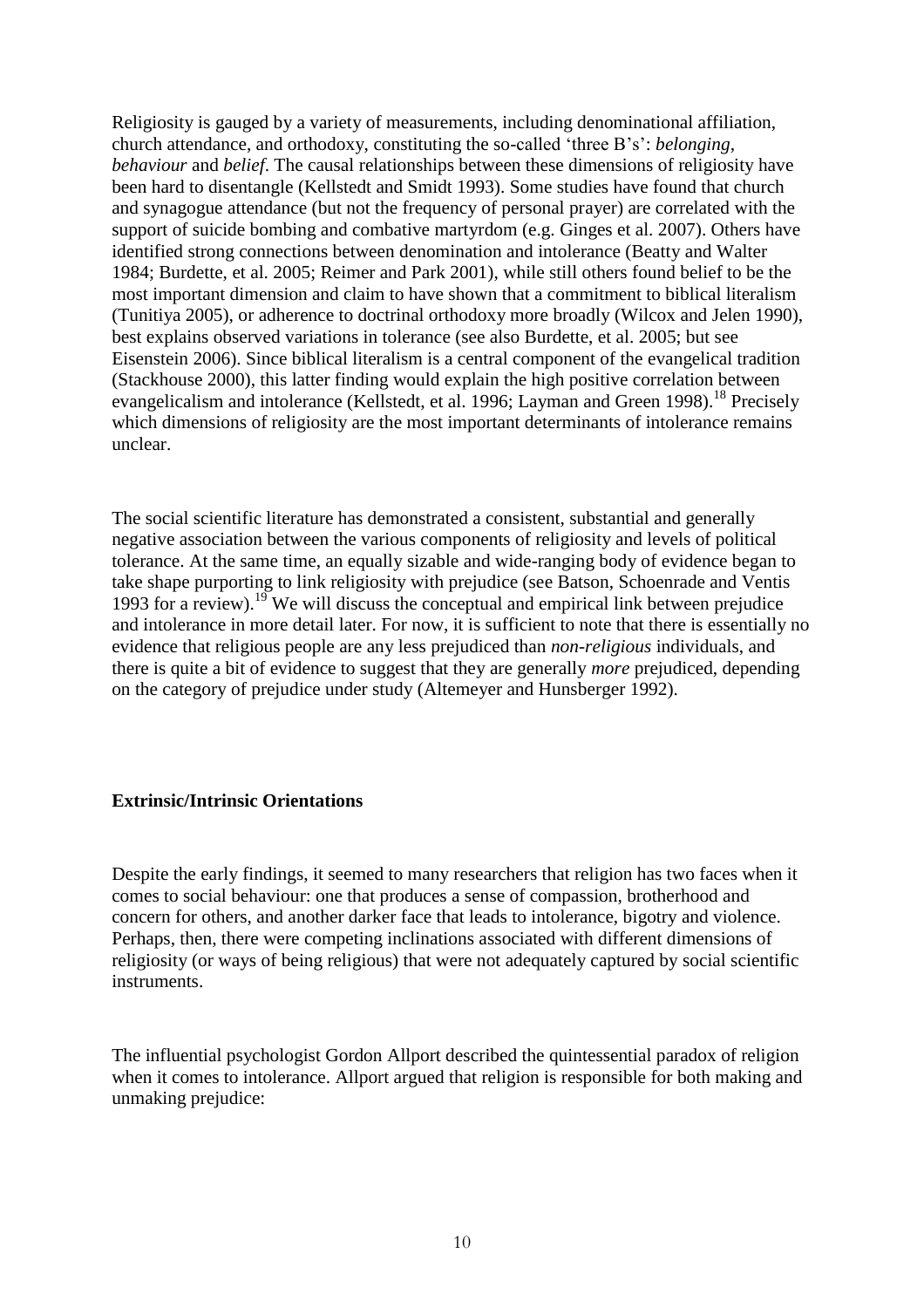While the creeds of the great religions are universalistic, all stressing brotherhood, the practice of these creeds is frequently divisive and brutal. The sublimity of religious ideals is offset by the horrors of persecution in the name of these same ideals (1954, 444).

As Allport suggests, although Christianity is associated with principles of universal love, benevolence and peace, the concrete history of Christianity is punctuated by episodes of unimaginable hatred, intolerance and violence, as noted by Bertrand Russell (1967) in his famous essay rejecting the moral foundations of Christianity. It is this curious and paradoxical character of religion that leads some people (including many of the New Atheists) to claim that the surest cure for prejudice is secularization, while others continue to insist that the best way of fostering compassion, tolerance and peace is to increase religiosity. While it was intuitively clear to Allport and others that religion caused both tolerance and intolerance, these asymmetrical causal relations were not well understood and had yet to be systematically explored. Sharper psychometric instruments were needed to measure the orientations or dimensions of religiosity that were conducive to prosocial and antisocial behaviour, respectively.

To this end, Allport and colleagues (Allport 1966; Allport 1967; Allport and Ross 1967) introduced and operationalized a distinction between two religious 'orientations' that were hypothesized to have asymmetrical implications for intolerance, prejudice, and other antisocial attitudes and behaviours. Allport's religious orientations consisted of functional descriptions of psychological processes, rather than specific religious content. The first, which he called 'extrinsic religious orientation' ('ER'), was conceived as a religiousness that was instrumental in nature, with religion used as a means to obtain an assortment of selfserving ends, such as personal comfort and social rewards of both the terrestrial and heavenly variety (Allport 1966). ER individuals, who were found to comprise a substantial proportion of the religious population, use religion for its intra-psychic benefits, such as increased selfesteem (Tajfel and Turner 1986) and the reduction in subjective uncertainty (Hogg and Abrams 1993), which flow from the social endorsement of one's values and social-cultural worldview (Kirkpatrick 1989). These palliative functions are particularly important for high ER individuals, who are characterized by insecure personalities and as responding defensively to worldview threats in ways that can lead to prejudice, intolerance and aggression. According to Allport (1967, 24) ER individuals tend to be prejudiced and intolerant, not because their religion makes them so, but because the same personality traits (such as low self-esteem and insecurity) that motivate them to engage with religion in an instrumental fashion also lead them to derogate and discriminate against values-violating outgroups.

The second orientation, which Allport referred to as the 'intrinsic religious orientation' (‗IR'), describes the psychological internalization of the values and norms of one's religion (Allport and Ross 1967, 441). Allport argued that ER was consistent with prejudice and intolerance, while its intrinsic counterpart all but ruled out these anti-social traits (1967, 29). He even went so far as to advocate public policy that would increase the proportion of intrinsically to extrinsically religious people (ibid, 30).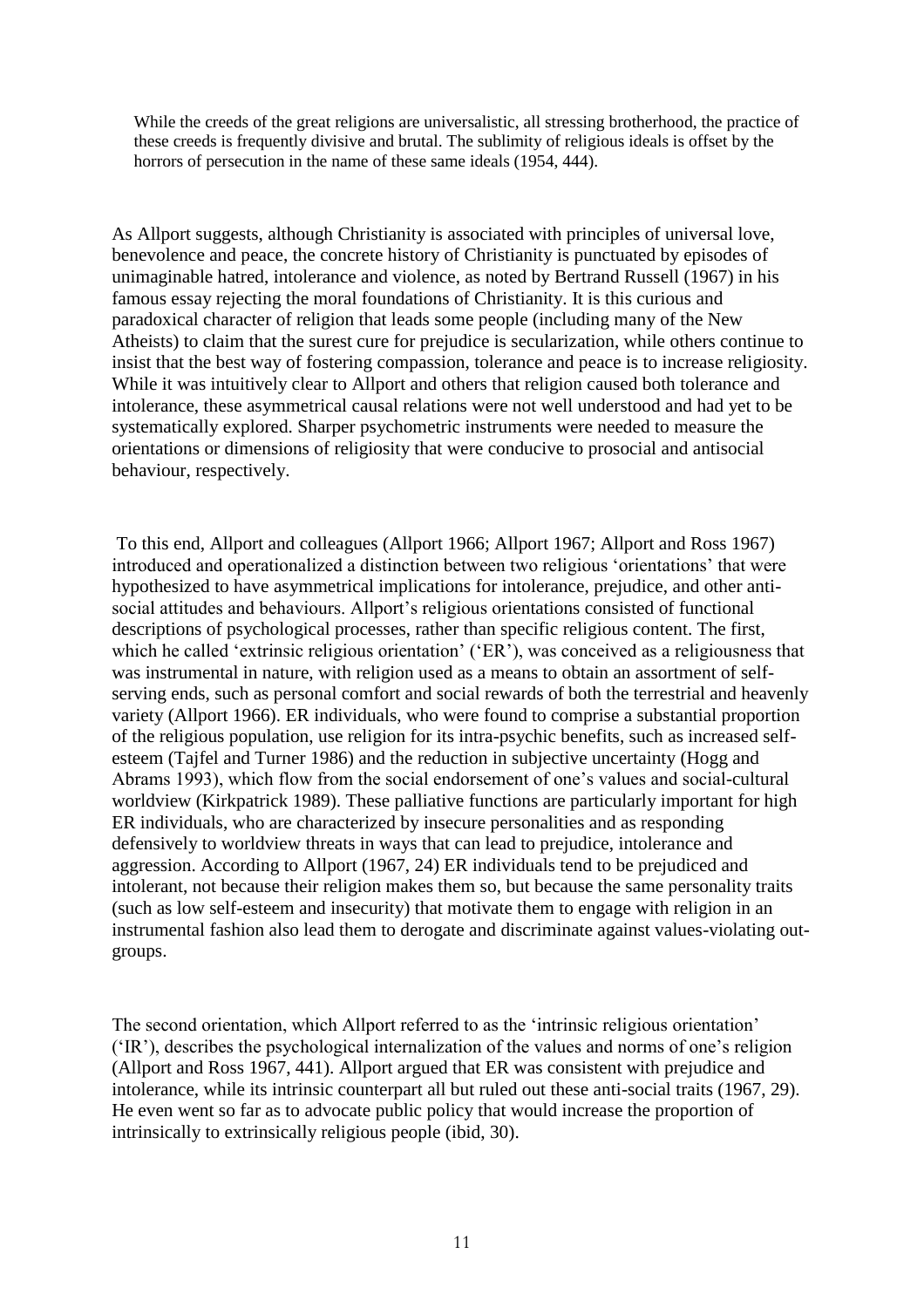Allport's work triggered an avalanche of research in the psychology, sociology, and political science of religion. Most of the initial work confirmed Allport's early results: namely, that ER is positively associated with anti-social attitudes  $(r=.34)$ , while IR is either uncorrelated or perhaps even negatively correlated with the same (r=-.05) (see Donahue 1985 for an extensive meta-analytic review). Although the ER/IR distinction is still in use today, a major conceptual and empirical challenge has been mounting, with a number of prominent researchers advocating the abandonment of Allport's distinction (see e.g. Kirkpatrick and Hood 1990; Altemeyer 1988). This dissatisfaction stems in part from the fact that the ER/IR scales have failed to covary as negatively and consistently as Allport had predicted, and as such they do not seem to represent opposite ends of a single religious spectrum (Donahue 1985). Nor are ER and IR so unconnected that they resemble orthogonal modes of religiosity. Some authors have even suggested that ER does not measure religiosity at all, but instead captures broader structural features of personality (Wulff 1997).

As it turns out, ER and IR do not produce the asymmetrical pattern of intolerance that Allport had envisioned. While IR has consistently been shown to have little or no correlation with *ethnic* prejudice, it has been significantly associated with reduced helping behaviour and discrimination against homosexuals, women, communists, and members of other religions (Kirkpatrick 1993; Batson et al. 1999; Jackson and Hunsberger 1999; Hunsberger, Owusu and Duck 1999). Indeed, IR is both negatively and positively correlated with intolerant, discriminatory attitudes toward out-groups, with the valence depending on the kind of prejudice (Duck and Hunsberger 1999; Fisher, Derison and Polley 1994; McFarland 1989) and political issue (Ladyman and Green 1998; McClosky and Brill 1983; Smidt and Penning 1982) being tested for.

Perhaps the strongest reason for abandoning Allport's distinction is that any correlation between IR and intolerance (and its respective indicators) is significantly diminished once ‗social desirability' effects are taken into account (Batson, Naifeh and Pate 1978; Pargament et al. 1987). IR is associated with a higher *self-report* of prosocial behaviour, including tolerance (Batson and Gray 1981), but this asymmetrical self-appraisal does not translate into actual behavioural differences (Batson and Ventis 1982). In other words, although IR people rate themselves as being more prosocial and tolerant than members of out-groups, this difference is not in fact borne out by their behaviour (Hood, Hill and Spilka 2009; Batson et al. 2005). Consistent with these findings, Batson and colleagues (1989) demonstrated in a series of ingenious experiments that IR individuals are not motivated by other-regarding concerns, but rather by egoistic motivations such as intrapersonal and social rewards for being a good person. They found that IR subjects were more likely to come to the aid of a beneficiary, such as a low-income person in need of an expensive medical procedure, when the chances of the subject qualifying to help were low (i.e. when they could look magnanimous without running the risk of having to follow through), or when they were told that most of their peers had agreed to help.

In sum, IR individuals have been shown to be less concerned with the interests of others and more with how they are perceived (Batson, Schoenrade and Ventis 1993). While IR is correlated with increased in-group benevolence, or toward those with whom an individual is in frequent (and potentially cooperative) contact, this effect only applies to relatively low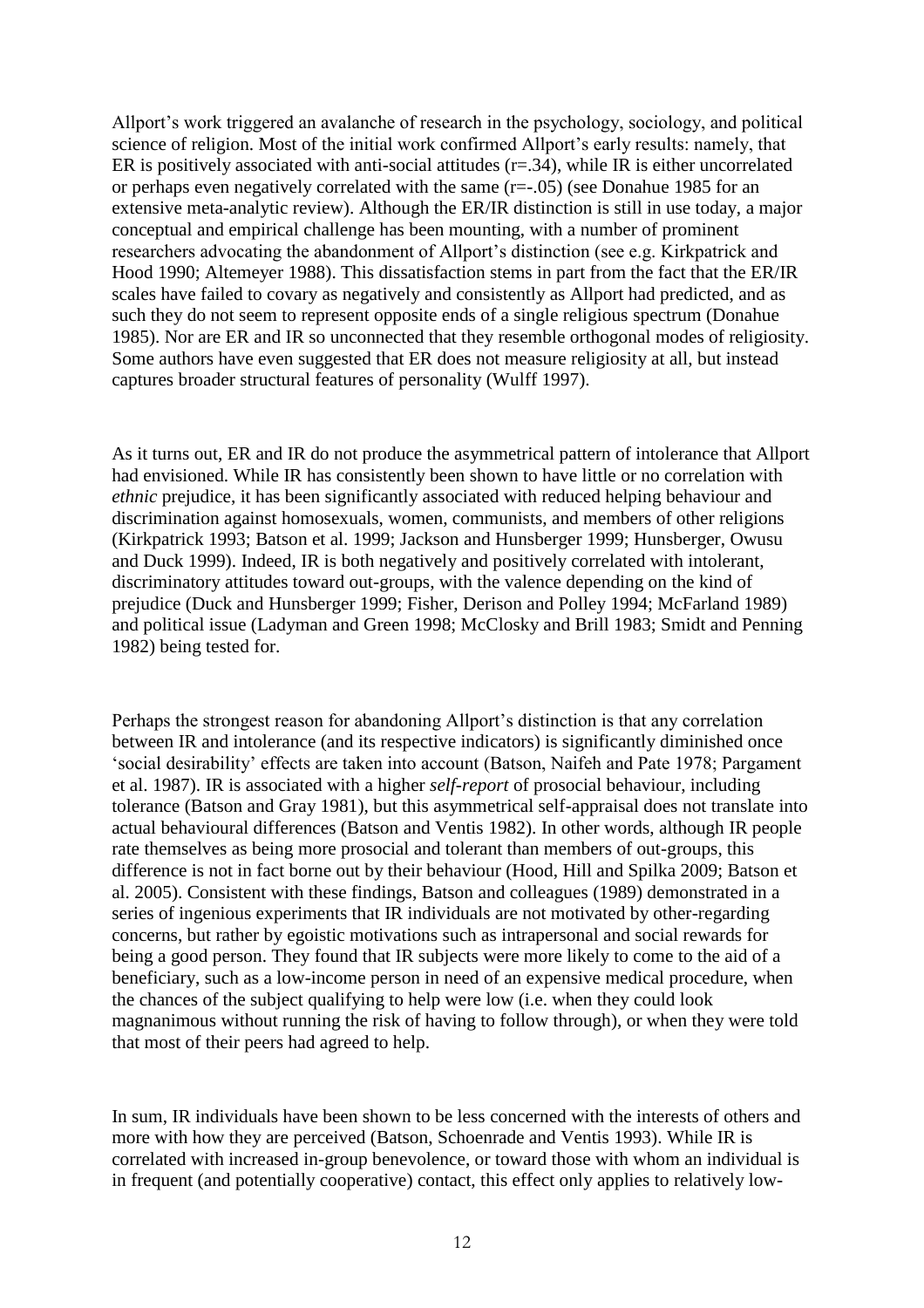cost interactions, does not extend to out-groups or unknowns, and is not associated with a comprehensive sensitivity to the plight of others (Saroglou, Delpierre, and Dernelle 2004). Finally, and again notwithstanding the substantive content of Christian scripture, IR is associated with reduced levels of humility (Rowatt et al. 2002, 232).

### **Religion as Quest**

In light of the conceptual and methodological problems associated with the IR/ER constructs, several psychometric scales were introduced. First, Batson introduced a third orientation that he called 'religion as quest' ('Quest'). Quest was intended to measure the open-minded, compassionate, and highly tolerant orientation that captures the so-called ‗mature' religion originally proposed by Allport. Quest entails a critical, questioning attitude that construes doubt as positive and truth claims as invariably tentative rather than absolute (Batson and Gray 1981). In addition, and unlike other forms of religiosity, individuals high in Quest are able to face existential questions without reducing their complexity (Batson et al. 1993).

Quest correlates strongly and inversely with prejudice, discrimination and intolerance (Batson et al. 1993; Altemeyer and Hunsberger 1992), and is associated with reflective moral deliberation (Sapp and Jones 1986), increased helping behaviour (Darley and Batson 1973), cognitive complexity (Batson and Raynor-Price 1983), and humility (Rowatt et al. 2002; Falbo and Shepperd 1986). This makes intuitive sense, since those high in Quest are comfortable in the face of moral and metaphysical uncertainty, which should make them better able to tolerate dissenting views or deviant lifestyles. Although one might suppose that individuals on a quest for spiritual and metaphysical truth would have an inordinate fondness for certainty, those high in Quest seem to value the journey itself, and can endure higher levels of epistemic ambiguity than other religious orientations. Whereas IR is limited to a highly circumscribed form of tolerance (as discussed above), Quest individuals exhibit a much wider sphere of generativity (other-regard), compassion and tolerance than either ER or IR individuals, as indicated by both survey data and behavioural measures (Batson et al. 1986; McFarland 1989; Kirkpatrick 1993). Also in contrast to IR, those high in Quest do appear to be motivated by genuinely altruistic (other-regarding) considerations, and are not prone to giving socially desirable responses that have been shown to skew experimental results (Genia 1996). It should be noted, however, that some authors have suggested that the Quest construct is more of an agnosticism scale than it is a religious one (for a critique of the Quest construct and its psychometric properties, see Altemeyer 1996).

Note, however, that even people scoring high on the Quest scale do not show *unlimited* tolerance and compassion. They will, for example, tend to decline an opportunity to help an intolerant person where that help would enable that individual to participate in intolerant political activities, like attending an anti-homosexual rally (Batson et al. 2001). In such cases, however, Quest subjects are not demonstrating intolerance to the *individual* who wants to participate in bigoted activity, but rather toward the intolerant *activity* itself, which violates their core value of tolerance. Whereas IR individuals are value-violation vigilant and have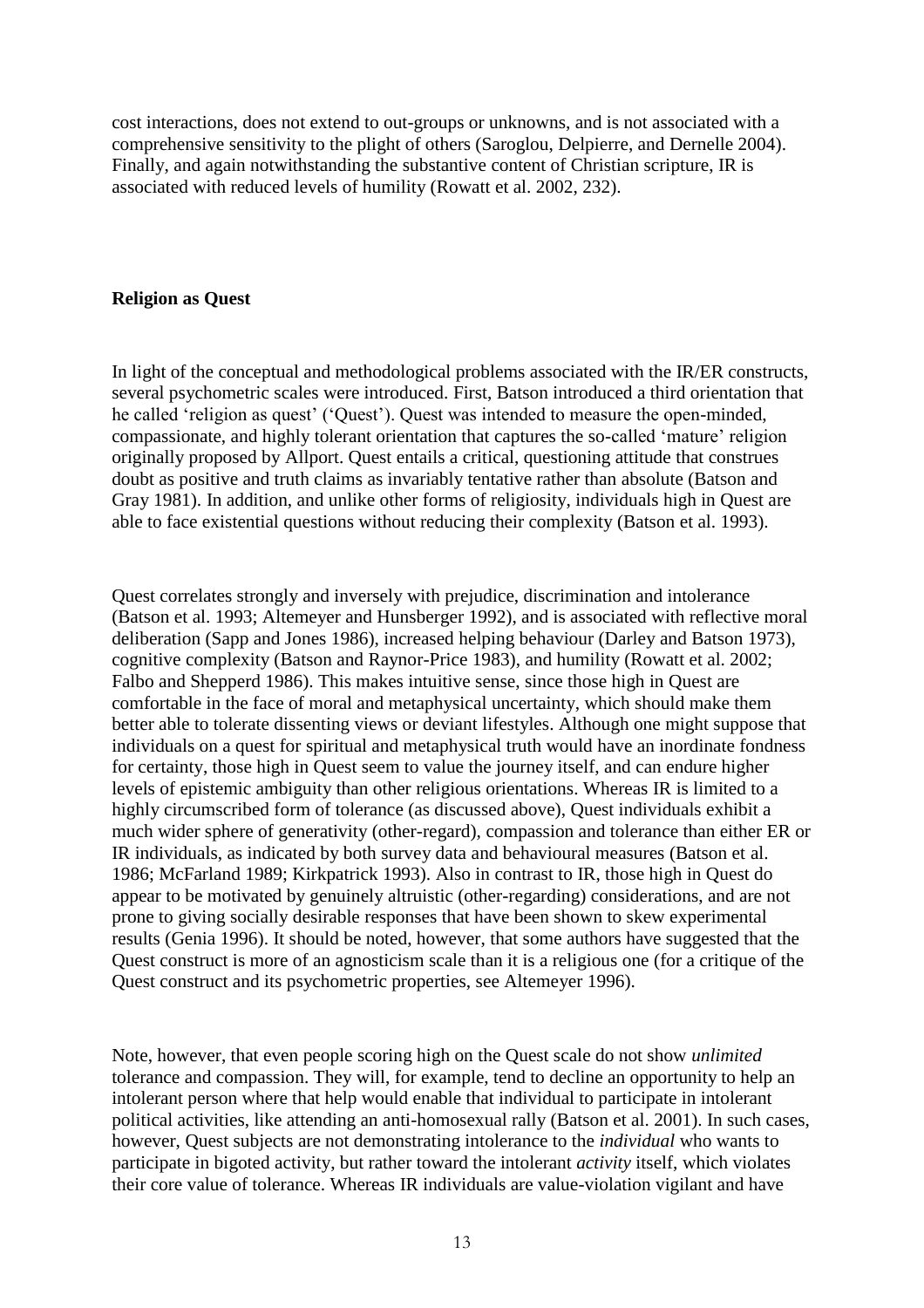been shown to discriminate against intolerant individuals even where those individuals are not participating in value-violating behaviour (such as where an intolerant individual is only seeking to visit a relative), high Quest individuals are likely to help an intolerant person so long as the latter is engaged in relatively innocuous activities (Batson et al. 2001; but see Goldfried and Miner 2002, and the reply by Batson, Denton and Vollmecke 2008).<sup>20</sup>

## **Religious Fundamentalism**

Religiosity has been linked to a number of psychometric scales that are associated with "boundary setting" (Kirkpatrick 1999), indicating moral, behavioural, and conceptual rigidity (Wulff 1991, 219-220). These include intolerance of ambiguity and uncertainty (Sidanius 1988), conservatism, dogmatism (Altemeyer 1999; Ross, Francis and Craig 2005), ethnocentricism, religious fundamentalism (Altemeyer and Hunsberger 1992) and authoritarianism (Altemeyer 1996; Duck and Hunsberger 1999). Individuals scoring high on these measures tend to regard deviance from group mores as suspicious, dangerous or evil. They can be found on both the left and right poles of the political spectrum (Mason and Feldman 2007). Two of these theoretical constructs loom large in the literature on religiosity and intolerance: namely, *religious fundamentalism* and *right-wing authoritarianism*, which are positively correlated with one another and are consistently associated with high levels of intolerance and prejudice toward out-groups (Altemeyer 1996; Altemeyer and Hunsberger 1992).

Altemeyer and Hunsberger (1992) define religious fundamentalism ('RF') as:

the belief that there is only one set of religious teachings that clearly contains the fundamental, basic, intrinsic, essential, inerrant truth about humanity and deity; that this essential truth is fundamentally opposed by forces of evil which must be vigorously fought; that this truth must be followed today according to the fundamental, unchangeable practices of the past; and that those who believe and follow these fundamental teachings have a special relationship with the deity (1992, 118).

This formulation of fundamentalism was novel, in part because of the theoretical measures that it did not include, such as content-specific orthodoxy, frequency of religious participation, and prejudice, all of which had been incorporated into previous versions of the fundamentalism construct. Note that the strength of religiosity does not imply and should not be equated with RF. Altemeyer and Hunsberger contended that the RF construct did more predictive and explanatory work than the ER/IR distinction championed by Allport. Whereas the relationship between IR and ER is ultimately unclear, RF and Quest scales do appear to sit on opposing ends of the same psychological spectrum (Hunsberger 1995, 118), as RF is strongly and negatively correlated (~-.8) with Quest (Altemeyer and Hunsberger 1992; Batson and Raynor-Prince 1983). This has led some authors to the conclusion that it is religious fundamentalism, and not religiosity in general or even the ER/IR distinction in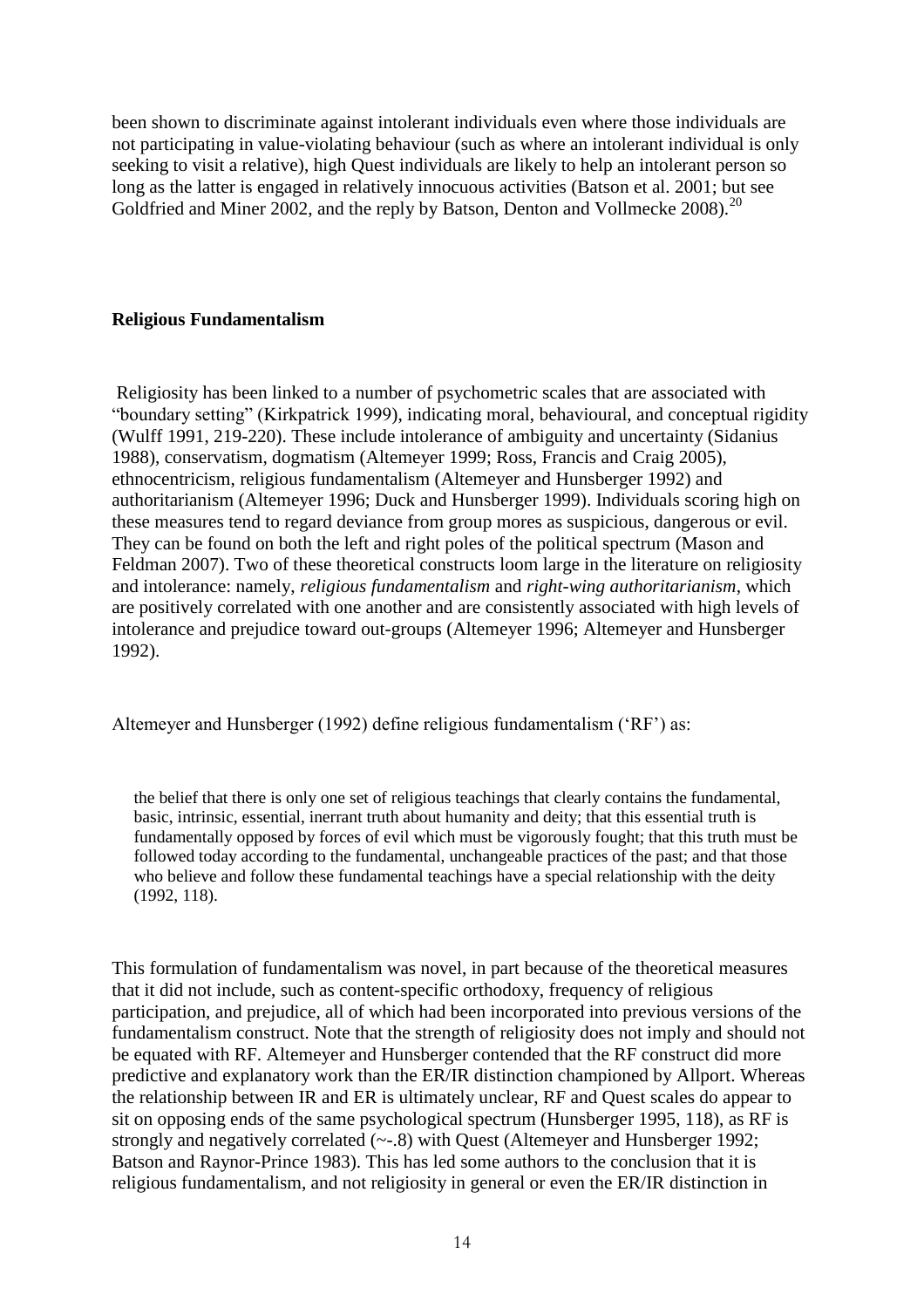particular, which best explains the observed variation in tolerance. IR is strongly associated with RF, and there is evidence that when we control for RF, the correlation between general religiosity and intolerance/prejudice nearly evaporates (Ellison and Musick 1993; Karpov 2002). If this is correct, then it suggests that church attendance, prayer, and denominational affiliation are not the primary determinants of religion-associated intolerance.

Religious fundamentalism is strongly associated with an unwillingness to extend civil liberties to out-groups (McFarland 1989). The connection between religious fundamentalism and intolerance is likely due to several factors, including a commitment to scriptural literalism and exclusive revealed truth (Wilcox and Jelen 1990), a Manichean perception of the human social world as part of a larger cosmic battle between good and evil (Ellison and Musick 1993), and a general distrust of human nature that leads to a perceived need for authoritarian social institutions (Tamney and Johnson 1997). All of these characteristics are pervasive in religious terrorist rhetoric and justification (Rogers et al. 2007).

Many fundamentalists claim to possess knowledge of the absolute truth concerning matters of morality and perceive dissenting perspectives as threats to eternal salvation, and (in some cases) regard heresy as a punishable offense, much as Aquinas did (see earlier quotation). Fundamentalist churches are more likely to encourage ethnic and religious prejudices from the pulpit (Welch et al. 1993), and they are generally inclined toward political theocracy (Reimer and Park 2001). RF individuals are inclined to support and defer to the divinely sanctioned right to rule of theocratic leaders that impose and enforce legal regimes grounded in exclusive revelatory doctrine (Allport 1967). The cultural isolation and high internal homogeneity of fundamentalist groups can exacerbate pre-existing dispositions toward intolerance. Finally, RF is associated with increased levels of aggression, especially toward values-violators (Altemeyer 1996). Thus, it seems that the prosocial effect of religiosity (see Saroglou et al. 2005; see also Benda and Toombs 2000) disappears when a religious person is a fundamentalist who is confronted with an individual who threatens his or her core values (Batson et al. 1999).

### **Right-Wing Authoritarianism**

Hunsberger (1995) sharpened the causal relation between religious variables and intolerance, arguing that it is not RF *per se* that explains the variation in prejudice and intolerance, but rather the *authoritarian components* of the RF construct. If we control for authoritarianism, there may be a weak, or even negative, correlation between fundamentalism and intolerance (Laythe, Finkel and Kirkpatrick 2001; Laythe et al. 2002; Hunsberger 1995; Canetti-Nisim 2004). People who score high on the 'right-wing authoritarianism' ('RWA') scale have been characterized as "equal opportunity bigots," since experiments suggest that they would effectively deny fundamental political and civil rights to various nationalities, ethnicities, religions, sexual orientations, and political affiliations (Altemeyer and Hunsberger 1992, 115). Tellingly, for people high in RWA, belief in God and the ‗correct' religion is more important than being a good person (Altemeyer and Hunsberger 1992).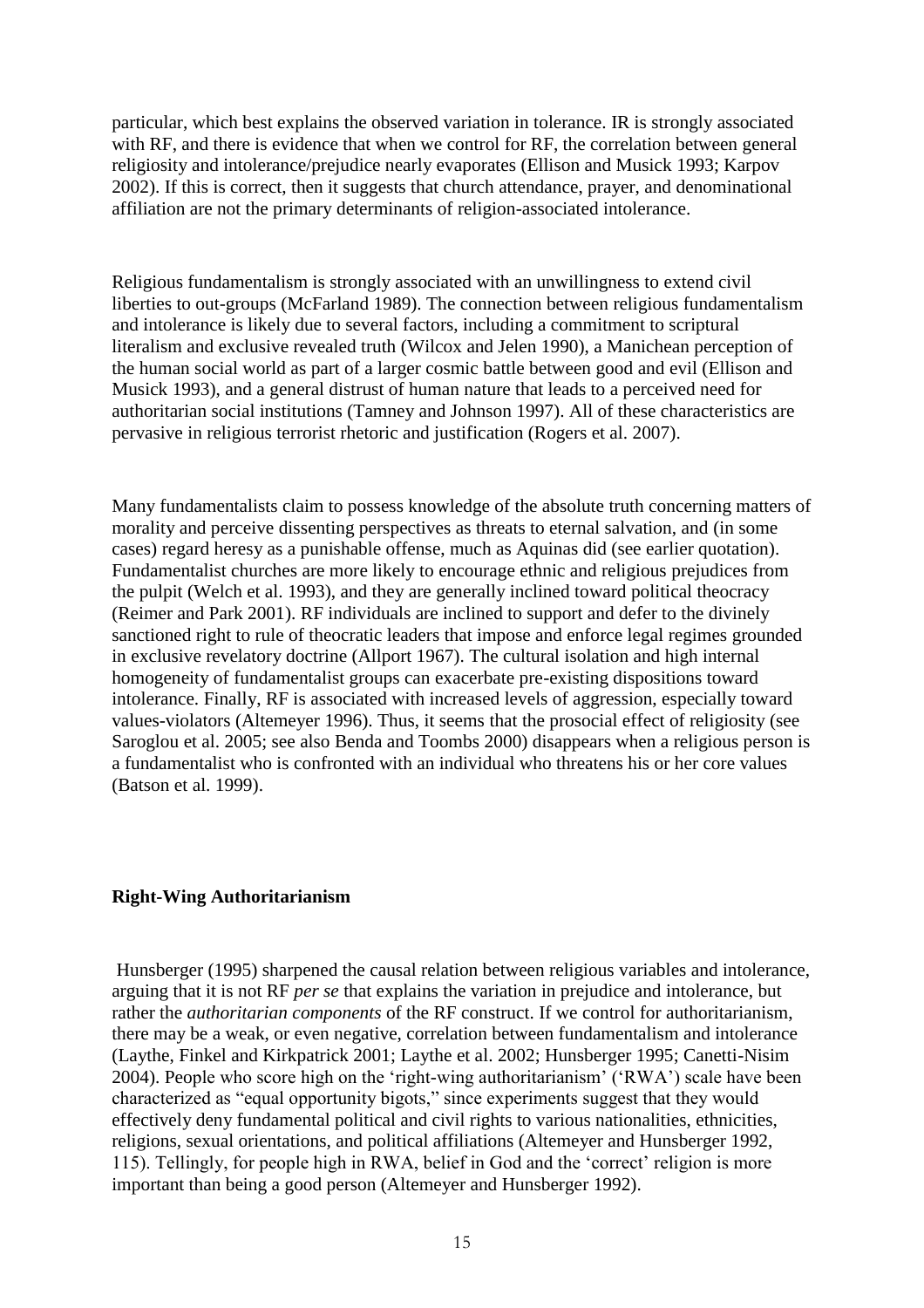Thus, both the RF and RWA studies suggest that it is the *way* that people are religious, rather than religiosity per se or the content of religious belief, that disposes them toward prejudice and intolerance (Jackson and Hunsberger 1999). Moreover, work with RF and RWA metrics shows that when certain dimensions of religiosity are controlled for, many of religion's core attributes, such as its moral and spiritual content, are at best orthogonal to and possibly even negatively correlated with many forms of intolerance (Hansen and Norsenzayan 2007). The fact remains, however, that IR is strongly and positively associated with RF (Kirkpatrick 1993; McFarland 1989), and RF in turn with RWA (r=~.7; see Altemeyer and Hunsberger 1992). Individuals high in IR but low in RF and RWA are exceedingly rare. Can we say, then, which construct among ER/IR, RF or RWA is the most fundamental predictor of prejudice?<sup>21</sup> Are religiosity, fundamentalism and prejudice by-products of an authoritarian personality configuration? Might these cognitive and behavioural dispositions have mutually reinforcing effects? The answers to these questions are not known, and constitute important topics for future research.

#### **Orthodoxy**

RF and RWA are content neutral constructs that focus on the way beliefs are held, but the success of these constructs does not imply that the religion-intolerance link is entirely unrelated to the content of belief. IR has been shown to correlate with prejudice, both positively and negatively, depending on the specific prescriptions and proscriptions of the relevant religious orthodoxy (Fulton, Gorsuch, and Maynard 1999). And whereas RF and RWA are highly associated with prejudice and intolerance, Christian Orthodoxy ('CO'), a distinct content-specific measure (see Kirkpatrick 1993), is negatively correlated with the same (Laythe et al. 2002). As a result, RF and CO can effectively 'wash one another out' (Laythe et al. 2002, 630), and since IR is highly associated with both of these constructs, this might explain the general finding that IR is uncorrelated with anti-social attitudes and behaviours.

Most major world religions include norms of tolerance, forgiveness, and equality. That these norms are motivating when internalized is shown by the negative correlation between Christian Orthodoxy and some types of prejudice, discussed above. Yet there are also prescribed prejudices in most major world religions (Coward 1986). For example, there are Biblical passages denigrating homosexuality and condoning the subordination of women. It should not be surprising, therefore, that the religion-intolerance link may hinge on the specific prejudice under investigation. For example, Laythe, Finkel and Kirkpatrick (2001) found that a positive correlation between RF and intolerance to homosexuals remained even after RWA was controlled for (see also Laythe et al. 2002). This may be due in part to the fact that anti-homosexual discrimination is arguably a prescribed (or at least not proscribed) prejudice in many Christian churches. In another study, Bushman et al. (2007) showed how the content of religious belief might influence intolerance and aggression. They presented individuals who believe in God with a vignette, supposedly based on the Bible or ancient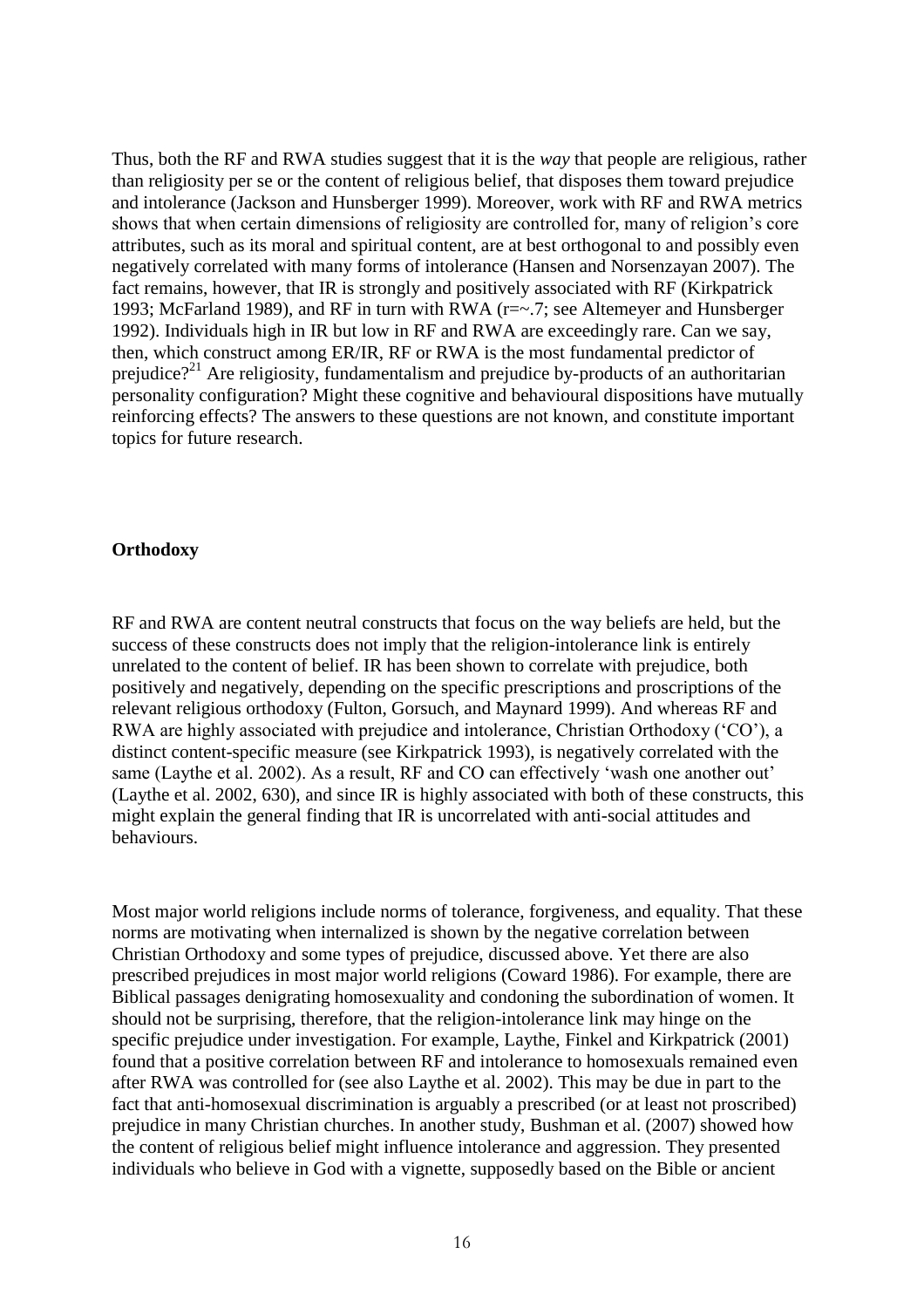scrolls, in which Yahweh commands that innocent people be murdered along with the perpetrators of a rape. They found that subjects who believed in God, after being exposed to the vignette, were more likely to demonstrate aggression to their laboratory partner than nonbelievers or believers who had not been presented with the vignette. Since conscious beliefs and attitudes can motivate consistent action (Fazio 1990), it is highly plausible that the content of divine commandments can have behavioural consequences for some religious people. The extent to which religion-associated intolerance can be explained as the correlate of personality traits, or rather as the product of a principled motivation to follow the contentful norms of a religion, remains an open question (Batson et al. 2002). That being said, RWA has been shown to be a stronger predictor of prejudice than the content of community norms (Duck and Hunsberger 1999), and this would seem to explain why the degree of intolerance that RF individuals direct at homosexuals (and others) is often in excess of that prescribed by subjectively authoritative religious doctrine (Fulton, Gorsuch, and Maynard 1999, 14).

#### **Prejudice versus Intolerance**

There is a great deal of research in the psychology of religion examining the link between religion and prejudice. Unfortunately, the terms 'intolerant' and 'prejudiced' have often been conflated in the literature, with the adjective 'tolerant' often used to describe the unprejudiced (Jackman 1977). Prejudice and tolerance do not, however, sit on opposing ends of a cognitive-behavioural continuum. Tolerance, as that term is generally used, refers to the tendency to 'put up with' individuals and groups that abide by a set of values, norms, customs, and political goals that is different from one's own (e.g. Gibson 2005; Sullivan, et al. 1982, 785; Scanlon 2003, 187). The social scientific definition of tolerance broadly comports with philosophical conceptions (discussed above), although it lacks the important mental state and action-capacity components that are included in Cohen's (2004) formulation. A commitment to political tolerance typically involves a commitment to democratic procedures, the rule of law, and equal protection under the law.<sup>22</sup>

Tolerance is a notoriously difficult thing to measure through survey analysis, because in order to measure the extent to which people will countenance dissent or diversity, they need to be asked about their specific attitudes and reactions, and it is always possible that an alternative subject matter would have elicited a different response (Gibson 2005, 317). One way that researchers have attempted to control for these content-specific biases is via the 'least-liked' approach (pioneered by Sullivan et al. 1982). Instead of providing subjects with a list of out-groups and then asking a series of tolerance-probing questions about these, the least-liked paradigm allows subjects to pick their most disliked group from a list of groups (and if their least-liked group is not listed, subjects may write it in). Least-liked groups are used since, for tolerance to be possible, it is crucial that the values, norms, and interests of the out-group are not only regarded as different, but actually *disliked*, or deemed to have a negative moral valence. $^{23}$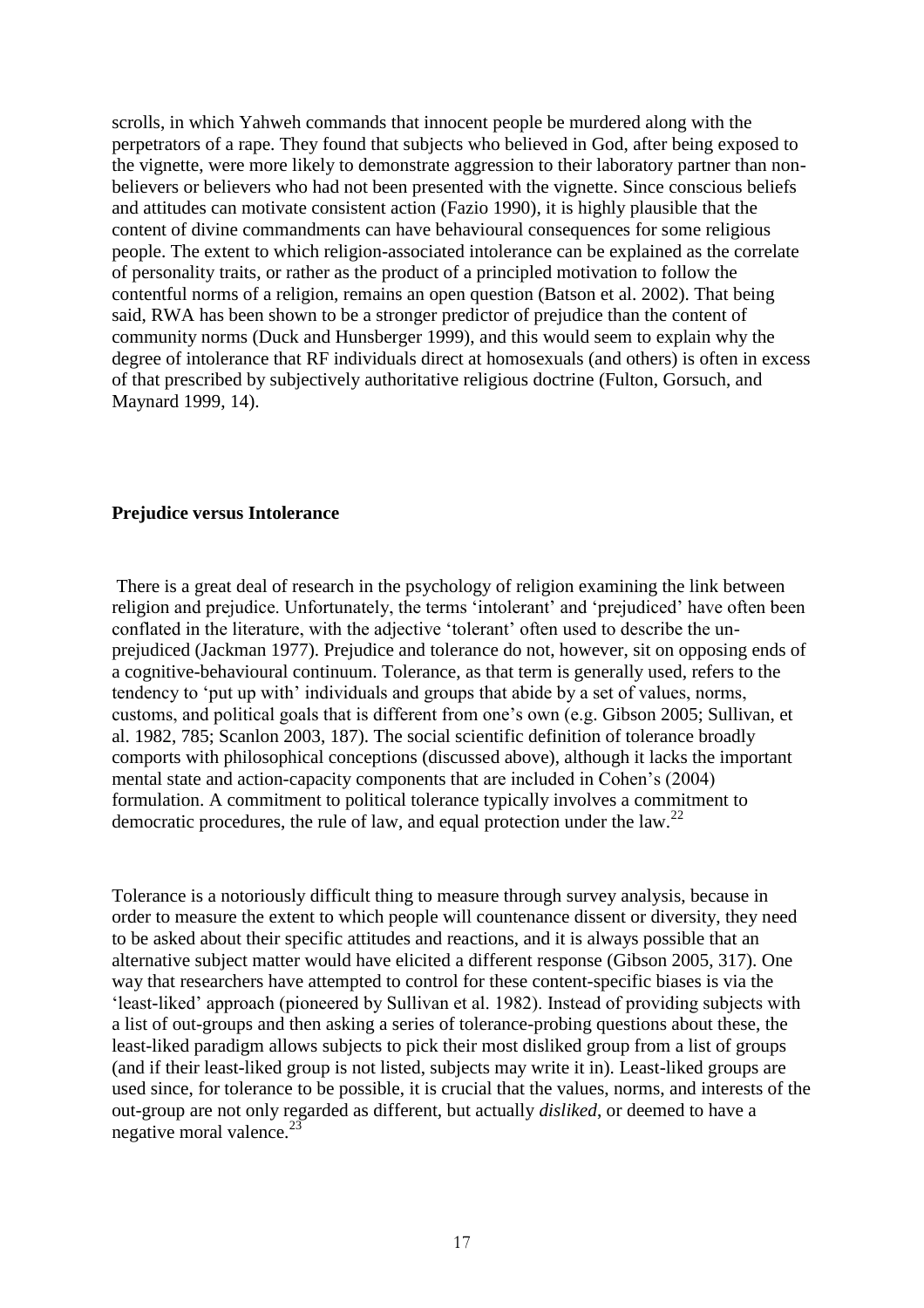As commonly conceived, 'prejudice' is a negative intergroup attitude based on false, simplified, or over-generalized beliefs. Prejudice consists of three components (Hunsberger 1995): a cognitive component involving a set of beliefs or stereotypes about a derogated outgroup; an affective component entailing disgust or visceral dislike for the out-group, and a disposition to behave in a socially aversive way toward members of the out-group, both interpersonally and politically in terms of social policies (Harding et al. 1968). One can easily see how pejorative, 'essentialistic' stereotypes of out-group members can elicit negative affective responses (e.g. disgust, fear or hatred) toward members of the derogated group, which can then feed back into subjective impressions of the out-group. These three components of prejudice are likely to reinforce one another, given the nature of motivated reasoning and the demonstrated effects of negative affect in general, and disgust reactions in particular, on moral judgment processes (Haidt 2001). It is not difficult to imagine how negative affective responses can mediate anti-social and bigoted behaviour toward members of the out-group, both interpersonally and politically in terms of social policy.

Thus, the pathway from prejudice to intolerance is far from unintelligible. In fact, the third (behavioural) component of prejudice may itself constitute intolerance under many circumstances. Work on attitude-behaviour consistency has found that attitudes and behaviours can be highly aligned when the right sort of moderators are present (see Fazio and Zanna 1981 for a review). It would seem reasonable to surmise, then, that as stereotyping, disgust responses, and prejudicial attitudes increase, the tolerance of values-violating outgroup members decreases. Moreover, many of the putatively principled justifications for discrimination, such as the rationale commonly offered for prohibiting Islamic veils in the public sphere in secular European democracies, may turn out to be *ex post facto*  rationalizations of pre-existing subjective prejudices. Saroglou et al. (2009) arrived at this conclusion, showing that individuals who strongly support principles of egalitarianism and autonomy tend to be more tolerant toward the veil. A growing body of research continues to demonstrate the powerful effects of 'hot' emotion on moral deliberation, with 'cool' reason acting after-the-fact to spin complex rational justifications for pre-existing moral intuitions (Haidt 2001).

In theory at least, it is possible that a person be highly prejudiced in terms of the relevant cognitive and affective components, but nonetheless maintain a positive behavioural disposition toward the negatively stereotyped out-group. In practice, however, this combination is probably the exception rather than the rule. Conversely, it is difficult to imagine extreme intergroup atrocities carried out in the absence of significant out-group derogation. Some political scientists have hypothesized that a prejudiced population can be more effectively mobilized by elites toward varying levels of intolerance, ranging from discrimination against immigrants or minorities to segregation, ethnic cleansing, and genocide (Gilliam and Iyengar 2000; Green and Seher). However, the links between prejudice and political mobilization, and between government-disseminated propaganda and social prejudice, have not been firmly established.

While there is probably a causal trajectory from prejudice to intolerance, classic work in  $20<sup>th</sup>$ century social psychology, such as the famous Milgram (1974) and Zimbardo (1971) studies, show that prejudice is not a necessary condition for intergroup hostility. Perceptions of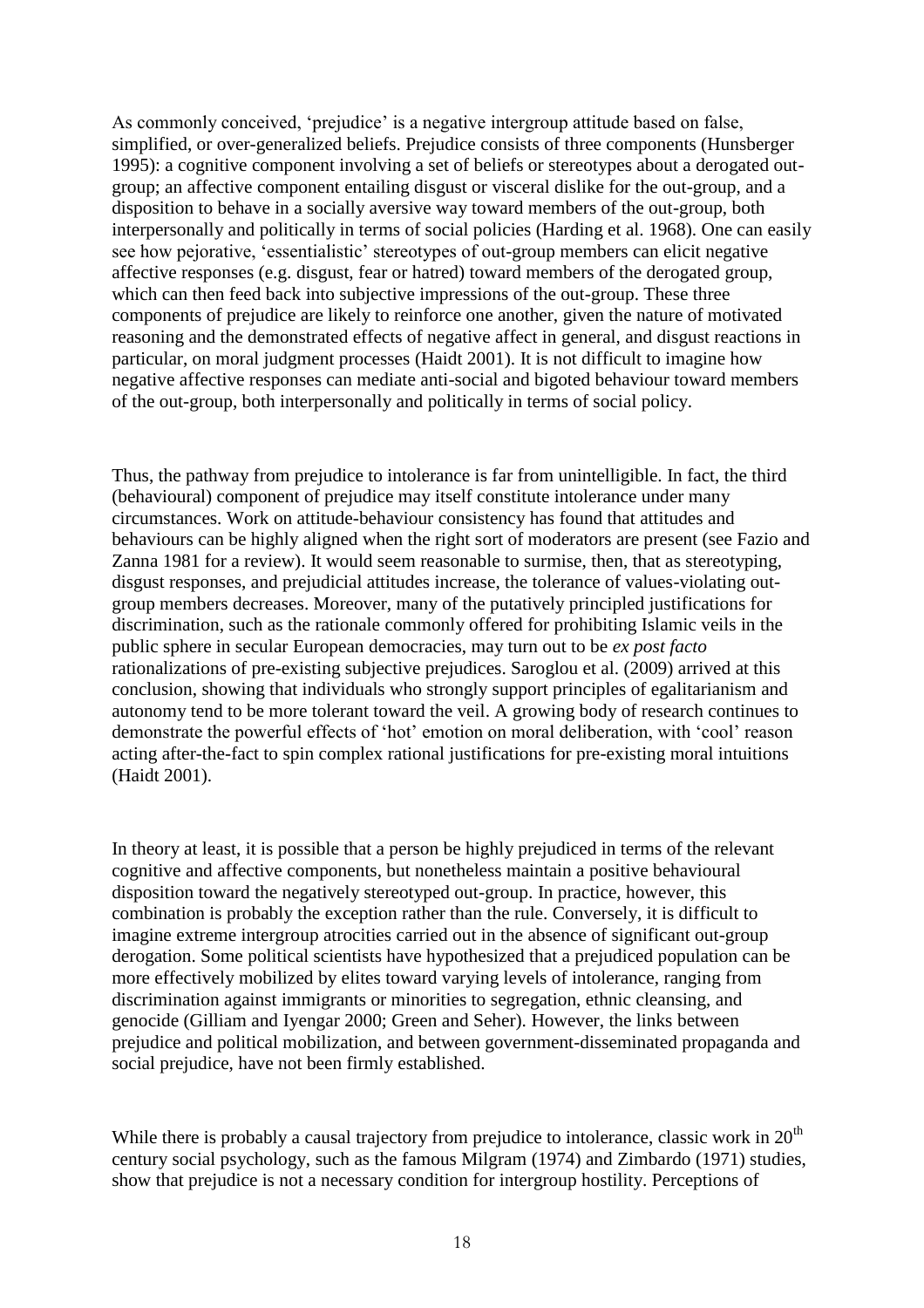authority and hierarchy may be enough to engender counter-attitudinal intergroup behaviours, even in the absence of specific prejudice, xenophobia, or competition for resources.

## **In-Group/Out-Group Effects**

Another framework for understanding the link between religion and intolerance is via the well-established in-group/out-group ('IG/OG') bias. This is the tendency of individuals to esteem members of the in-group while exhibiting prejudiced attitudes toward members of out-groups, and to discriminate in favour of members of the former and against those of the latter (Brewer 1999; Hewstone, Rubin and Willis 2002). Much like ethnic and political groupings, religious affiliation can trigger intergroup psychological dynamics that generate stereotypes, negative affects, and anti-social attitudes and behaviours toward out-group members (Jackson and Hunsberger 1999).

Groups in general, and religious groups in particular, provide their members (to varying degrees) with shared norms, values, traditions, and metaphysics, which in turn helps to mobilize, coordinate and justify collective action (see Kruglanski et al. 2006). Religion is an important mode of social identification (Erikson 1982). It provides individuals with a comprehensive social identity, including cosmic and terrestrial worldviews that can anchor the individual in a self-affirming and existential anxiety-reducing social consensus (Hogg, Adelman and Blagg 2009). It is for this reason that epistemic challenges to religious worldviews can generate extreme IG/OG responses, which protect—and in some contexts strengthen— religious identity. When intergroup comparisons are salient, strong positive identification with the in-group is associated with a corresponding degree of out-group derogation (Mummendey, Klink and Brown 2001; Levin and Sidanius 1999). Religion-driven IG/OG dynamics may be especially given to group-centricism, since religious identity often involves clear metaphysical boundaries between the divinely anointed and epistemically privileged community of co-believers on the one hand, and the morally depraved and theologically condemned out-groups on the other.

IG/OG effects may be exacerbated when groups are perceived to be in conflict with one another over scarce resources, political power, or access to the market place of ideas (Sherif 1966; Jackson and Esses 1997). Additionally, individuals with low self-esteem and insecure personalities may be especially vulnerable to IG/OG effects, since acquiring a strong and contrastive social identity is thought to increase self-esteem and provide validation for one's worldview (Tajfel and Turner 1986; Festinger 1954). Thus, it would seem that individuals who score high on the IR and RF scales would be most susceptible to IG/OG bias, and this does appear to be the case, at least for authoritarians (Greenberg et al. 1992; Duckitt 1989).

The threat to worldview that is posed by the deviant 'other' can be mitigated not only by reaffirming the in-group (Jonas and Fischer 2006), but also by derogating, scapegoating, or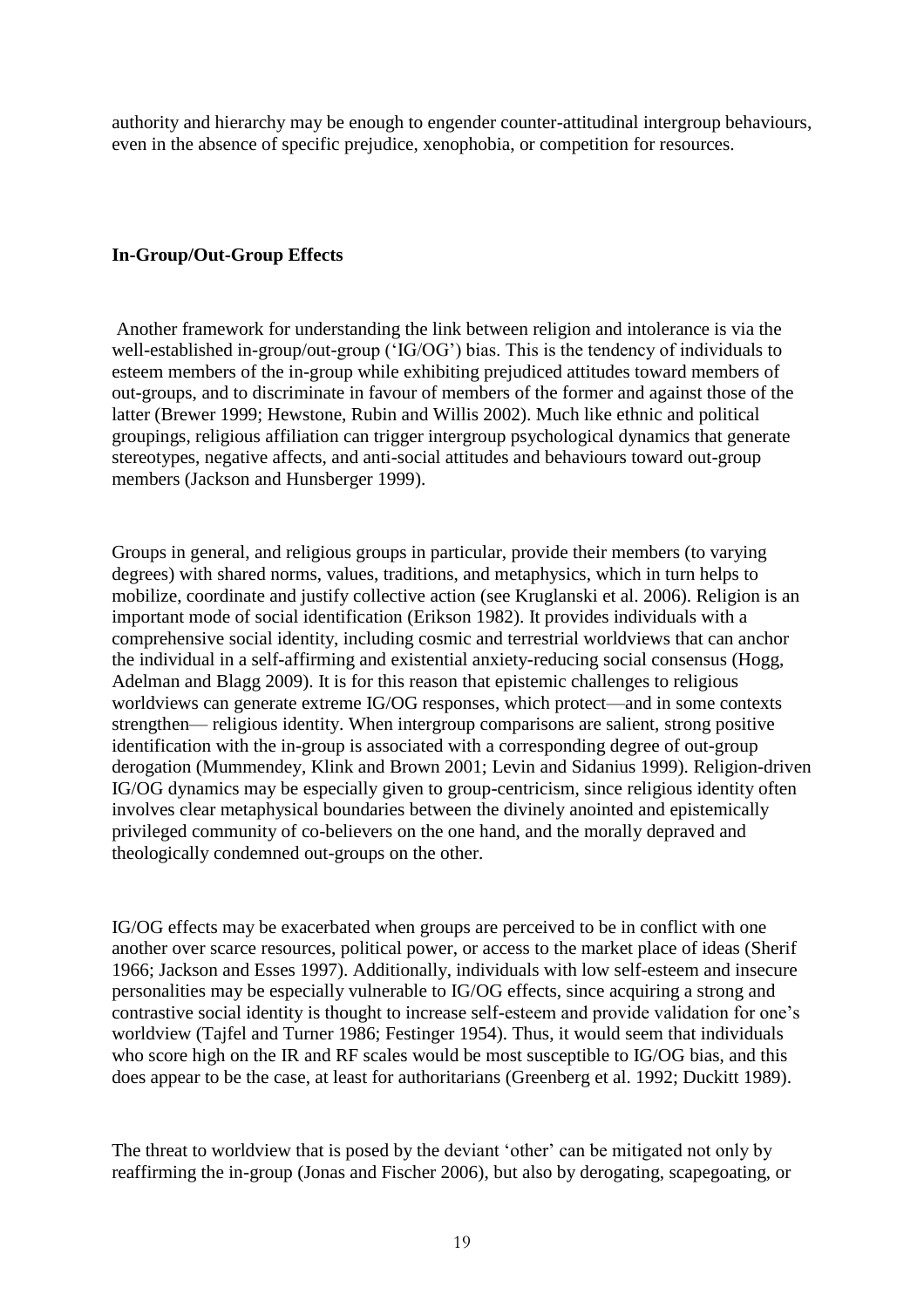acting aggressively toward the out-group. Classic dissonance theory (Festinger 1954) predicts that under certain circumstances, group identification and the intensity of religious beliefs will actually strengthen in the face of a perceived epistemic or existential threat. On this view, worldview challenges, especially those posed by the negatively stereotyped out-group, effectively increase the value of consonant cognitions by triggering belief intensification, or reduce the importance of incoming inconsistent cognitions via out-group derogation or delegitimization. Alternatively, out-group attack in the face of epistemic threat may amount to the misattribution (or projection) of negative arousal (i.e. dissonance) on an external hedonic match (Zanna and Cooper 1974), which may buffer against dissonance-related attitude change. Some scholars, such as Kimball (2002) and Armstrong (2000), interpret the rise of militant Islam and Christian fundamentalism as a reaction to the social and epistemic threat that modernity poses to established religions. This view finds support not only in dissonance theory discussed above, but also in social identity (Altemeyer 2003) and uncertainty-identity (Hogg, Adelman and Blagg 2009) theories.

If religious individuals, especially those high in RF and RWA, are more susceptible to the psychological effects of IG/OG dynamics, mortality salience (Pyszczynski et al. 2003), and threat perception (Wilcox and Jelen 1990), then they may be more subject to manipulation by governments and elites, to whom they are already inclined to defer during intergroup conflict (Atran 2002; Karpov 2002; Kunovich and Hodson 1999). It is certainly possible that nonreligious individuals could form comparably 'entitative' groups (in terms of their unity, coherence, and functional integration) that trigger similar IG/OG effects (Hogg et al. 2009). But all indicators suggest that prejudice, political intolerance, and out-group derogation are consistently more severe for religious members of religious groups than for non-religious members of non-religious groups, such as atheists. Prejudice and intolerance is directed from religious people to atheists much more so than the other way around (Karpov 2002; Jackson and Hunsberger 1999).

Little is known about the individual psychological mechanisms that motivate extreme intergroup behaviours. These may be grounded in long-standing interethnic hatreds, or constructed from the strategic necessities of local circumstance, or both or neither. One thing that seems fairly certain is that intergroup atrocities are consistently motivated by Manichean, existential fears that the evil 'other' threatens to destroy the divinely anointed in-group, and that the best way to stop this is by recourse to extreme violence and other counter-attitudinal behaviours. In this respect, religion-triggered IG/OG dynamics appears to offer a better explanation of mass-scale violence than intrapersonal religious orientation. Evidence for the ‗normality thesis' (Arendt 1963/1992) concerning the perpetrators of genocide and ethnic cleansing is overwhelming, and it is implausible to think that everyone who participates in such collective brutality happens to share the same religious orientation (see Jackson and Hunsberger 1995).

There are a number of ways that religiosity might play a role in drawing IG/OG boundaries that have important implications for tolerance and prosociality (Hansen and Norenzayan 2006). Gods might ally the in-group closer to the divine and the out-group closer to the animal world, thus dehumanizing or delegitimizing the out-group (Haslam 2006), and thereby paving the way for intolerance, prejudice and aggression (Bar-Tal 1990; Demoulin, Saroglou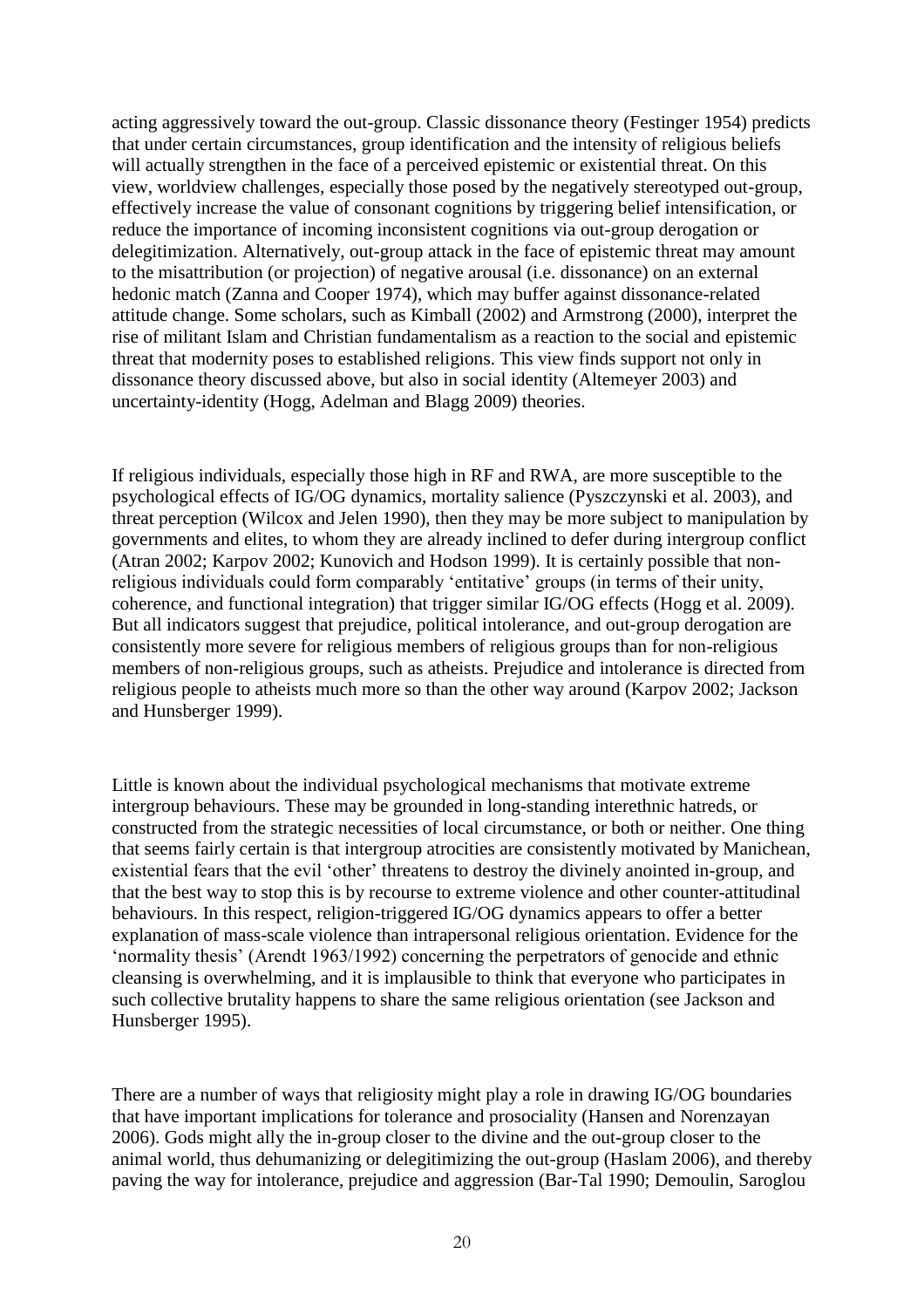and Van Pachterbeke 2008). The desire for purification, often associated with religious ritual and morality (Haidt 2001; Boyer 2001), tends to play an integral role in the motivations and justifications of intergroup violence, and is reflected in the 'medicalized' vocabulary typically used to describe these events, such as 'ethnic cleansing.'

Submission to an authoritarian authority, and the tendency toward stereotyping and out-group derogation, are important steps in the collective move toward intergroup brutality. These features are associated with RWA, which is in turn associated with several manifestations of religious personality. Yet even if it is related to high levels of *out-group intolerance*, it is possible that religion-mediated IG/OG effects are simultaneously associated with *in-group tolerance*. Religious in-group identification may not only lead to increased helping behaviour when it concerns fellow group members (Saroglou et al. 2005), but it might also dispose one to give the benefit of the doubt or to 'let it slide' when in-group members violate shared norms.

# **Evolutionary Anthropology**

There is an ongoing and vigorous debate concerning the evolutionary origins of religion. Some theorists argue that religion is an adaptation of individuals (Sosis and Alcorta 2003), groups (Wilson 2002), or cultural variants themselves (Dennett 2006), while others contend that it is merely an incidental by-product of other adaptive faculties of mind (Boyer 2001; Atran and Norenzayan 2004; Bloom 2009).

Most adaptive explanations of religion focus on its postulated role in coordinating large, cohesive, and distantly related groups of co-operators, enabling them to solve ecological design problems that no individual group member could solve on her own, and that could not otherwise be solved through more limited coalitions (Sosis and Bressler 2003). By serving as a badge of group membership (Bacharach and Gambetta 2001) and the centerpiece of a moral community (Graham and Haidt 2009; Bering 2006), religion expands the sphere of altruism through a system of fictive kinship grounded in a metaphysical narrative (cf. Kirkpatrick 2005; Wilson 2002; Dunbar 2008). In this way, religion may have served as the epistemic and behavioural glue for larger, more cohesive human groups, both prior to and after the emergence of agriculture and the rise of chiefdoms with specialized divisions of labour (Diamond 1997). Religious tolerance may have played a similar role in the subsequent expansion of cooperating communities that took place over the last few centuries in Europe (see discussion above; Wilson 2002).

Achieving the optimal level of intra-group altruism is in essence a 'goldilocks' problem: on the one hand, if individuals exhibit too little altruism (i.e. their cooperating circle is underinclusive), then collective action will be undermined by individual selfish behaviour; on the other hand, if individuals' prosocial attitudes and behaviours are over-inclusive (e.g. they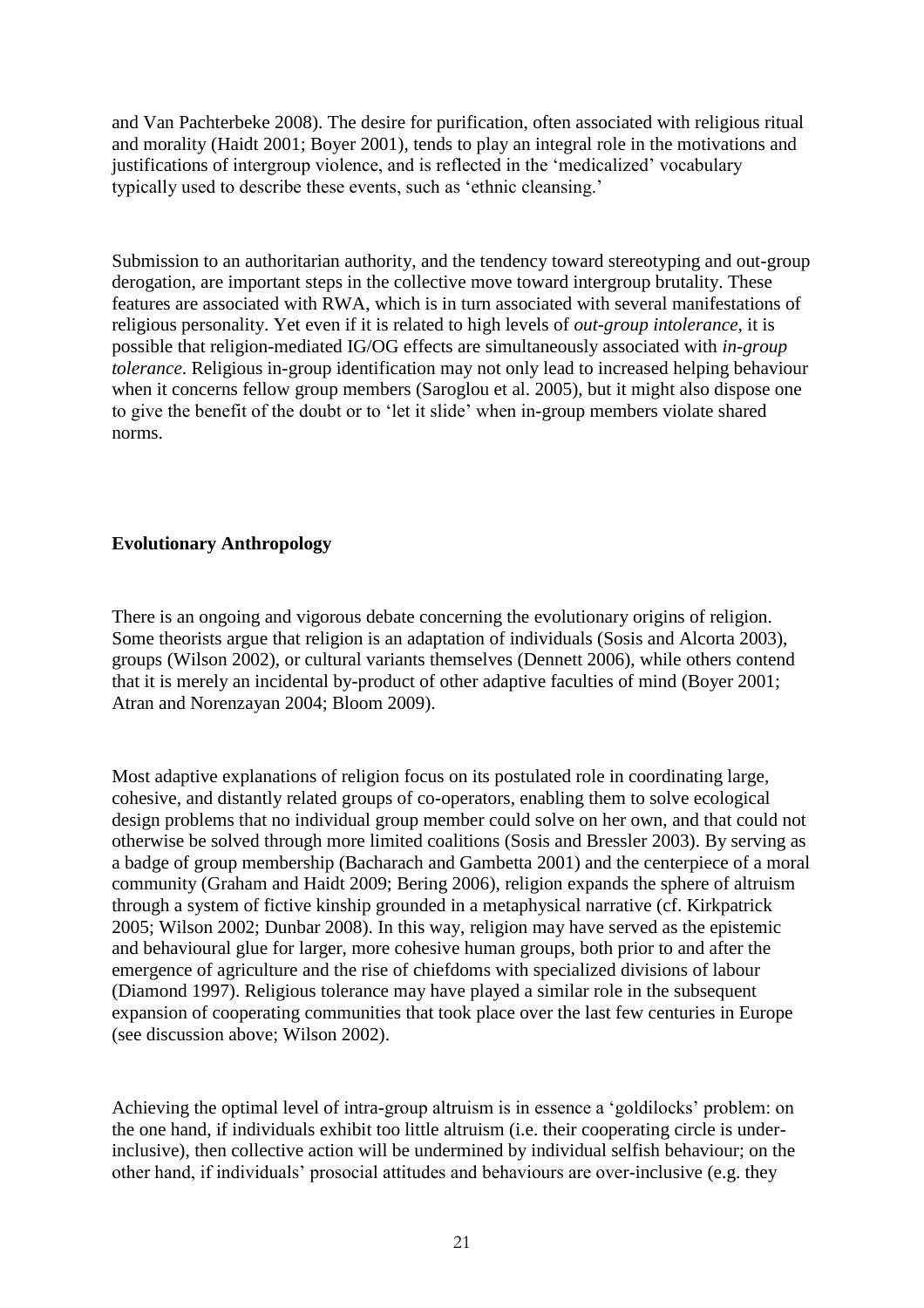include malfeasors, strangers, or known non-reciprocators, or they make one reluctant to punish in-group free-riders), then the benefits of their prosocial behaviour will accrue neither to the group nor to the individual's lineage. Although the idea is speculative, religionassociated IG/OG dynamics could serve as a proximate mechanism for generating both intragroup partiality and intergroup aggression (as well as other forms of negative out-group contact), both of which may be extremely costly for individuals but highly beneficial to groups. In this way, markers of group identity, including and especially religious identity, may have provided an evolutionary solution to the goldilocks problem of group altruism.

Religion may have a unique role to play in this respect, since many of its core elements, such as prayer and ritual, have been shown to generate neuropsychological states that attenuate the boundary between self and group, increase the sense of interconnectedness and belonging, and reduce the sense of personal identity, so as to enable individuals to identify more strongly with the collective entity (Whitehouse 2000). The effects of communal ritual are psychologically powerful, inducing a degree of de-individuation that leads to a convergence in mood, mutual affection, and a sense of belonging in convening co-believers (Marshall 2002). Theoretically this feeling of interconnectedness is limitless, but in practice it is reliably reined in by 'coalitional' forms of religiosity (Hansen and Norenzayan 2006), which together with prayer and ritual can maintain an 'optimal' evolutionary balance of prosocial and antisocial behaviour.

Being a member of a group entails having a "patterned expectation of forms of interaction which are morally binding on [oneself] and on other members" (Merton 1975, 285-286; Hogg, Adelman and Blagg 2009). It would not be surprising if the outer limits of individual tolerance coincided with the perceived boundaries of the cooperating community. Indeed, we have seen that with the exception of Quest orientation, all modes of religiosity seem to underwrite limited coalitions of cooperators, creating a moral community of unrelated individuals that rate fellow members more highly on virtually every relevant social scale than individuals belonging to out-groups. These findings are consistent with theories that religious behaviour functions to provide reliable signals of cooperative intent (Henrich 2007; Bulbulia 2004). Moreover, there is a general intergroup perception that religious individuals are more likely to cooperate than non-religious ones. In studies on patterns of cooperation in prisoner's dilemma games, subjects were more likely to cooperate, and to judge their counterpart as more likely to cooperate, with a person who majored in religious studies rather than business (de Dreu, Yzerbyt and Leyens 1995). That a witness' testimony could historically be impeached in court on the sole basis that he or she was an atheist (Kaufman 2003) likewise speaks to the general association between perceived religiosity and perceived trustworthiness.

For robust cultural animals like humans, group living is not only about the benefits of collective action. From a psycho-developmental perspective, humans rely heavily on their kin and peers for developing a coherent, action-guiding narrative regarding the events and objects in their environment. Kruglanski and colleagues (2006, 85) have argued that a shared social reality is a necessary precondition for effective group action. It is therefore conceivable that groups anchored in a religious belief system will benefit from this cohesion-performance function, and hence will be accompanied by mechanisms for increasing intra-group epistemic and behavioural homogeneity, and for suppressing dissent and deviance (see Bar-Tal 1990).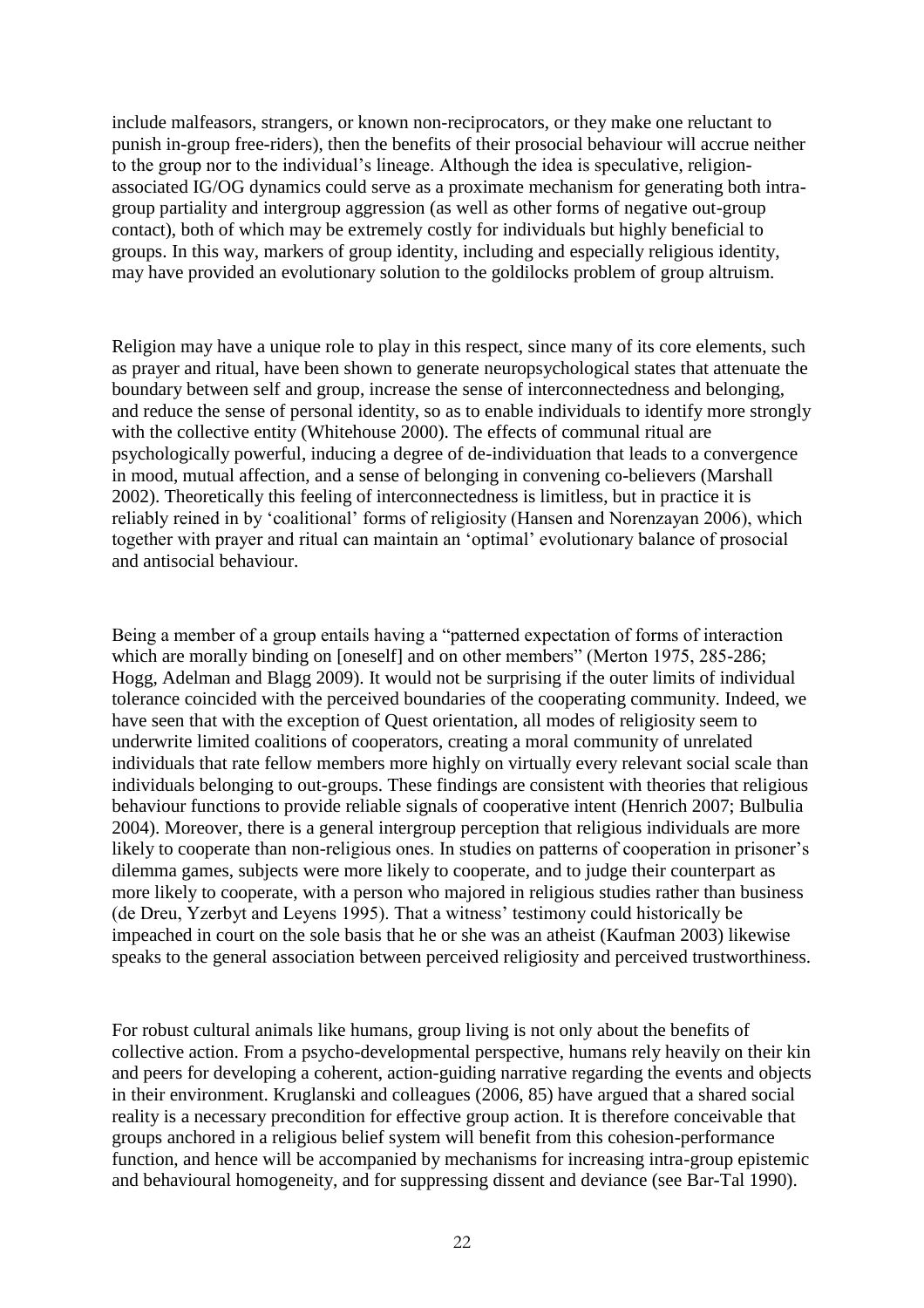A group's cohesion depends in part on its ability to instil conformity of belief and behaviour, and to shun dissent and division, in order to prevent internal fractures from arising and undermining its collective action-orientation. Relative group unanimity with respect to goals, values, norms, and ideologies may be facilitated by an autocratic, top-down political structure that enhances epistemic homogeneity while suppressing dissent, thereby allowing for efficient decision-making at the level of the group (Kurglanski et al. 2006). It follows that under some ecological circumstances, intolerance may be conducive to the viability and success of collective action, as may be the case when a group is compelled to make decisions quickly or under high stress, or when an out-group is perceived to present a threat to in-group identity.

Although intolerance in its various manifestations, from subtle discrimination to outright aggression, may sometimes be adaptive in the intergroup competition for resources (Duntley and Buss 2004), this in no way implies that intolerance is ethically acceptable or even pragmatically desirable. Understanding the dimensions of religiosity that give rise to social and political intolerance will give us more effective tools for fostering intergroup cooperation and reducing the incidence and severity of large-scale conflict.

## **References**

Allport, G. (1954*). The nature of prejudice*. Cambridge, MA: Addison Wesley.

- Allport, G. W. and B. M. Kramer (1946). 'Some roots of prejudice.' Journal of Psychology 22: 9-39.
- Allport, G.W. & Ross, J.M. (1967). Personal religious orientation and prejudice. Journal of Personality and Social Psychology, 5, 432-443.
- Altemeyer, B. (1988). *Enemies of freedom: Understanding right-wing authoritarianism.* San Francisco: Jossey-Bass.
- Altemeyer, B. (1998). The other "authoritarian personality." Advances in Experimental Social Psychology 30: 47-92.
- Altemeyer, R.A. (1981). Right-wing authoritarianism. Winnipeg, Manitoba, Canada: University of Manitoba Press.

Altemeyer, R.A. (1996). The authoritarian specter. Cambridge, MA: Harvard University

- Altemeyer, R.A. (1999). Right-Wing Authoritarianism [1990 version]. In J.P. Robinson,
- Altemeyer, R.A., & Hunsberger, B. (1992). Authoritarianism, religious fundamentalism, quest, and prejudice. International Journal for the Psychology of Religion, 2, 113-133.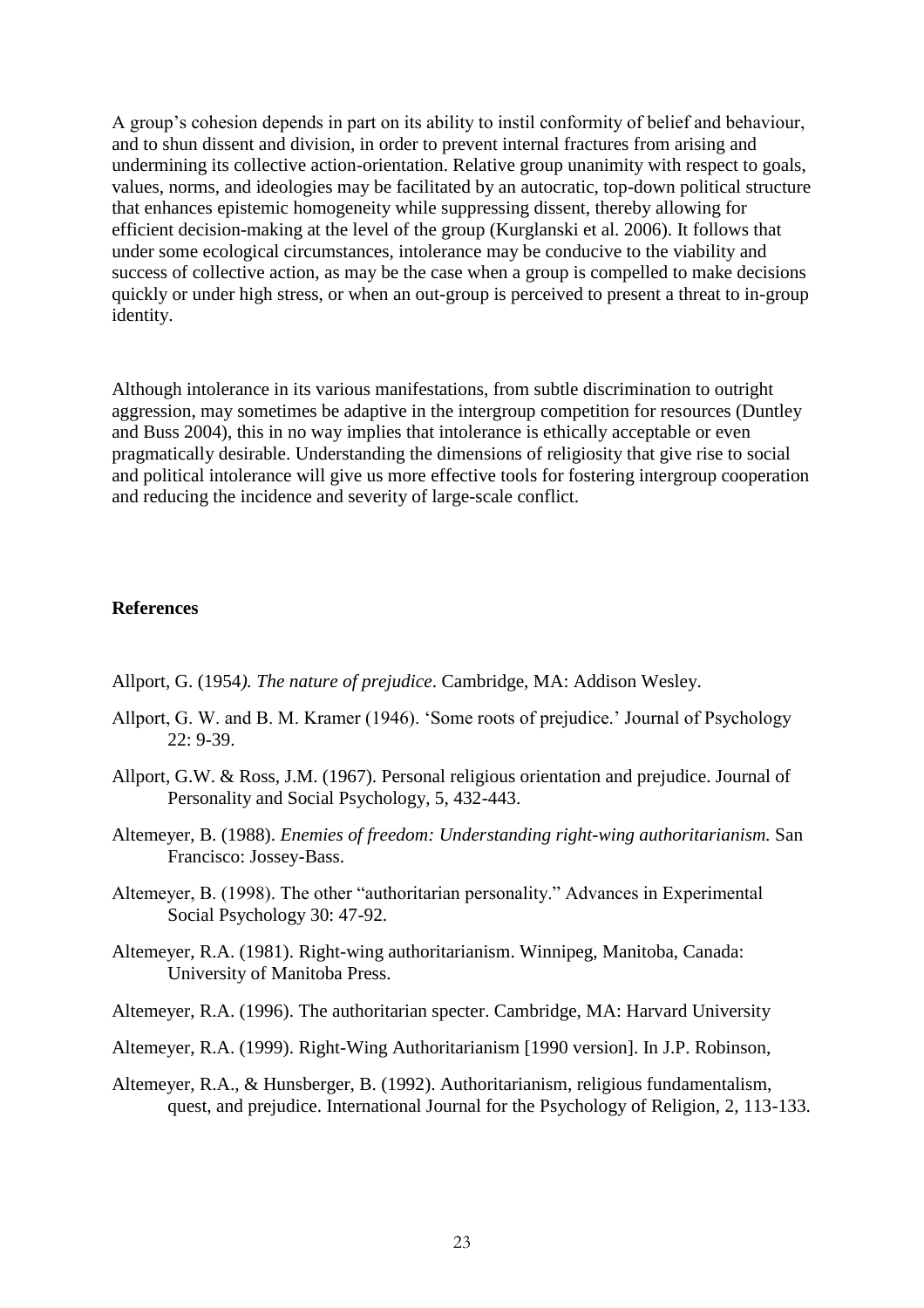- Altemeyer, R.A., & Hunsberger, B. (2005). Fundamentalism and Authoritarianism. In Paloutzian, R.F. and C.L. Park (eds.). Handbook of the Psychology of Religion and Spirituality, pp. 378-393. New York: Guilford Press.
- Aquinas, T. (1265-1274) *Summa Theologiae*, English Translation. New Advent.org: <http://www.newadvent.org/summa/index.html>
- Arendt, H. (1963/1992*). Eichmann in Jerusalem: A Report on the Banality of Evil*. Penguin Books.
- Armstrong, K (2000). The *Battle for God: Fundamentalism in Judaism, Christianity and Islam*. Harper Collins.
- Ashcraft, R. (1996). ‗Religion and Lockean Natural Rights', in *Religious Diversity and Human Rights*, I. Bloom, J. P. Martin and W. Proudfoot (eds.), New York: Columbia University Press, pp. 195-213.
- Aukst-Margeti, B. and B. Margeti (2005). 'Religiosity and health outcomes: review of literature.' Collective Anthropology 29(1): 365-371.
- Barber, B. (2003). *Fear's Empire: War Terrorism and Democracy*. New York: Norton.
- Batson, C. D. (1976). 'Religion as prosocial: agent or double agent?' Journal for the Scientific Study of Religion, 15: 29-45.
- Batson, C. D. and L. Raynor-Prince (1983). ‗Religious orientation and complexity of thought and existential concerns.' Journal for the Scientific Study of Religion 22: 38–50.
- Batson, C. D. and R. A. Gray (1981). 'Religious orientation and helping behavior: Responding to one's own or to the victim's needs?' Journal of Personality and Social Psychology 40: 511–20.
- Batson, C. D., Ahmad, N., Lishner, D. A., & Tsang, J. (2002). 'Empathy and altruism.' In C. R. Snyder & S. L. Lopez (Eds.), Handbook of positive psychology (pp. 485-498). New York: Oxford University Press.
- Batson, C. D., C. H. Flink, P. A. Schoenrade, J. Fultz, and V. Pych (1986).'Religious orientation and overt versus covert racial prejudice.' Journal of Personality and Social Psychology 50: 175–81.
- Batson, C. D., S. J. Naifeh, and S. Pate (1978). 'Social desirability, religious orientation, and racial prejudice.' Journal for the Scientific Study of Religion 17:31-41.
- Batson, C. D., Schoenrade, P., & Ventis, W. L. (1993). *Religion and the individual: A socialpsychological perspective.* New York: Oxford University Press.
- Batson, C. D., Cheryl H. Flink, Patricia A. Schoenrade, Jim Fultz, and Virginia Pych. (1986). ‗Religious orientation and overt versus covert racial prejudice.' Journal of Personality and Social Psychology 50:175-81.
- Batson, C. D., Randy B. Floyd, Julie M. Meyer, and Alana. L. Winner (1999). 'And who is my neighbor? Intrinsic religion as a source of universal compassion.' Journal for the Scientific Study of Religion 38: 445-57.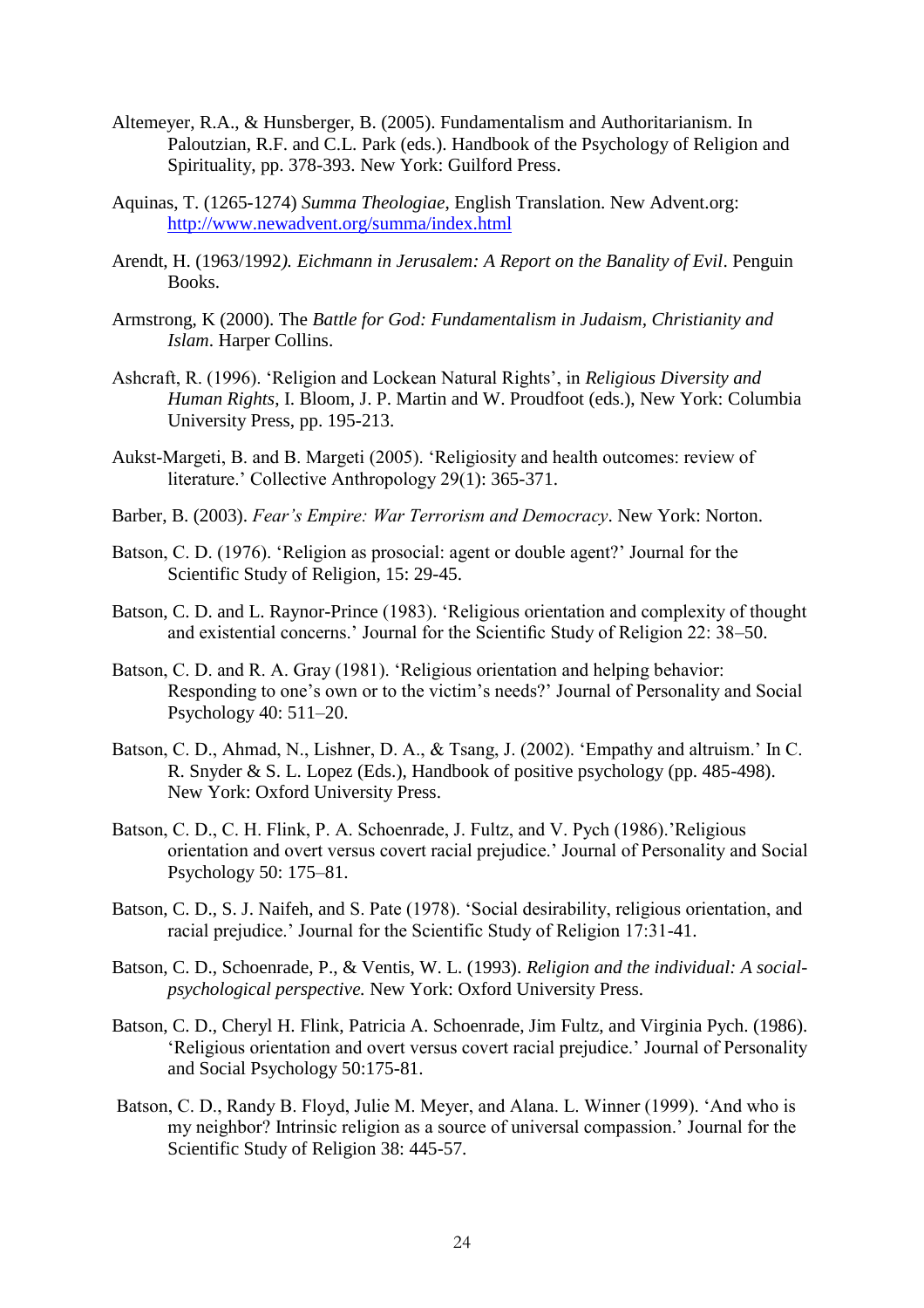- Batson, C.D., D.M. Denton and J.T. Vollmecke (2008). 'Quest Religion, Anti-Fundamentalism, and Limited Versus Universal Compassion.' Journal for the Scientific Study of Religion 47(1): 135–145.
- Batson, C.D., Eidelman, S.H. Higley, S.L. and Russell, S.A. (2001). "And who is my neighbor?" II: Quest religion as a source of universal compassion.' Journal for the Scientific Study of Religion 40:39-50.
- Bayle, P. (1685/1987). *Philosophical Commentary*, A. G. Tannenbaum (tr. and ed.). New York: Lang.
- Beatty, K. M., & Walter, O. (1984). 'Religious preference and practice: Reevaluating their impact on political tolerance.' Public Opinion Quarterly, 48: 318–329.
- Bendaa, B.B. and N.J. Toombs (2000). 'Religiosity and violence: Are they related after considering the strongest predictors?' Journal of Criminal Justice 28: 483-496.
- Bobo, Lawrence, and Frederick C. Licari. (1989). 'Education and Political Tolerance: Testing the Effects of Cognitive Sophistication and Target Group Affect.' The Public Opinion Quarterly 53: 285-308.
- Burdette, Amy M., Christopher G. Ellison, and Terrence D. Hill (2005). 'Conservative Protestantism and Tolerance Toward Homosexuals: An Examination of Potential Mechanisms.' Sociological Inquiry 75: 177-196.
- Bushman, B.J., R.D. Ridge, E. Das, C.W. Key and G.L. Busath (2007). 'When God sanctions killing: effect of scriptural violence on aggression.' Psychological Science 18: 204- 207.
- Canetti-Nisim, D. (2004). 'The effect of religiosity on endorsement of democratic values: Themediating influence of authoritarianism.' Political Behavior 26: 377-398.
- Cavanaugh, W.T. (2007). ‗Does Religion Cause Violence.' Harvard Divinity Bulletin  $35(2/3)$ .
- Churchill, R. P. (1997). ‗On the Difference between Non-Moral and Moral Conceptions of Toleration: the Case for Toleration as an Individual Virtue.', in *Philosophy, Religion and the Question of Intolerance*, M. A. Ravazi and D. Ambuel (eds) Albany: SUNY Press), pp. 189-211.
- Clarke (forthcoming) ‗Consequentialism, Coercion and Salvation', in Nagasawa (ed).
- Cohen, A. J. (2004). ‗What Toleration Is.' *Ethics* 115: 68-95.
- Coward, H. (1986). 'Intolerance in the world's religions.' Studies in Religion 15: 419–31.
- Cutler, S. J. and R. L. Kaufman (1975). ‗Cohort changes in political attitudes: Tolerance of ideological nonconformity.' Public Opinion Quarterly 39(1): 69–81.
- Darley, J. M., & Batson, C. D. (1973). 'From Jerusalem to Jericho: A study of situational and dispositional variables in helping behavior.' Journal of Personality and Social Psychology 27: 100-108.
- Dawkins, R. (2001). 'Religion's Misguided Missiles.' *The Guardian*, September 15.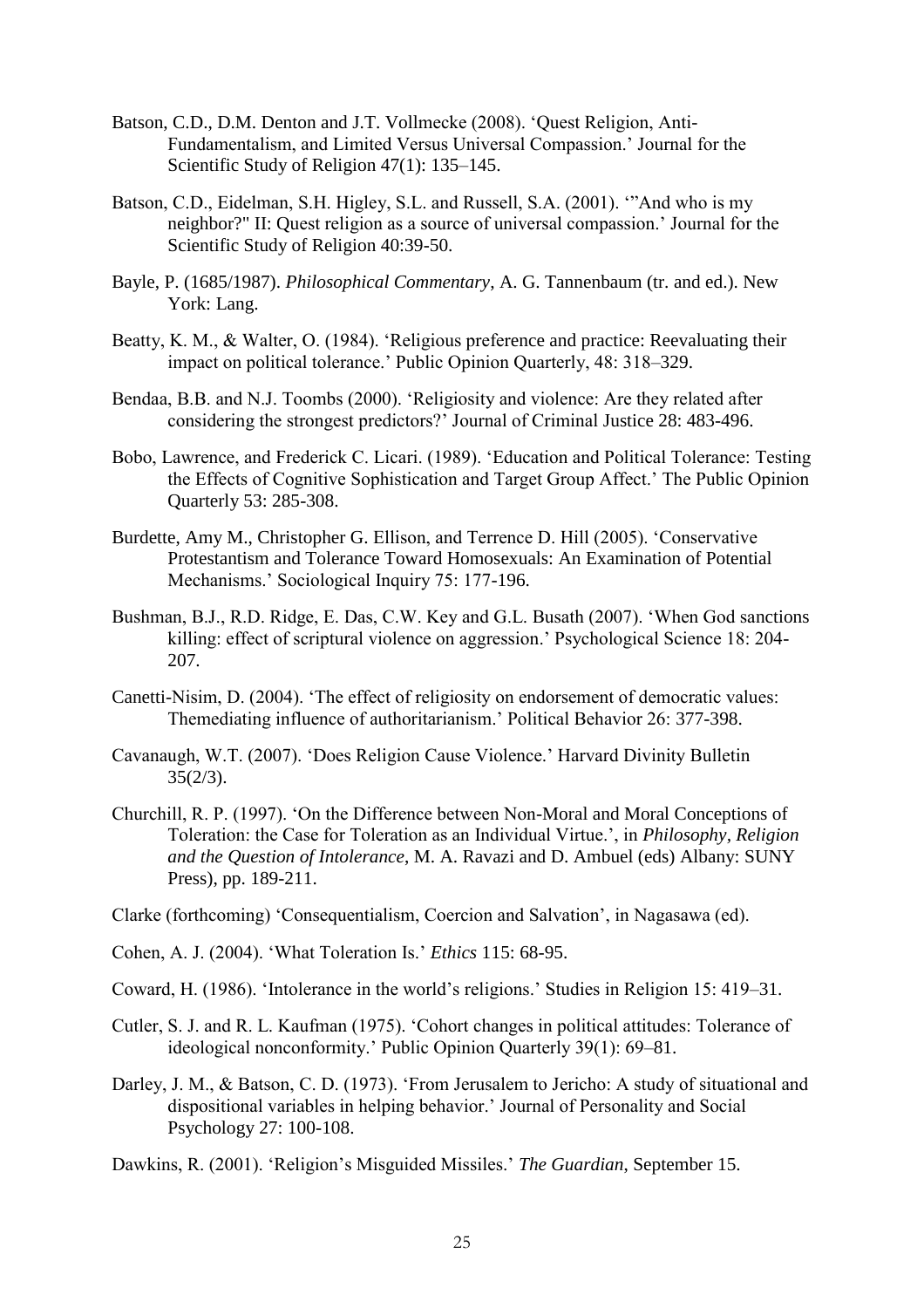Dawkins, R. (2006). *The God Delusion.* Boston: Houghton Mifflin.

- De Dreu, C.K.W., V.Y. Yzerbyt and J. Leyens (1995). 'Dilution of Stereotype-Based Cooperation in Mixed-Motive Interdependence.' Journal of Experimental Social Psychology 31(6): 575-593.
- Demoulin, S., V. Saroglou and M. Van Pachterbeke (2008). 'Infra-humanizing others, suprahumanizing gods: The emotional hierarchy.' Social Cognition 26 (2): 235-247.
- Dennett, D.C. (2003). 'The Bright Stuff.' New York Times, July 12.
- Dennett, D. C. (2006). *Breaking the Spell: Religion as a Natural Phenomenon*. New York, Viking.
- De Roover, J. and Balagangadhara, S. N. (2008). 'John Locke, Christian Liberty and the Predicament of Liberal Toleration', *Political Theory* 36(4,):523-549.
- Diamond, J. (1997). *Guns, Germs and Steele: The Fates of Human Societies*, W.W. Norton and Co.
- Donahue, M.J. (1985). 'Intrinsic and extrinsic religiousness: Review and meta-analysis.' Journal of Personality & Social Psychology, 48, 400-419.
- D'Souza, D. (2007). *What's So Great about Christianity?* Washington, Regnery.
- Duck, R.J. and B. Hunsberger (1999). 'Religious orientation and prejudice: The Role of Religious Proscription, Right-Wing Authoritarianism, and Social Desirability.' The International Journal for the Psychology of Religion 9: 157–179.
- Duckitt, J. (1992). The Social Psychology of Prejudice. New York: Praeger.
- Dunbar, R.I.M. (2008). 'Mind the Gap or Why Human Aren't Just Great Apes.' Proceedings of the British Academy 154: 403-423.
- Duntley, J. D., and D.M. Buss (2004). 'The evolutionary psychology of good and evil.' In Miller, A. (eds.) The Social Psychology of Good and Evil (pp. 102-126). New York: Guilford.
- Eisinga, R., A. Felling, and J. Peters (1990). ‗Religious belief, church involvement, and ethnocentrism in the Netherlands.' Journal for the Scientific Study of Religion 29: 54- 75.
- Ellison, C. G. and M. A. Musick (1993). 'Southern intolerance: A fundamentalist effect?' Social Forces 72(2): 379–98.
- Falbo, T. and J. A. Shepperd (1986). 'Self-righteousness: Cognitive, power, and religious characteristics.' Journal of Research in Personality 20: 145–57.
- Fazio, R.H. (1990). 'Multiple processes by which attitudes guide behavior: The MODE model as an integrative framework.' In MP Zanna (Ed.), Advances in experimental social psychology, vol. 23, pp. 75–109. San Diego, CA: Academic Press.
- Festinger, L. (1954). ‗A theory of social comparison processes.' Human Relations 7: 117- 140.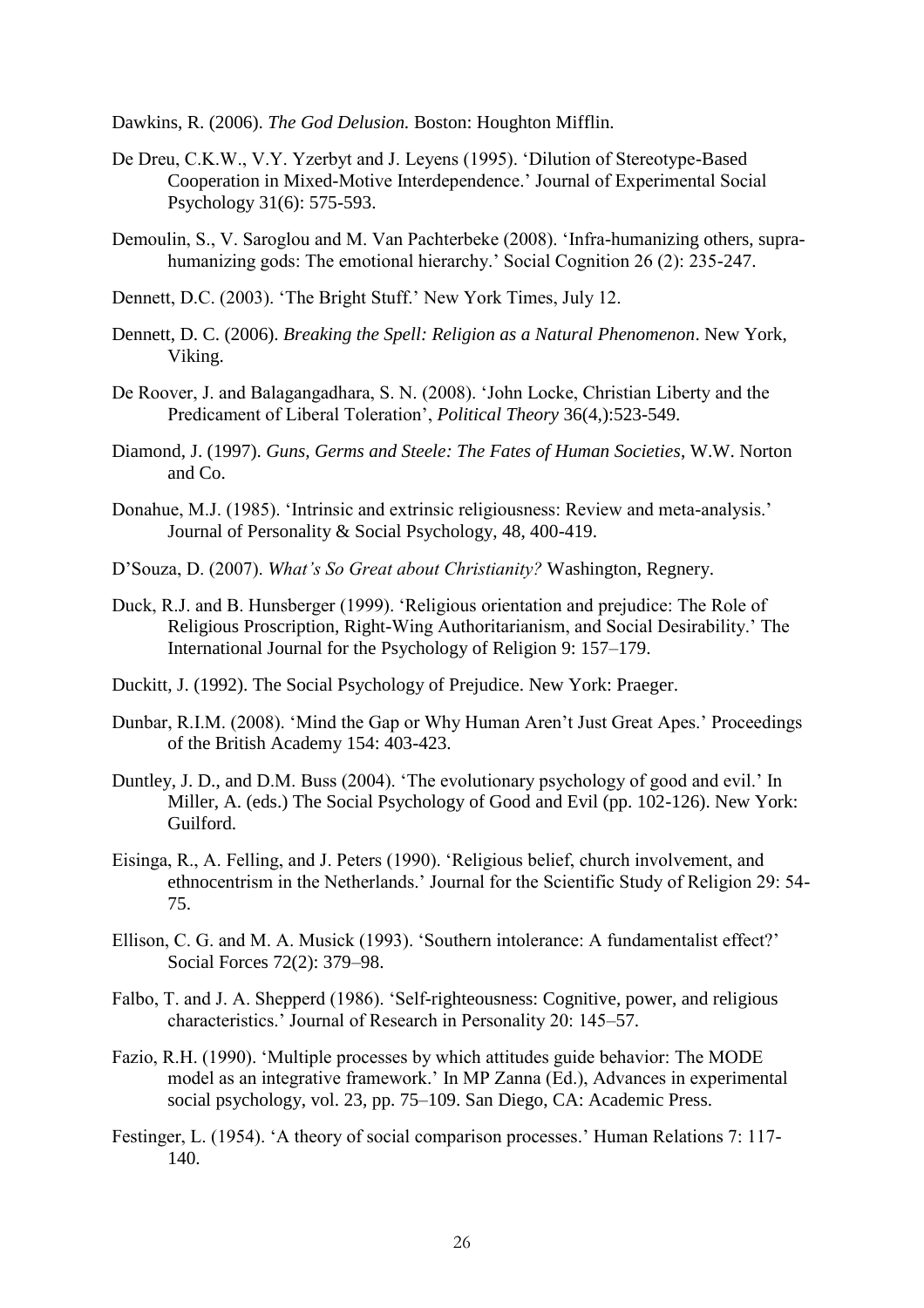- Fisher, R.D., Derison, D., & Polley, C.F. (1994). 'Religiousness, religious orientation, and attitudes towards gays and lesbians.' Journal of Applied Social Psychology 24: 614- 630.
- Fislinger, E. (1976). 'Tolerance of non-believers: A cross-tabular and log-linear analysis of some religious correlates.' Review of Religious Research 17(3): 232–40.
- Forst, R. (2007). "To tolerate Means to Insult", Toleration, Recognition, and Emancipation', in *Recognition and Power: Axel Honneth and the Tradition of Critical Social Theory*, B. Van den Brink and D. Owen (eds.) Cambridge: Cambridge University Press, pp. 215-237.
- Fotion, N. and Elfstrom, G. (1992). *Toleration.* Tuscaloosa: University of Alabama Press.
- Fox, Gregory H., and Georg Nolte. 2000. "Intolerant Democracies." In Democratic Governance and International Law. Eds. Gregory H. Fox and Brad R. Roth. New York: Cambridge University Press, 389-435.
- Freud, S. (1927/1961). *The future of an illusion,* translated by J. Strachey. New York: Norton.
- Fulton, A. S., R. L. Gorsuch, and E. A. Maynard (1999). ‗Religious orientation, antihomosexual sentiment, and fundamentalism among Christians.' Journal for the Scientific Study of Religion 38: 14–22.
- Garrison, B. (2007). *The New Atheist Crusaders and their Unholy Grail: The Misguided Quest to Destroy your Faith.* Nashville: Thomas Nelson.
- Gartner J. (1996). 'Religious Commitment, Mental Health, and Prosocial Behavior: A Review of the Empirical Literature. In E. P. Shafranske (Ed.), *Religion and the clinical practice of psychology*. Washington, DC: American Psychological Association, pp. 187–214.
- Genia, V. (1996). ‗I,E, Quest, and Fundamentalism as Predictors of Psychological and Spiritual Well-Being.' Journal for the Scientific Study of Religion 35(1): 56-64.
- Gibson, J. L. (1992). 'The political consequences of intolerance: Cultural conformity and political freedom.' American Political Science Review 86(2):338–56.
- Gibson, J. L. and R. M. Duch (1991). 'Elitist theory and political tolerance in Western Europe.' Political Behavior 13(3): 191–211.
- Gibson, J.L. (2005). "Parsimony in the Study of Tolerance and Intolerance." Political Behavior, 27(4): 339–45.
- Gilliam F.D. and S. Iyengar (2000). 'Prime suspects: the influence of local television on the viewing public.' Am. J. Polit. Sci. 44: 560–73.
- Ginges, J., Hansen, I. G., & Norenzayan, A. (2009). ‗Religion and support for suicide attacks.' Psychological Science, 20, 224-230.
- Goldfried, J. and M. Miner (2002). 'Quest religion and the problem of limited compassion.' Journal for the Scientific Study of Religion 41:685–95.
- Goodin, R. E. (2006). *What's Wrong with Terrorism?* Cambridge: Polity Press.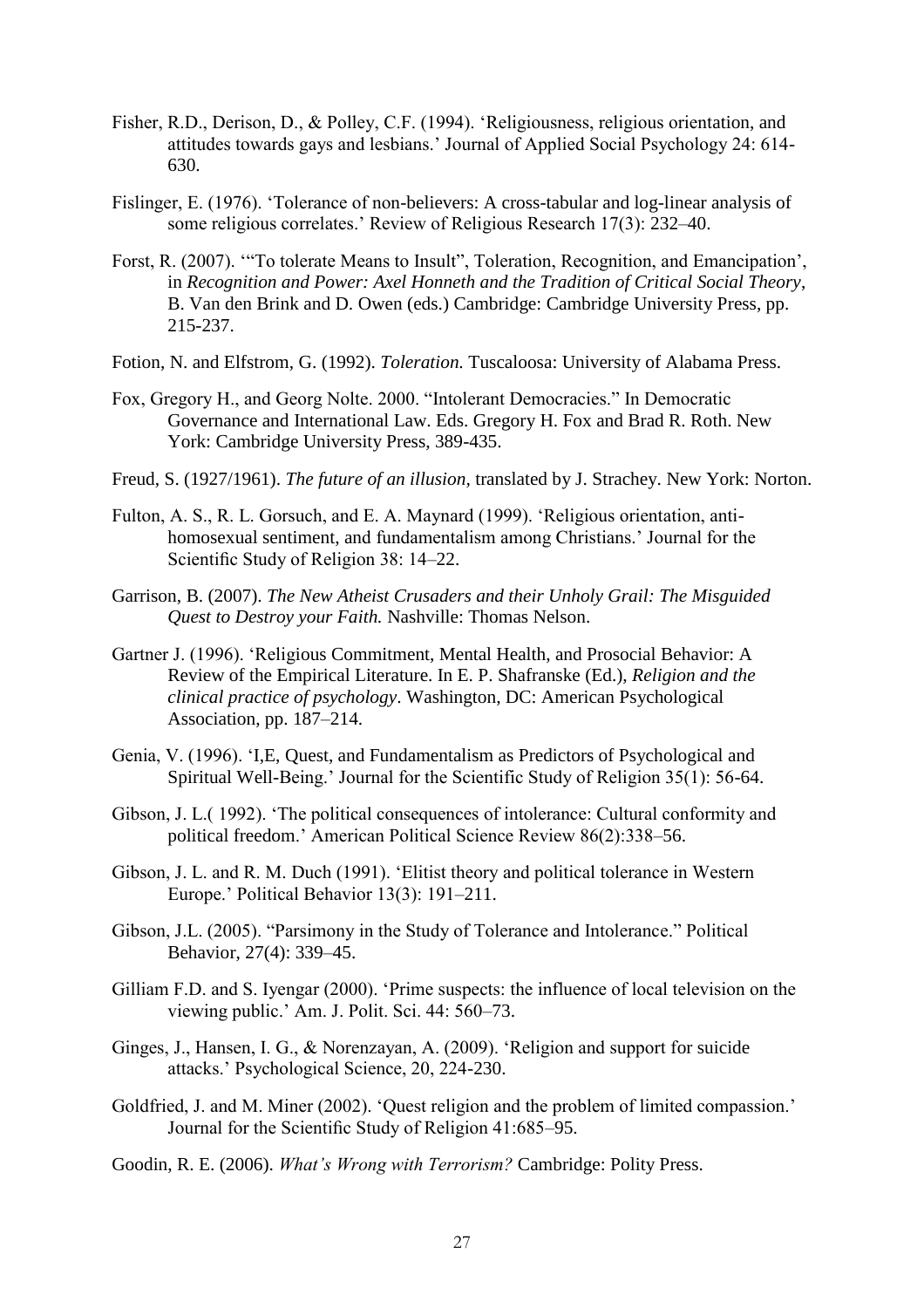- Grayling, A. (2007). *Towards the Light: The Story of the Struggles for Liberty and the Rights that Made the Modern West*. London: Bloomsbury.
- Green, D.P. and R.L. Seher (2003). 'What role does prejudice play in ethnic conflict?' Annual Review of Political Science 6: 509-531.
- Greenberg, J., L. Simon, T. Pyszczynski, S. Solomon and D, Chatel (1992). ‗Terror Management and Tolerance: Does Mortality Salience Always Intensify Negative Reactions to others who threaten one's worldview?' Journal of Personality and Social Psychology 63: 212–220.
- Giuliano E. (2000). ‗Who determines the self in the politics of self-determination: identity and preference formation in Tartastan's Nationali.' Comp. Polit. 32: 295–316.
- Haidt, J. (2001). 'The emotional dog and its rational tail: A social intuitionist approach to moral judgment.' Psychological Review 108: 814-834.
- Halbertal, M. (1996). ‗Autonomy, Toleration and Group Rights: A Response to Will Kymlicka', in *Toleration: an Elusive Virtue*, D. Heyd (ed.), Princeton: Princeton University Press, pp. 106-114.
- Hansen, I. G., and A. Norenzayan (2006). 'Between yang and yin and heaven and hell: Untangling the complex relationship between religion and intolerance.' In: (P. McNamara, Ed.), Where God and Science Meet: How Brain and Evolutionary Studies Alter Our Understanding of Religion. Vol. 3, pp. 187-211. Wesport, CT: Greenwood Press--Praeger Publishers.
- Harris, S. (2004). *The End of Faith: Religion, Terror and the Future of Reason*. New York: Norton.
- Haslam, N. (2006). 'Dehumanization: an integrative review.' Personality and Social Psychology Review 10: 252-264.
- Haught, J. F. (2008). *God and the New Atheism: A Critical Response to Dawkins, Harris and Hitchens*. Louisville, Westminster John Knox Press.
- Hewstone, M. Rubin and H. Willis (2002). 'Intergroup Bias.' Annual Reviuew of Psychology 53: 575-604.
- Heyd, D. (1996). ‗Introduction', in *Toleration: an Elusive Virtue*, D. Heyd (ed.), Princeton: Princeton University Press, pp. 3-17.
- Hitchens, C. (2007). *God is Not Great: How Religion Poisons Everything*. New York: Twelve Books.
- Hogg, M. A. and D. Abrams (1993). 'Towards a single-process uncertainty-reduction model of social motivation in groups.' In M. A. Hogg & D. Abrams (Eds.), Group motivation: Social psychological perspectives (pp. 173-90). London: Harvester Wheatsheaf.
- Hogg, M.A., J. R. Adfelman and R. D. Blagg (2009). Religion in the face of uncertaintly: An uncertaintly-identify theory account of religiousness.' Personality and Social Psychology Review. doi:10.1177/1088868309349692.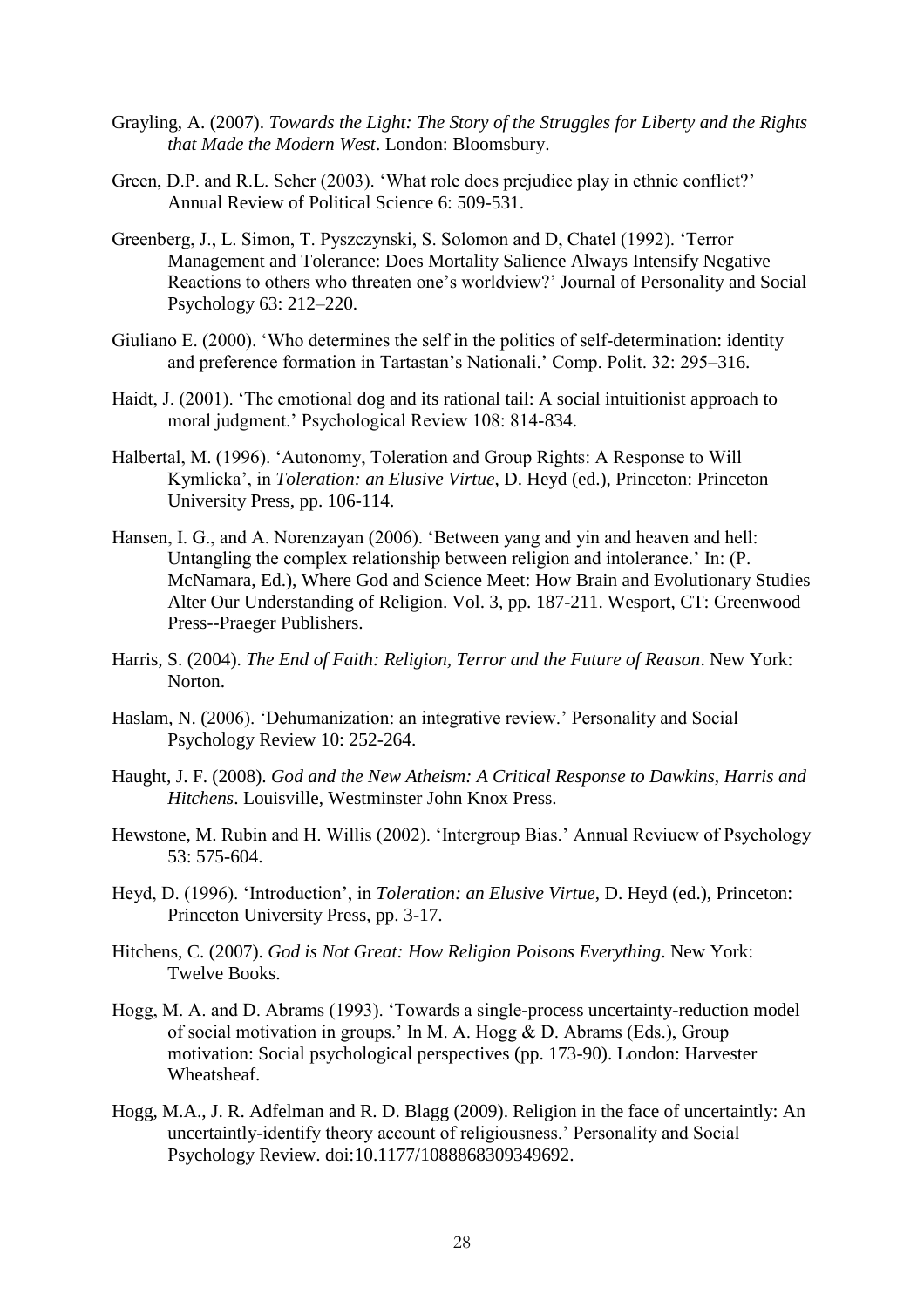- Hume, D. (1778) [1983]. *The History of England from the Invasion of Julius Caesar to the Revolution in 1688, 6 Vols*. Indianapolis: Liberty Fund.
- Hunsberger, B. (1995). 'Religion and prejudice: The role of religious fundamentalism, quest, and right-wing authoritarianism.' Journal of Social Issues 51: 113-29.
- Hunsberger, B., V. Owusu and R. Duck (1999). 'Religion and prejudice in Ghana and Canada: Religious fundamentalism, right-wing authoritarianism, and attitudes toward homosexuals and women.' The International Journal for the Psychology of Religion 9: 181-194.
- Ignatieff, M. (2004). *The Lesser Evil: Political Ethics in an Age of Terror*. Edinburgh, Edinburgh University Press.
- Jackman, M. (1977). 'Prejudice, tolerance, and attitudes toward ethnic groups.' Social Science Research 6: 145-169.
- Jakobsen, J. R. and Pellegrini, A. (2003). *Love the Sin: Sexual Regulation and the Limits of Religious Tolerance*. New York: NYU Press.
- James, W. [1902] 1985. The varieties of religious experience: A study in human nature. Cambridge, MA: Harvard University Press.
- Jelen, T. G. and C. Wilcox (1990). ‗Denominational preference and the dimensions of political tolerance.' Sociological Analysis 51(1): 69–81.
- Jonas, E. and P. Fischer (2006). 'Terror management and religion: evidence that intrinsic religiousness mitigates worldview defense following mortality salience.' Journal of Personality and Social Psychology 91(3): 553-567.
- Jordan, J. (1997). ‗Concerning Moral Toleration', in *Philosophy, Religion and the Question of Intolerance*, in M. A. Ravazi and D. Ambuel (eds) Albany: SUNY Press, pp. 212- 229.
- Kaplan, B. J. (2007). *Divided by Faith: Religious Conflict and the Practice of Toleration in Early Modern Europe.* Cambridge MA: The Belknap Press.
- Karpov, Vyacheslav (2002). 'Religiosity and Tolerance in the United States and Poland'. Journal for the Scientific Study of Religion 41(2): 267-288.
- Kaufman, P.W (2003), ‗Disbelieving Nonbelievers: Atheism, Competence, and Credibility in the Turn of the Century American Courtroom', Yale J.L. & Human 15: 395.
- Kellstedt Lyman A., and Corwin E. Smidt (1993). 'Doctrinal Beliefs and Political Behavior: Views of the Bible.' In Rediscovering the Religious Factor in American Politics. Eds. David C. Leege and Lyman A. Kellstedt. Amonk, NY: M. E. Sharp, 177-198.
- Kellstedt Lyman A., John C. Green, James L. Guth, and Corwin E. Smidt (1996). 'Grasping the Essentials: The Social Embodiment of Religion and Political Behavior.' In *Religion and the Culture Wars: Dispatches from the Front.* Eds. John C. Green, James L. Guth, Corwin E. Smidt, and Lyman A. Kellstedt. New York: Rowman & Littlefield Publishers, Inc., 174-192.

Khushf, G. (1994). 'Intolerant tolerance.' Journal of Medicine and Philosophy 19: 161-181.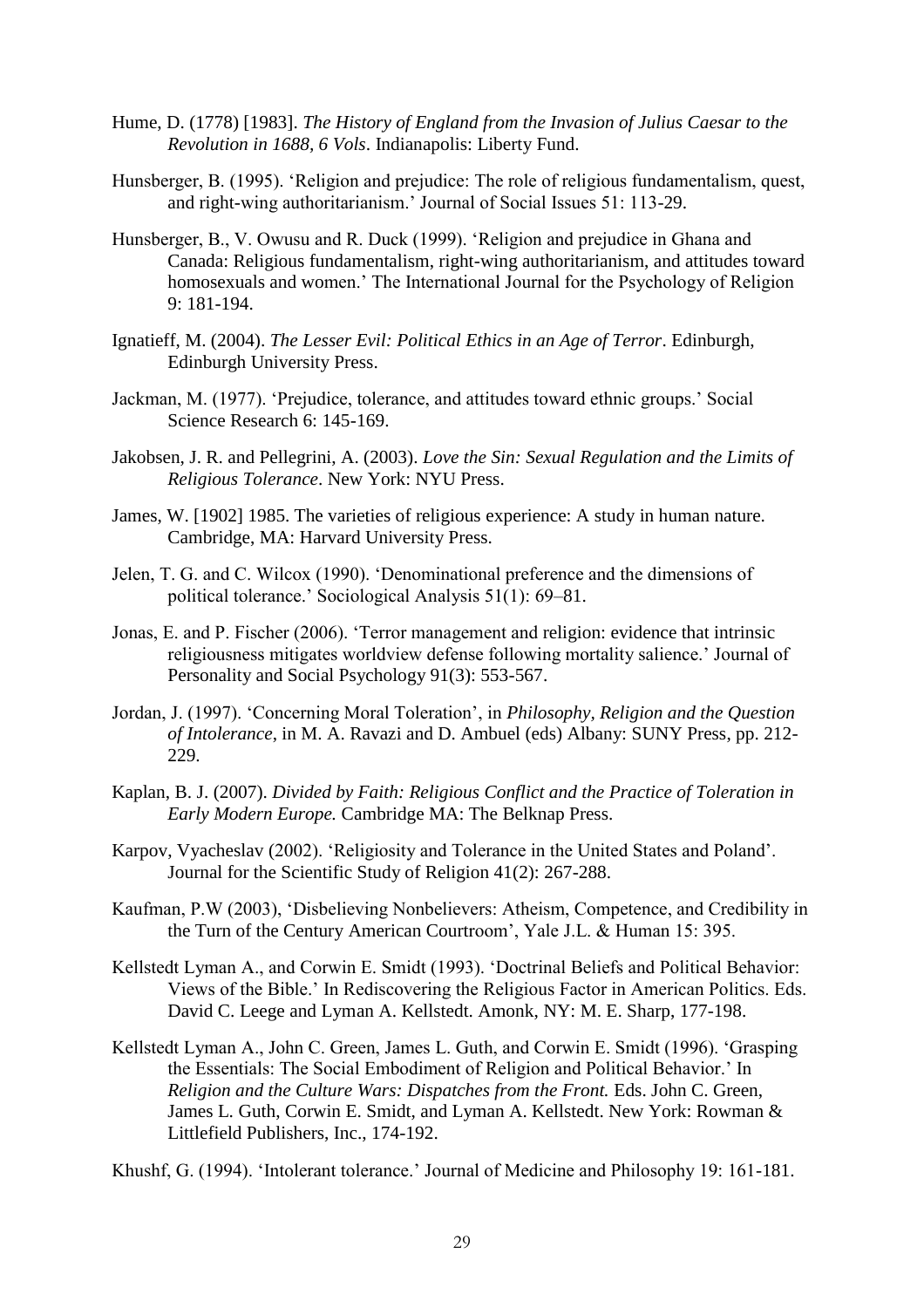Kimball, C. (2002). *When Religion Becomes Evil*. San Francisco: Harper San Francisco.

- Kirkpatrick, L. (1993). 'Fundamentalism, Christian orthodoxy, and intrinsic religious orientation as predictors of discriminatory attitudes.' Journal for the Scientific Study of Religion, 32, 256-268.
- Kirkpatrick, L. A. (1989). ‗A psychometric analysis of the Allport-Ross and Feagin measures of intrinsic-extrinsic religious orientation.' Research in the Social Scientific Study of Religion 1: 1–31.
- Kirkpatrick, L.A. (1999). 'Toward an evolutionary psychology of religion and personality.' Journal of Personality 67: 921-951.
- Kirkpatrick, L.A. (2005). *Attachment, evolution and the psychology of religion*. New York: Guilford Press.
- Koenig, H.G., M. McCullough and D.B. Larson (2001*). Handbook of religion and health: a century of research reviewed.* New York: Oxford University Press.
- Kruglanski, A. W., A. Pierro, L. Mannetti and E. De Grada (2006). ‗Groups as epistemic providers: Need for closure and the unfolding of group-centricism.' Psychological Review 113(1): 84-100.
- Kunovich, R. M. and R. Hodson (1999). 'Conflict, religious identity, and ethnic intolerance in Croatia.' Social Forces 78(2):643–74.
- Kymlicka, W (1996). ‗Two Models of Pluralism and Tolerance' in *Toleration: an Elusive Virtue*, D. Heyd (ed.) Princeton: Princeton University Press, pp. 81-105.
- Layman, G. C. (1997). 'Religion and political behavior in the United States: The impact of beliefs, affiliation, and commitment from 1980 to 1994.' Public Opinion Quarterly 61: 288–316.
- Layman, G. C., & Green, J. C. (1998). 'The changing religious voter: The political impact of belonging, believing, and behaving.' Delivered at the Annual Meeting of the Midwest Political Science Association April 23–25: Chicago, Illinois.
- Levin, Sl. And J. Sidanius (1999). 'Social dominance and social identity in the United States and Israel: In-group favoritism or out-group derogation?' Political Psychology 20: 99- 126.
- Locke, J. (1689) [1983]. *A Letter Concerning Toleration*, J. Tully (ed.) Indianapolis: Hackett.
- Marcus, G. E., Sullivan, J. L., Theiss-Morse, E., & Wood, S. L. (1995). *With malice toward some: How people make civil liberties judgments*. Cambridge: Cambridge University Press.
- Margalit, A. (1996). ‗The Ring: On Religious Pluralism', in *Toleration: an Elusive Virtue*, D. Heyd (ed.), Princeton: Princeton University Press, pp. 147-158.
- Marshall, D.A. (2002). 'Behavior, belonging, and belief: A theory of ritual practice.' Sociological Theory 20(3): 360-380.
- Marshall, J. (1994). *John Locke: Resistance, Religion and Responsibility*, Cambridge: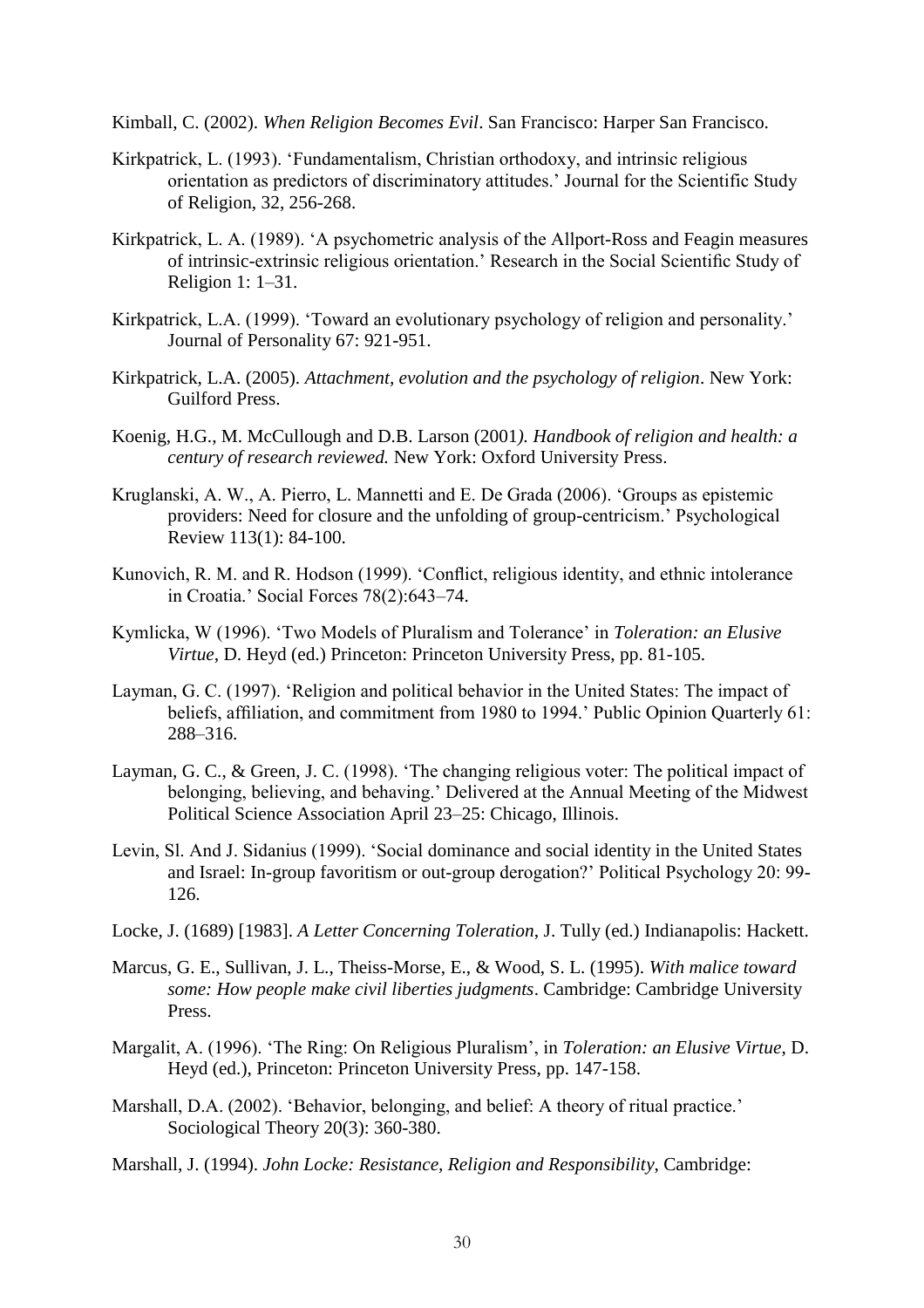Cambridge University Press.

- Mason, L. and S. Feldman (2007). 'Religion, Fundamentalism, and Political Intolerance.' Paper presented at the annual meeting of the Midwest Political Science Association, Chicago, IL.
- McClosky, H., & Brill, A. (1983). *Dimensions of tolerance: What Americans believe about civil liberties*. New York: Russell Sage Foundation.
- McFarland, S. G. (1989). 'Religious orientations and the targets of discrimination.' Journal for the Scientific Study of Religion 28(3): 324–36.
- McFarland, Samuel G. (1989). 'Religious orientations and the targets of prejudice.' Journal for the Scientific Study of Religion 28:324-36.
- McGregor, H.A., J.D. Lieberman, J. Greenberg, S. Solomon, J. Arndt, L. Simon and T. Pyszczynski (1998). 'Terror management and aggression: evidence that mortality salience.' Journal of Personality and Social Psychology 74(3): 590-605.
- Mendus, S. (1989). *Toleration and the Limits of Liberalism*, Atlantic Highlands NJ, Humanities Press International.
- Mendus, S. (2007). *The Frielich Lectures*: [http://www.anu.edu.au/hrc/freilich/events/2007/mendus\\_lectures.php](http://www.anu.edu.au/hrc/freilich/events/2007/mendus_lectures.php)
- Mill, J. S. (1859/1974). *On Liberty*. G. Himmelfarb (ed.). Harmondsworth: Penguin.
- Moore, Laura M., and Seth Ovadia (2006). 'Accounting for Spatial Variance in Tolerance: The Effects of Education and Religion.' Social Forces 84(4): 2205-2222.
- Moreira-Almeida, A., F.L. Neto, and H.G. Koenig (2006). 'Religiousness and mental health: a review.' Rev. Bras Psiquiatr. 28(3): 242-250.
- Mummendey, A., A. Klink, and R. Brown (2001). 'Nationalism and patriotism: national identification and out-group rejection.' British Journal of Social Psychology 40: 159- 172.
- Nicholson, P. (1985). ‗Toleration as a Moral Ideal', in *Aspects of Toleration: Philosophical Studies*, J. Horton and S. Mendus (eds.), London: Methuen, pp. 158-173.
- Nunn, C. Z., H. J. Crocket, and J. A. Williams (1978). *Tolerance for nonconformity*. San Francisco, CA: Jossey-Bass Publishers.
- Pape, R. (2005). *Dying to Win: The Strategic Logic of Suicide Terrorism*. New York, Random House.
- Pichon, I. G. Boccato and V. Saroglou (2007). 'Nonconscious influences of religion on prosociality: A priming study.' European Journal of Social Psychology 37: 1032- 1045.
- Pichon, I. and V. Saroglou (2009). ‗Religion and Helping: Impact of Target Thinking Styles and Just-World Beliefs.' Archive for the Psychology of Religion 31(2): 215-236.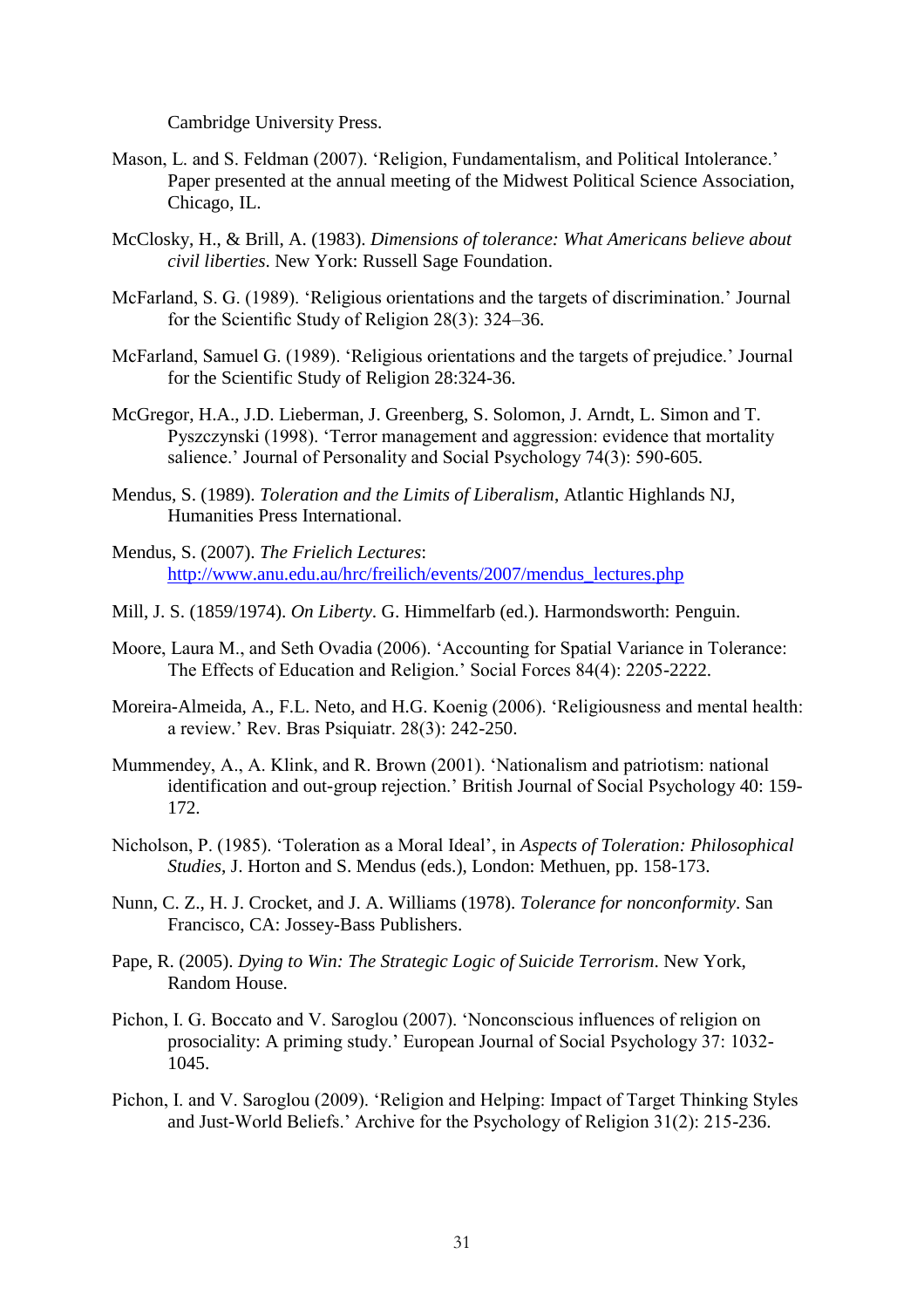- Ponton, M.O. and R.L. Gorsuch (1988). 'Prejudice and religion revisited: A cross-cultural investigation with a Venezuelan sample.' Journal for the Scientific Study of Religion 27: 260-271.
- Prothro, J.W., and C.M. Grigg (1960). 'Fundamental Principles of Democracy: Bases of Agreement and Disagreement.' The Journal of Politics 22 (May): 276-294.
- Pyszczynski, T., A. Abdollahi, S. Solomon, J. Greenberg, F. Cohen, and D. Weise (2008). ‗Mortality salience, martyrdom, and military might: The great satan versus the axis of evil.' In J. Victoroff & A. W. Kruglanski (Eds). *Psychology of Terrorism: The Best Writings about the Mind of the Terrorist.* New York: Psychology Press.
- Quinn, P.L. (2001). ‗Religious Diversity and Religious Toleration', *International Journal for the Philosophy of Religion*, 50, 57-80.
- Raphael, D. D. (1988). ‗The Intolerable', in *Justifying Toleration*, S. Mendus (ed.), Cambridge, Cambridge University Press, pp. 137-153.
- Rawls, J. (1993). *Political Liberalism*. New York, Columbia University Press.
- Raz, J. (1988). ‗Autonomy, Toleration and the Harm Principle', in *Justifying Toleration*, S. Mendus (ed.), Cambridge, Cambridge University Press, pp. 137-153.
- Reimer, S. and J.Z. Park (2001). 'Tolerant (In)civility? A Longitudinal Analysis of White Conservative Protestants' Willingness to Grant Civil Liberties.' Journal for the Scientific Study of Religion 40: 735-745.
- Rogers, M.B., K.M. Loewenthal, C.A. Lewis, R. Amlôt, M. Cinnirella, and H. Ansari (2007). ‗The role of religious fundamentalism in terrorist violence: a social psychological analysis.' International Review of Psychiatry 19(3): 253-62.
- Rosenblith, J. F. (1949). 'A replication of "some roots of prejudice." Journal of Abnormal Social Psychology 44: 470-489.
- Ross, C.F. J., L.J. Francis and C.L. Craig (2005). ‗Dogmatism, religion and psychological type.' Pastoral Psychology 53(5): 483-497.
- Rowatt, W. C., Ottenbreit, A., Nesselroade Jr, K. P., & Cunningham, P. A. (2002). 'On being holier-than-thou or humbler-than-thee: A social–psychological perspective on religiousness and humility.' Journal for the Scientific Study of Religion, 41: 227–237.
- Russell, B. (1967). *Why I Am Not a Christian: And Other Essays on Religion and Related Subjects*. Touchstone.
- Sabl, A. (2009). 'The Last Artificial Virtue: Hume on Toleration and its Lessons,' *Political Theory* 37( 4): 511-538.
- Saroglou, V. and J. Dupuis (2006). 'Being Buddhist in Western Europe: Cognitive Needs, Prosocial Character, and Values.' International Journal for the Psychology of religion 16(3): 163–179.
- Saroglou, V., B. Lamkaddem, M. Van Pachterbeke, and C. Buxant (2009). 'Host society's dislike of the Islamic veil: The role of subtle prejudice, values, and religion.' International Journal for Intercultural Relations 33: 419-428.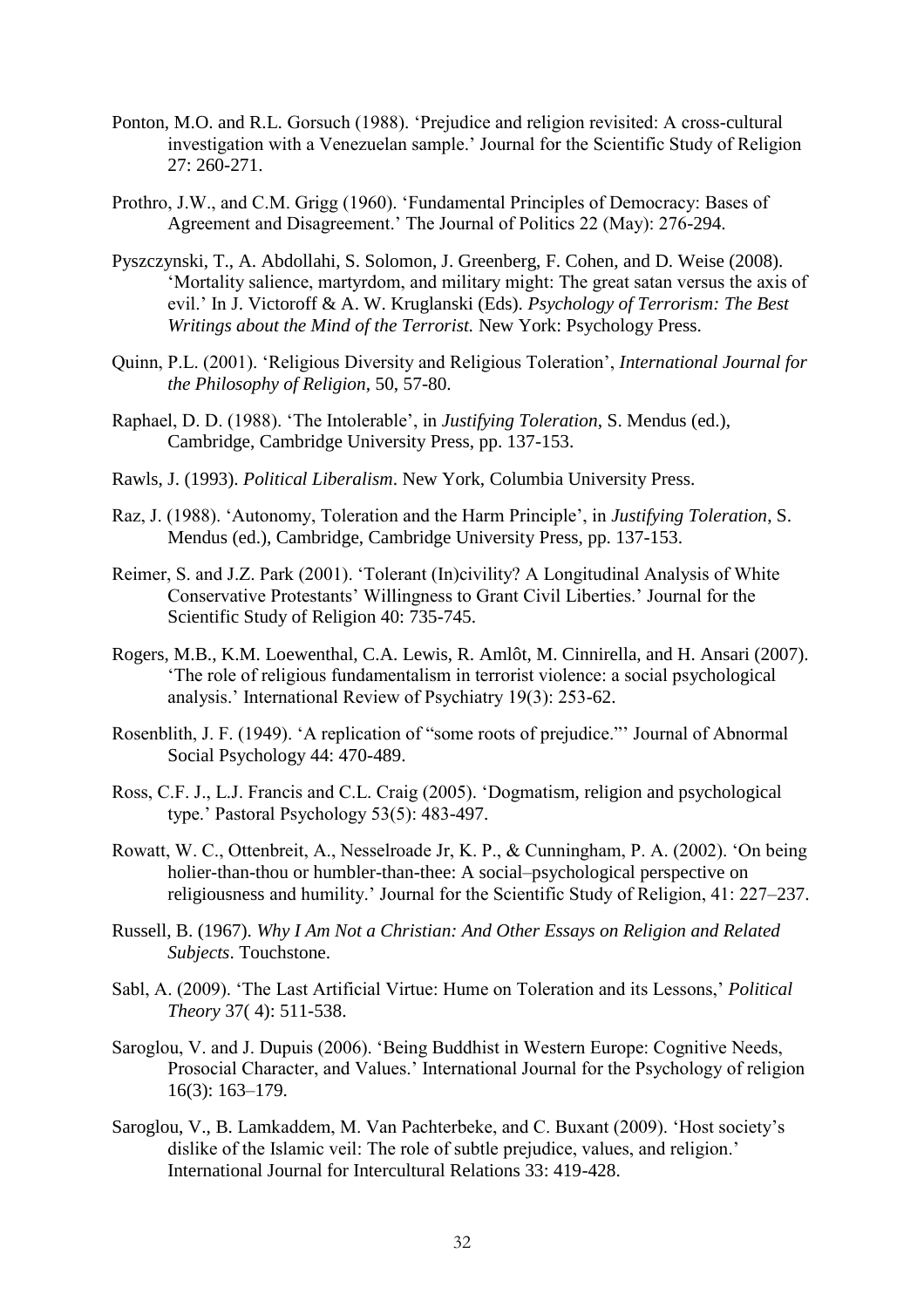- Saroglou, V., Pichon, I., Trompette, L., Verschueren, M. and Dernelle, R. (2005). 'Prosocial behavior and religion: New evidence based on projective measures and peer ratings.' Journal for the Scientific Study of Religion 44: 323–348.
- Saroglou, V., V. Delpierre, and R. Dernelle (2004). 'Values and religiosity: A meta-analysis of studies using Schwartz's model.' Personality and Individual Differences 37: 721- 734.
- Scanlon, T.M. (2003). *The difficulty of tolerance: essays in political philosophy.* Cambridge: Cambridge University Press.
- Sidanius, J. (1988). 'Intolerance of Ambiguity, Conservatism, and Racism-Whose Fantasy, Whose Reality?: A Reply to Ray.' Political Psychology 9(2): 309-316.
- Skinner, B. F. (1969). *Contingencies of reinforcement: A theoretical analysis.* New York: Appleton-Century-Crofts.
- Smidt, C. and J. M. Penning (1982).' Religious commitment, political conservatism, and political and social tolerance in the United States: A longitudinal analysis.' Sociological Analysis 43(3): 231–46.
- Smith, C. (2000). *Christian America? What Evangelicals Really Want*. Berkeley, CA: University of California Press.
- Spector, H. (2008). *Autonomy and Rights: The Moral Foundations of Liberalism*. Oxford: Oxford University Press.
- Stackhouse, J G., Jr. (2000). "Evangelical Theology Should be Evangelical." In *Evangelical Futures*, ed. J. G. Stackhouse, Jr. Grand Rapids, MI: Baker Books, 39-60.
- Stanton, T. (2006). ‗Locke and the Politics and Theology of Toleration', *Political Studies* 54: 84-102.
- Steensland, B., Park, J. Z., Regnerus, M. D., Robinson, L. D., Wilcox, W. B., & Woodberry, R. D. (2000). ‗The measure of American religion: Toward improving the sate of the art.' Social Forces 79(1),: 291–318.
- Stenger, V. J. (2009). *The New Atheism: Taking a Stand for Science and Reason*. Amherst: Prometheus Books.
- Stern, J. (2003). *Terror in the Name of God*: *Why Religious Militants Kill*. New York, Ecco.
- Stouffer, S. A. (1955). *Communism, conformity, and civil liberties*. Garden City, NY: Doubleday and Co., Inc.
- Sullivan, J. L., J. Piereson, and G. E. Marcus (1982). *Political tolerance and American democracy*. Chicago and London: University of Chicago Press.
- Tajfel, H. (1982). ‗The psychology of intergroup relations.' Annual Review of Psychology 33: 1–39.
- Tajfel, H., and J. C. Turner (1986). 'The social identity theory of intergroup behavior.' In *Psychology of intergroup relations,* edited by S. Worchel and W. G. Austin, 7-24. Chicago: Nelson-Hall.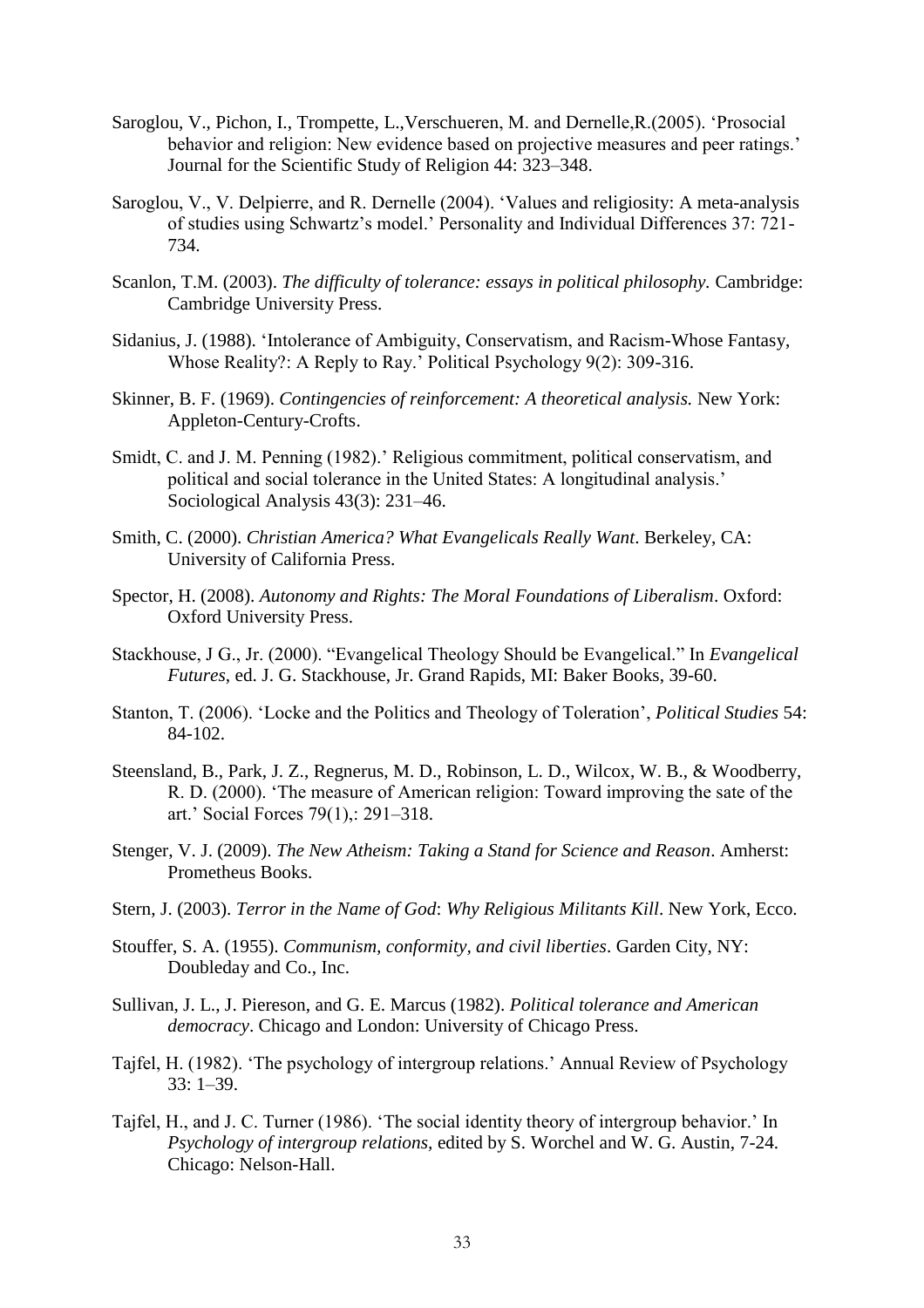- Turner, N. L. (2006). 'Jewish Witness, Forced Conversion, and Island Living: John Duns Scotus on Jews and Judaism.' In *Christian Attitudes Toward the Jews in the Middle Ages: A Casebook*. Michael Frassetto (ed). London: Routledge, pp. 183-209.
- Waldron, J. (1991). 'Locke: Toleration and the Rationality of Persecution', in J. Horton and S. Mendus (eds.) *John Locke: A Letter Concerning Toleration in Focus*, London: Routledge, pp. 98-124.
- Walsham, A. (2006). *Charitable Hatred: Tolerance and Intolerance in England, 1500-1700.* Manchester: Manchester University Press.
- Walzer, M (1997). *On Toleration.* London: Yale University Press.
- Webster, D. M. and A.W. Kruglanski (1994). 'Individual differences in need for cognitive closure.' Journal of Personality and Social Psychology 67: 1049-1062.
- Wilcox, C. and T. G. Jelen (1990). 'Evangelicals and political tolerance.' American Politics Quarterly 18(1):25–46.
- Williams, B. (1996). 'Toleration: An Impossible Virtue', in *Toleration: An Elusive Virtue*, edited by D. Heyd, Princeton, Princeton University Press, pp. 19-27.
- Wulff, D. M. (1997). *Psychology of religion: Classic and contemporary*, 2nd ed., New York: Wiley.
- Zagorin, P. (2003). *How the Idea of Religious Toleration Came to the West*. Princeton: Princeton University Press.
- Zanna, M.P. and J. Cooper (1974). 'Dissonance and the pill: An attribution approach to studying the arousal properties of dissonance.' Journal of Personality and Social Psychology 29(5): 703-9.
- Zanna, M.P. and R.H. Fazio (1982). 'The Attitude-Behavior Relation: Moving Toward a Third Generation of Research.' In *Consistency in Social Behavior* (M.P. Zanna, ed.). Hillsdale, NJ.: Lawrence Erlbaum Associates.

**Notes**

<sup>&</sup>lt;sup>1</sup> For more on this dichotomy see Mendus (2007, Lecture Three)

 $2^2$  Similar sentiments are expressed by Stern (2003, p. 283)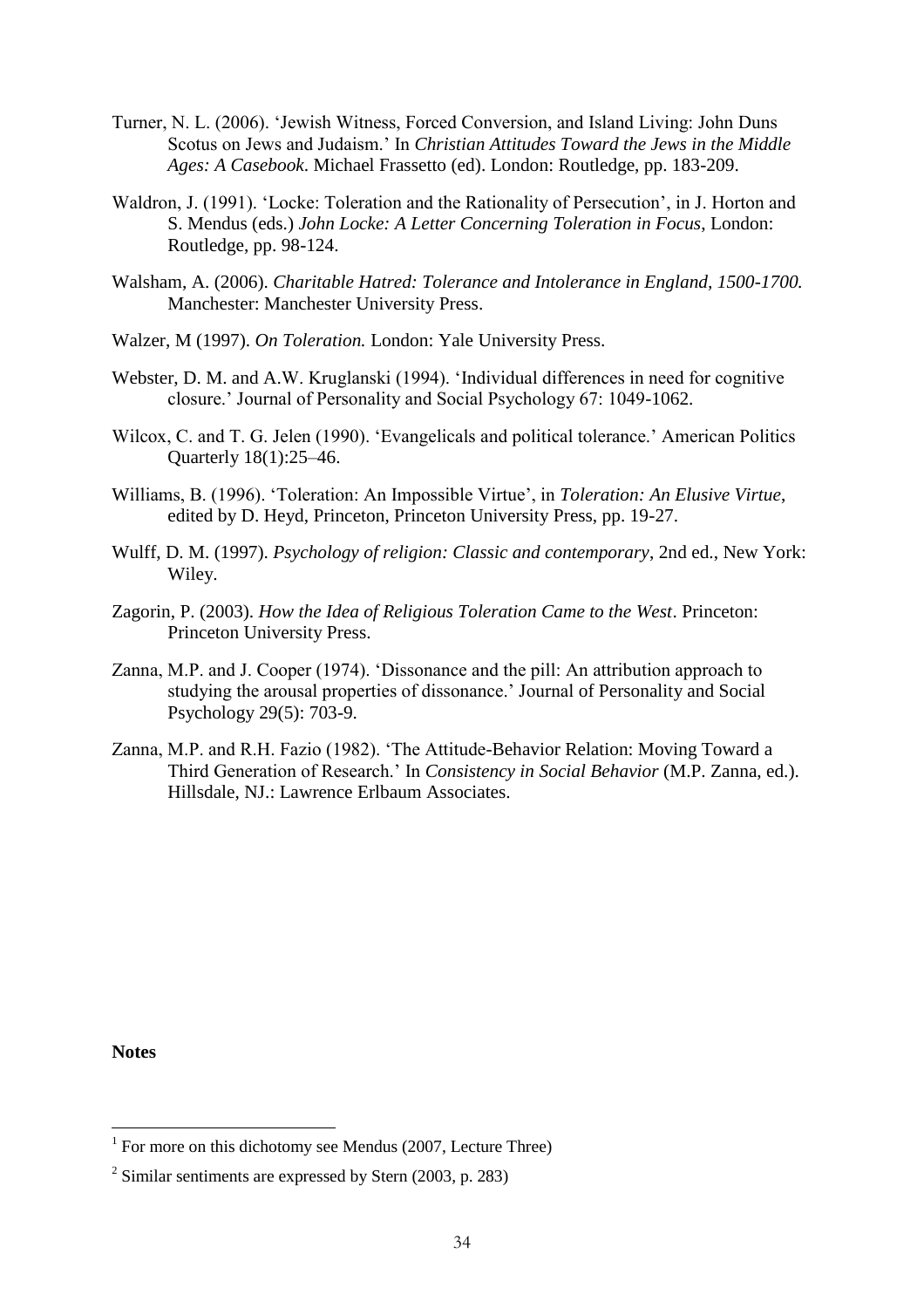$3$  Not surprisingly new atheists polemics have been met by theistic polemics. See for example,

D'Souza (2007), Garrison (2007, and Haught (2008).

<sup>4</sup> Stenger also accuses religion of having supported "... slavery, the oppression of women, ethnic cleansing, serfdom, the divine right of kings, and the extraction of testimony by torture". He adds that it has opposed "... anesthetics, lightning rods, sanitation, vaccination, eating meat on Friday and birth control" (2009, p. 69).

<sup>5</sup> These will be used interchangeably.

j

<sup>6</sup> Famously, according to Goethe, 'To tolerate is to insult' (Forst 2007).

 $<sup>7</sup>$  Other accounts of toleration are due to Nicholson (1985), Mendus (1989) and Fotion and Elfstrom</sup> (1992).

 $8$  Similarly Jordan informs us that if "S morally tolerates P's doing S" is true, then S must "...believe that she is doing a good [or right] thing by doing nothing"  $(1997, p. 213)$ .

 $9$  Churchill argues similarly (1997, p. 191). We are unconvinced that this clause should form part of the definition. It seems to us that someone in a situation entirely lacking in diversity might disapprove of another's actions or practices and decide to tolerate these nevertheless. I might live in a community where everybody smokes, including myself. However, I might disapprove of smoking (even though I smoke) and decide that it ought to be tolerated.

 $10$  This point is also made by Heyd (1996, p. 14)

<sup>11</sup> Sabl (2009) interprets Hume (1778) as disputing that a pragmatic justification for toleration need be conditional on circumstance. On this 'indirect consequentialist' view there are pragmatic grounds for the state to impose and enforce a universal policy of upholding the value of religious toleration.

 $12$  In addition to preventing the interference of some groups in the activities of others, the state may sometimes need to actively promote the value of tolerance, especially when intolerant attitudes become prevalent within a particular society.

 $13$  Mill (1859, Chapter Two) argues somewhat similarly.

<sup>14</sup> Marshall (1994) and Ashcraft (1996) both argue for the importance of theological presuppositions for a proper understanding of Locke's political philosophy.

<sup>15</sup> Kymlica describes the millet system as 'hypercommunitarian' (1996, p. 96)

 $16$  See also Halbertal (1996).

 $17$  Dawkins (2001) likens religion to a weapon, stating that "to fill a world with religion, or religions of the Abrahamic kind, is like littering the streets with loaded guns."

 $18$  Note, however, that although evangelicals lag behind other groups in relative tolerance, they are still generally tolerant in terms of the absolute proportion of tolerant to intolerant evangelicals (Smith 2000).

 $19$  While there have been some reports that the relationship between religiosity and prejudice is curvilinear rather than linear (Spilka, Hood and Gorsuch 1985)—that is to say, people who attend